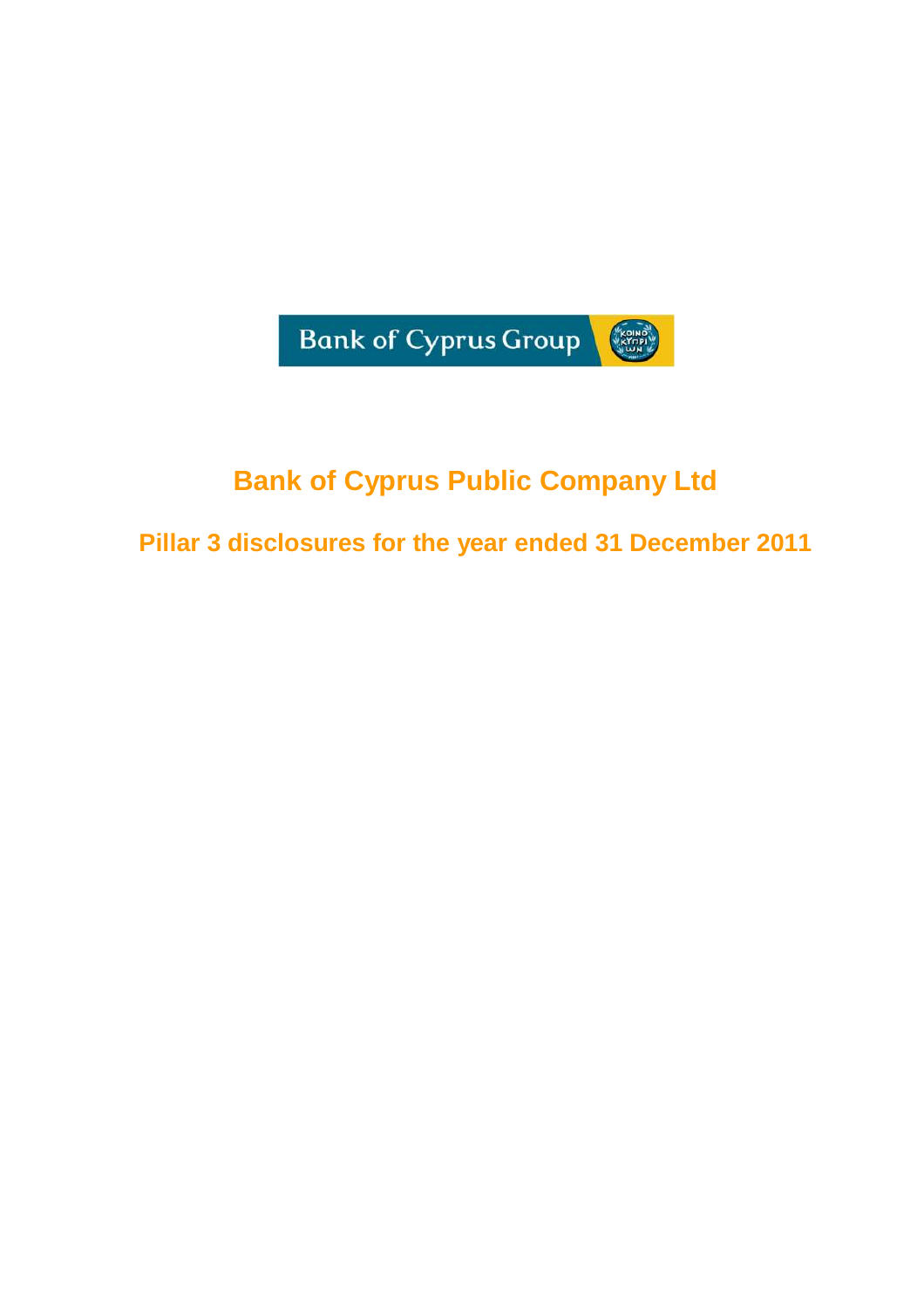# **CONTENTS**

| 7. External Credit Assessment Institutions ('ECAIs') used for calculating risk-weighted assets under the |  |
|----------------------------------------------------------------------------------------------------------|--|
|                                                                                                          |  |
| 7.1 Exposure classes for which External Credit Assessment Institutions ('ECAI')                          |  |
|                                                                                                          |  |
|                                                                                                          |  |
|                                                                                                          |  |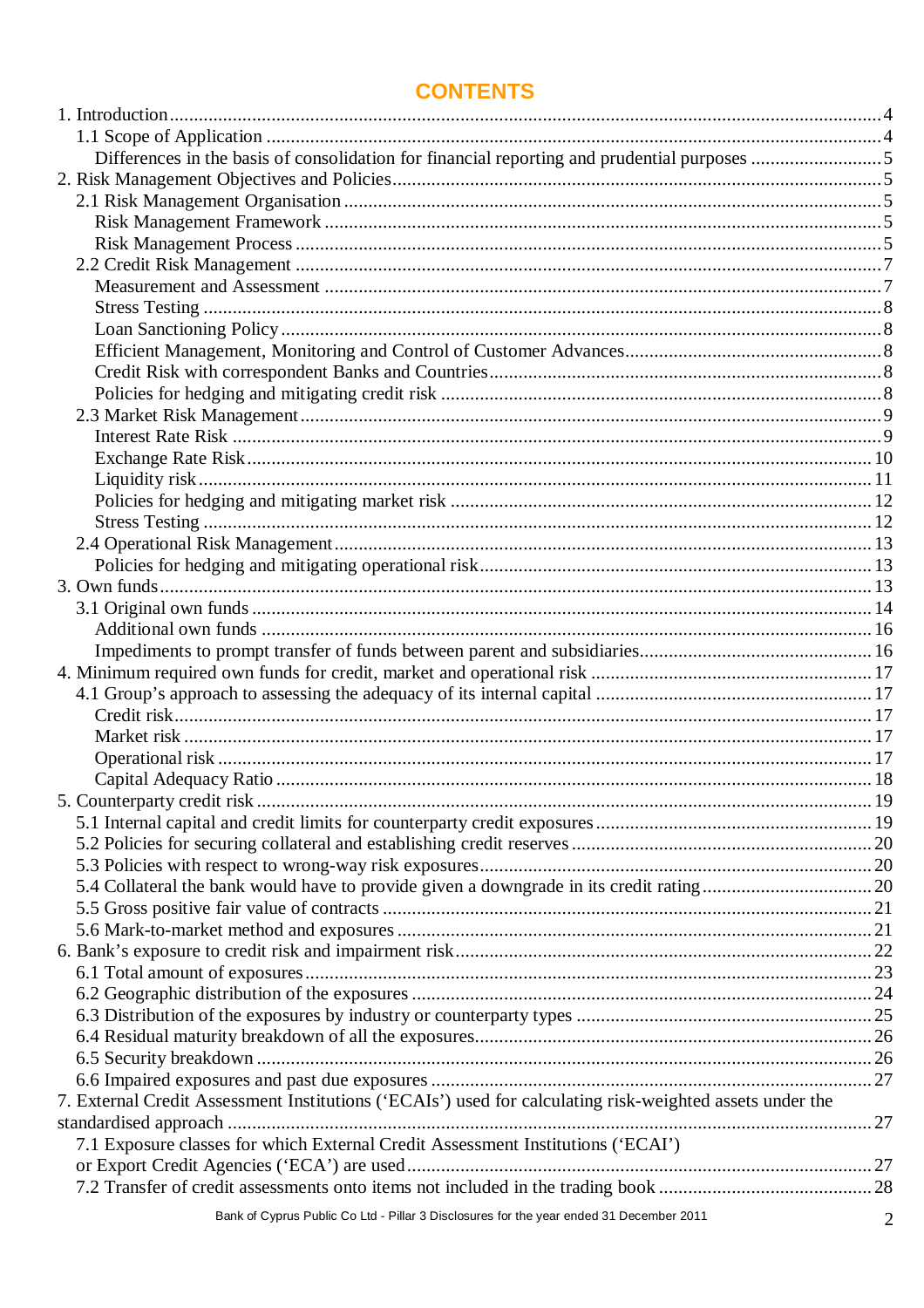| 11.2 Remuneration of Group Senior Executive Management and Other Members of the Extended Senior |  |
|-------------------------------------------------------------------------------------------------|--|
|                                                                                                 |  |
|                                                                                                 |  |
|                                                                                                 |  |
|                                                                                                 |  |
|                                                                                                 |  |
|                                                                                                 |  |
|                                                                                                 |  |
|                                                                                                 |  |
|                                                                                                 |  |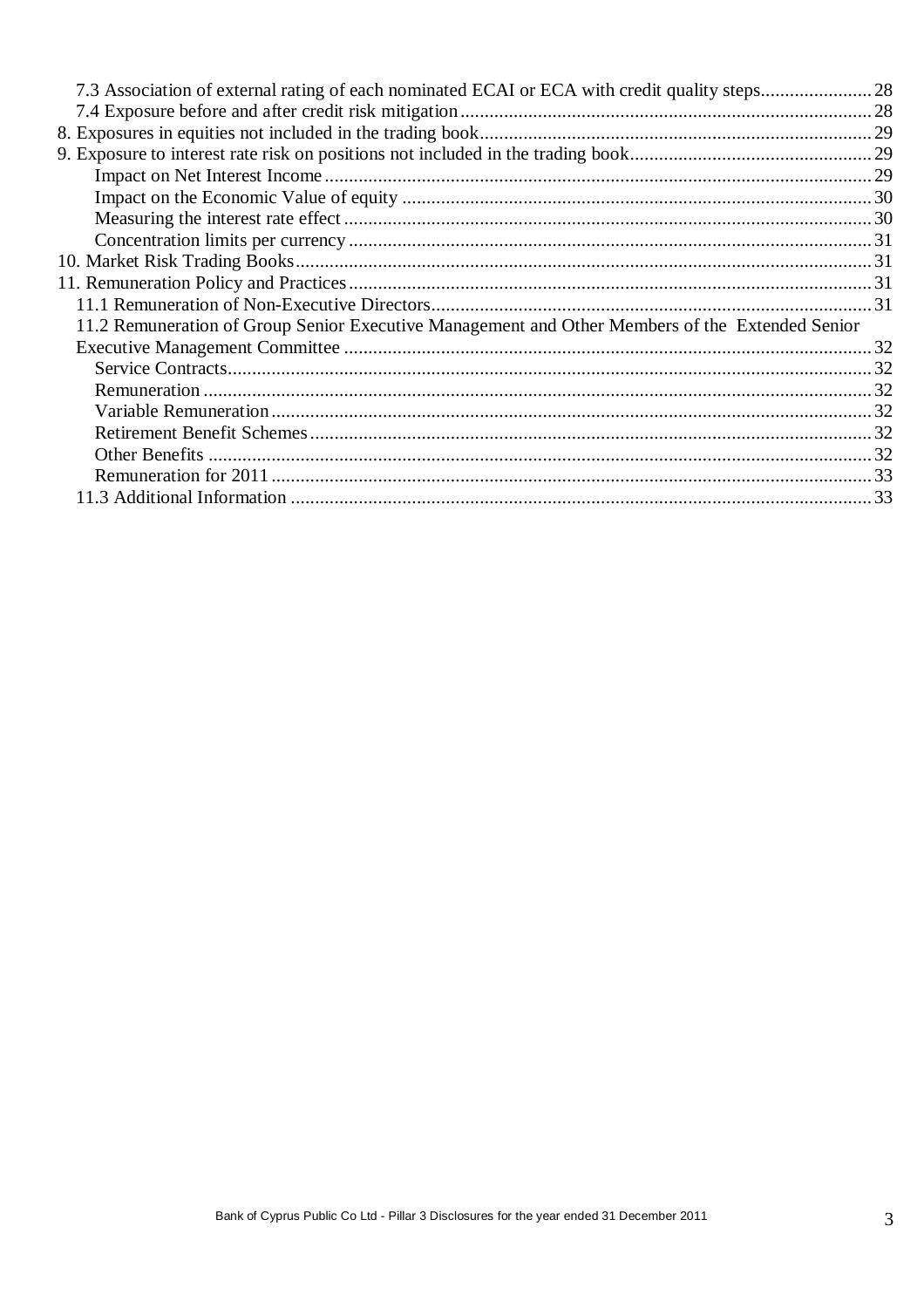# **1. Introduction**

Bank of Cyprus Public Company Ltd ('the Bank', 'the Company') is the holding company of the Bank of Cyprus Group ('the Group'). The principal activities of the Group are the provision of banking, financial services and insurance business.

This report has been prepared in accordance with Paragraph 70 of Unit A of the Directive to banks for the calculation of the Capital Requirements and Large Exposures of banks of 2006 to 2011 ('the Directive') issued by the Central Bank of Cyprus ('CBC', 'the Regulator'). The Directive implements the European Union's Capital Requirements Directive ('CRD')<sup>1</sup>.

The Directive describes the Basel II framework which is based on three pillars:

- Pillar 1 has to do with the standards that set out the minimum regulatory capital requirements for credit, market and operational risk and it provides incentives for prudent risk management and the determination of the Bank's risk weighted assets ('RWA').

- Pillar 2 covers the Supervisory Review Process ('SREP') which assesses the internal capital adequacy processes and provides monitoring and self-assessment of a bank's capital adequacy and internal processes. Banks and supervisors have to evaluate and assess whether a bank should hold additional capital against risks not covered by Pillar 1. The Group, as part of its capital management strategy and with the direct involvement of senior management, critically assesses the level of capital held against the Group's risk profile and its operating environment through the Internal Capital Adequacy Assessment Process ('ICAAP'). The process involves the review of risk management processes, stress testing capital levels through various scenarios of profitability and growth in risk weighted assets as well as the assessment of capital level against risks – in addition to the ones covered under Pillar 1. A report is submitted to the Regulator presenting the Group's position and a dialogue is initiated regarding the adequacy of risk capital.

-Pillar 3 covers transparency and the obligation of banks to disclose meaningful information to the market related to their risks, capital and generally risk management. Banks should be encouraged to implement sound banking practices through a number of disclosure requirements which enhance the degree of transparency in banks' public reporting. This will help market participants better understand the Bank's activities and how it manages its exposures and risks.

In July 2011, the Central Bank of Cyprus amended its Directive for capital requirements, introducing a new ratio for core tier 1 capital. The minimum level of the new ratio was set at 8% for the period until 30 December 2012.After that date, the minimum level of the ratio will increase gradually based on the percentage of the Group's assets over the gross domestic product of the Republic of Cyprus.

The Directive also sets the minimum level of tier 1 capital ratio as the minimum level of core tier 1 ratio plus 1,5%. In addition, it sets the minimum total capital ratio as the tier 1 ratio plus 2,0%. As a result, the minimum required ratios for tier 1 and total capital as at 30 June 2012 were 9,5% and 11,5%, respectively.

The Bank's Pillar 3 disclosures below have been prepared using 31 December 2011 data in accordance with the Directive.

# **1.1 Scope of Application**

 $\overline{a}$ 

The requirements of the Directive, apply to the Bank of Cyprus Group and Bank of Cyprus Public Company Ltd.

The Group has made a successful application to the CBC in relation to the partial consolidation of Kyprou Leasing S.A, on the grounds that the conditions as laid down in paragraph 14 of Unit A of the Directive are satisfied. Kyprou Leasing S.A. is:

- Substantially funded by the parent company
- The risk management procedures of Bank of Cyprus Public Company Ltd cover Kyprou Leasing S.A.
- Kyprou Leasing S.A. is 100% owned by Bank of Cyprus Public Company Ltd.

Therefore Kyprou Leasing S.A. is included in the calculation of the capital requirements of Bank of Cyprus Public Company Ltd.

<sup>1</sup> The Capital Requirements Directive (CRD) constitutes the following two directives:

<sup>•</sup> Directive 2006/48/EC relating to the taking up and pursuit of the business of credit institutions; and

<sup>•</sup> Directive 2006/49/EC on the capital adequacy of investment firms and credit institutions.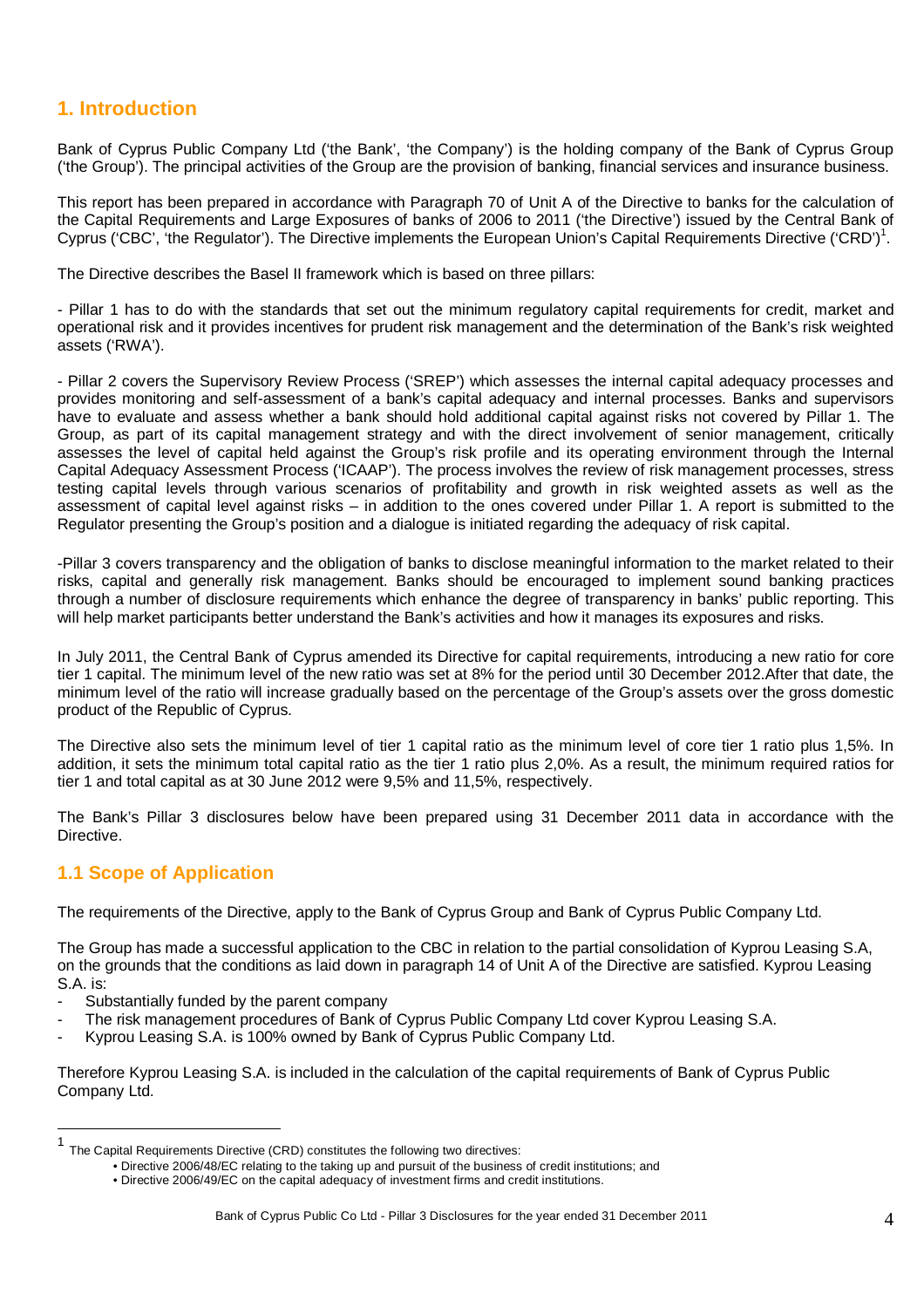#### **Differences in the basis of consolidation for financial reporting and prudential purposes**

For Group results and the balance sheet position all subsidiaries are fully consolidated. However, for prudential purposes the book value of subsidiaries of insurance and property and hotel business are deducted from the capital base. The treatment for accounting and prudential purposes of the various group entities is presented in Appendix 1 (p.34) of the report.

## **2. Risk Management Objectives and Policies**

## **2.1 Risk Management Organisation**

Risk is inherent to the Group's business and activities. The Group's ability to identify, measure, monitor and manage each type of risk to which the Group is exposed is an important factor for its financial stability, performance, reputation and the achievement of its strategic objectives.

#### **Risk Management Framework**

The risk management framework provides a comprehensive approach for identifying, measuring, monitoring and managing each type of risk to which the Group is exposed.

The Group operates in a complex and dynamic international environment and risk is inherent to its business and activities. The implementation of a robust and transparent risk management process is increasingly important in order for the Group to adapt and meet challenges in a structured way so it can continuously align its strategy and business objectives against a background of changing risk and uncertainty.

The risk management framework has been developed to:

- Ensure that the primary objective of the risk management process is achieved which is to ensure that a level of capital adequacy is maintained so that the total risk taken across the Group is no greater than the Group's ability to absorb losses.
- Allow the Group to proactively manage its risks in a systematic and structured way and to continuously refine its processes in order to reduce its risk profile and ultimately its capital requirements.
- Ensure appropriate strategies are in place to mitigate or transfer risks.
- Embed the risk management process and ensure it is an integral part of the Group's process of strategic decision making and capital planning.
- Help create a risk awareness culture at all levels within the Group.
- Engage the Group management's attention to the management, monitoring, reporting and reviewing of identified risks as well as consider new and emerging risks on a continuous basis.

#### **Risk Management Process**

The risk management process is integrated within the Group through established internal policies, systems, controls and comprehensive reporting, commensurate with the complexity of the Group's activities and structure. The system of internal controls provides reasonable assurance for the effectiveness and efficiency of operations, the reliability of financial reporting and compliance with applicable laws and regulations. The risk management process provides for the continuous monitoring of the system of internal controls to ensure its effectiveness.

The Group Risk Management Unit is organised into three divisions for credit, market and operational risk management which report to the General Manager Risk Management. The three divisions, each one for its own discipline, are responsible for the following functions within the risk management framework:

- Facilitation of policy setting in line with the strategic and business objectives.
- Development of the framework for appropriate risk governance.
- Co-ordination of risk management activities within the Group.
- Development of risk measurement and monitoring tools.
- Assessment and aggregation of all material risks to ascertain the Group's overall risk position.
- Development of capital adequacy assessment models.

Through the realisation of the above, it is expected that both the losses arising from these risks and the relevant capital requirement, will be reduced. In addition, each division is responsible for ensuring that the Group complies with the Directive in its respective area.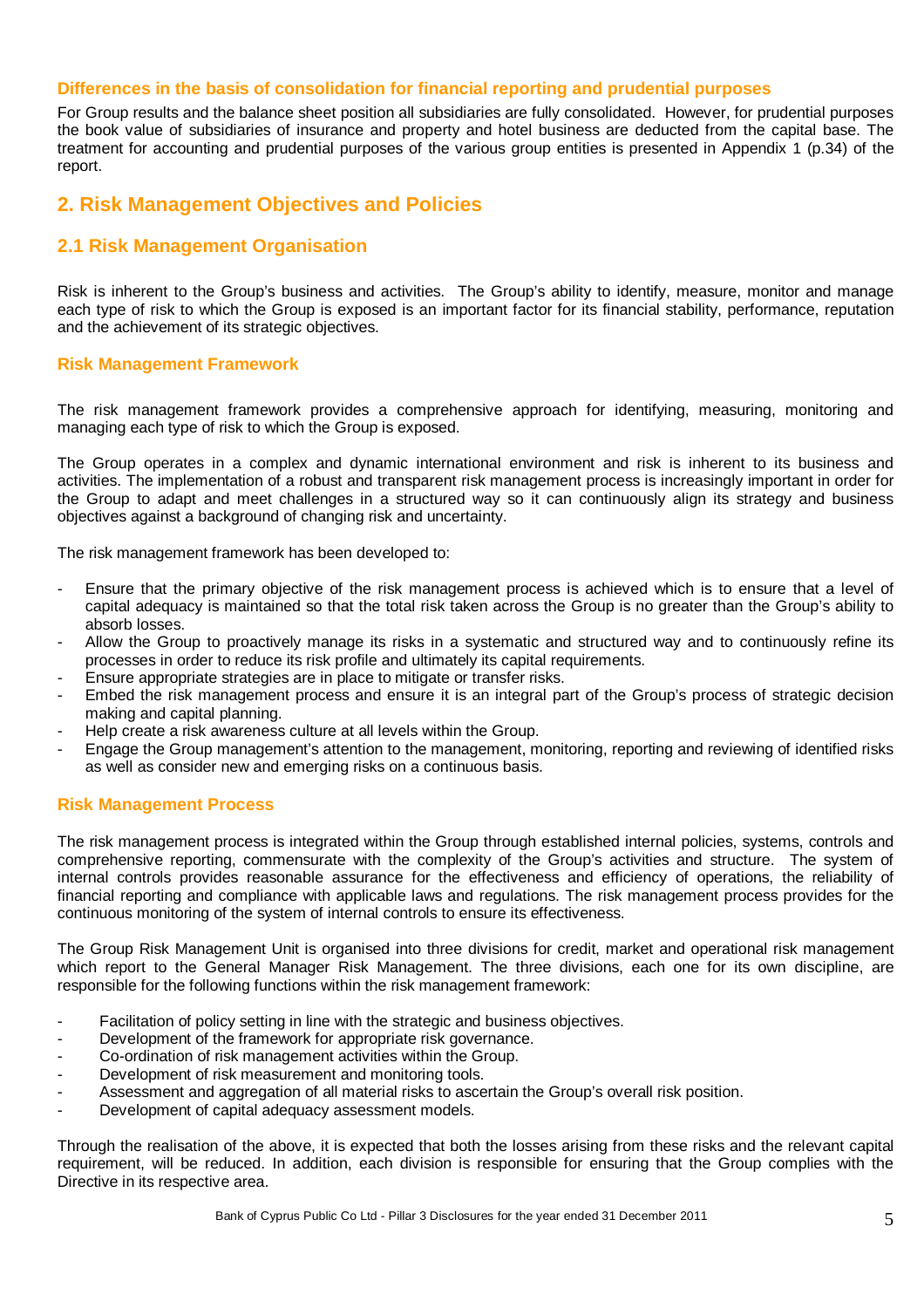#### Risk Governance and ownership

The risk governance structure is based on a "three lines of defence model", which is described below:



- The first line of defence comprises management and staff who have risk ownership and the immediate responsibility of day-to-day risk management. It includes the Bank's Board of Directors, Group Chief Executive Officer and the Group Executive Committees who have the primary responsibility for the management of risk. It also includes the Business Unit Country Managers, Division managers and the staff of the units/divisions.
- The second line of defence comprises the Board Risk Committee, the General Manager Risk Management, the three Group Risk Management Divisions and the local Country Risk Management functions. Their role is to provide risk oversight and independent and objective challenge to the first line of defence.
- The third line of defence comprises the Board Audit Committee and Group Internal Audit, who provide independent assurance over the integrity and effectiveness of the risk management framework throughout the Group.

Risk related issues are reported to the Group Executive Risk Committee which comprised the following members as at 31/12/2011:

- A. Eliades Group Chief Executive Officer
- Y. Pechlivanidis First Deputy Group Chief Executive Officer
- Y. Kypri Deputy Group Chief Executive Officer
- V. Shiarly Group Chief General Manager
- C. Hadjimitsis Senior Group General Manager
- N. Karydas Senior Group General Manager
- I. Seiradakis General Manager Bank of Cyprus Greece
- L. Isodiou General Manager Information and Organization & Methods
- A. Andreadakis General Manager Group Risk Management
- A. Jacovides Senior Manager Group Operational Risk Management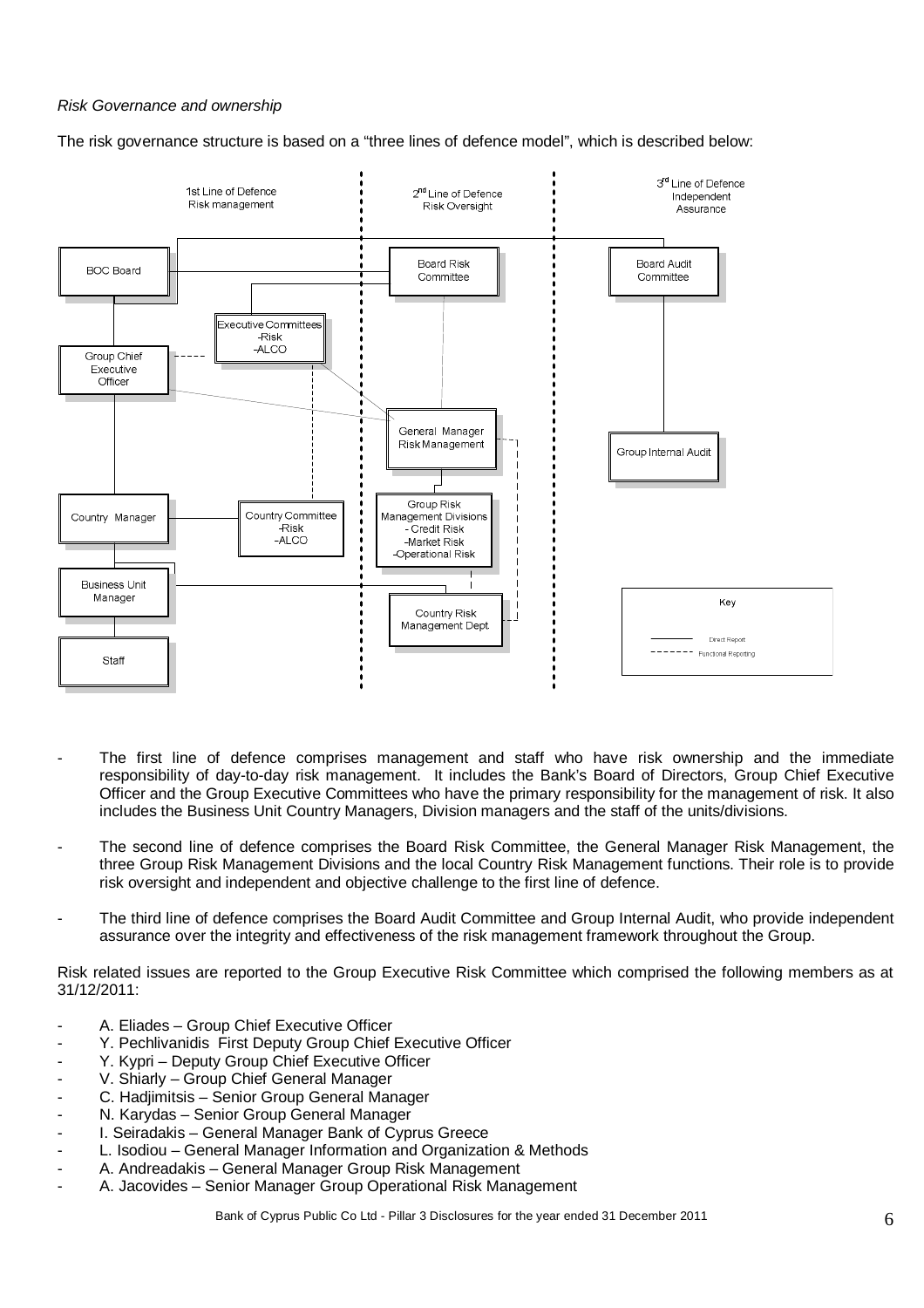Bank of Cyprus adopted a new organisational structure during 2012. The new Group Executive Risk Committee comprised the following members as at 30/09/2012:

- Y. Kypri Group Chief Executive Officer
- Y. Pechlivanidis First Deputy Group Chief Executive Officer
- C. Hadjimitsis Senior Group General Manager
- I. Seiradakis General Manager Bank of Cyprus Greece
- L. Isodiou General Manager Information and Organization & Methods
- A. Andreadakis General Manager Group Risk Management
- A. Jacovides Senior Manager Group Operational Risk Management

The Group Executive Risk Committee convenes quarterly. Risk management committees also operate within the banking entities in all countries where the Group operates.

Market risks are reviewed at least monthly by the Group Asset and Liability Committee ('ALCO'). Group ALCO approves the policies and limits relating to management of market and other treasury related risks (such as liquidity risk and counterparty credit risk). At its monthly meeting, the Group ALCO views consolidated reports that indicate the Group's liquidity position and exposure to market risks.

The Board Risk Committee which convenes at least quarterly ratifies all major policies and limits.

The Group's strategies and processes for managing risks, as well as the measurement systems used and the hedging and mitigating strategies are analysed below by type of risk.

## **2.2 Credit Risk Management**

Credit risk is the risk that one party to a financial instrument will cause a financial loss to the other party by failing to discharge an obligation.

The Group places great importance on the effective management of credit risk. Credit risk is monitored through various control mechanisms across the Group in order to prevent undue risk concentrations. This is achieved through a combination of highly trained and specialized personnel and appropriate systems, through which the creditworthiness of existing and new customers is assessed.

The credit risk exposure of the Group is diversified both geographically and across the various sectors of the economy.

#### **Measurement and Assessment**

The Group Credit Risk Management Unit defines the Group's credit dispensing policies and monitors compliance with the relevant credit sanctioning procedures and controls applicable to each business line (consumer, business and corporate) and to each geographical area where the Group operates. Credit exposures from related accounts are aggregated and monitored on a consolidated basis.

The Group Credit Risk Management Unit sets targets and limits for the composition and quality of the loans and advances portfolio and monitors compliance with them. The assessment of the quality of the portfolio is carried out using credit rating and credit scoring systems to determine the creditworthiness of customers.

Portfolio monitoring is carried out on the basis of customers' creditworthiness, sector of the economy and country of operation. Regular audits are carried out by a specialist unit of the Group Internal Audit Division.

One important aspect of credit risk management is the development of new and the constant upgrading of existing systems for the assessment of the creditworthiness of Group customers.

For the Retail banking sector credit scoring systems are used for new customers and behavioral scoring systems for existing customers, which are continuously upgraded, so that both the customers and the risks undertaken can be carefully assessed.

Bank of Cyprus Public Co Ltd - Pillar 3 Disclosures for the year ended 31 December 2011 7 For the Business and Corporate banking sector credit rating systems are used. Risk Analyst has been implemented in all countries where the Group operates aiming to facilitate more accurate calculations of a customer's creditworthiness as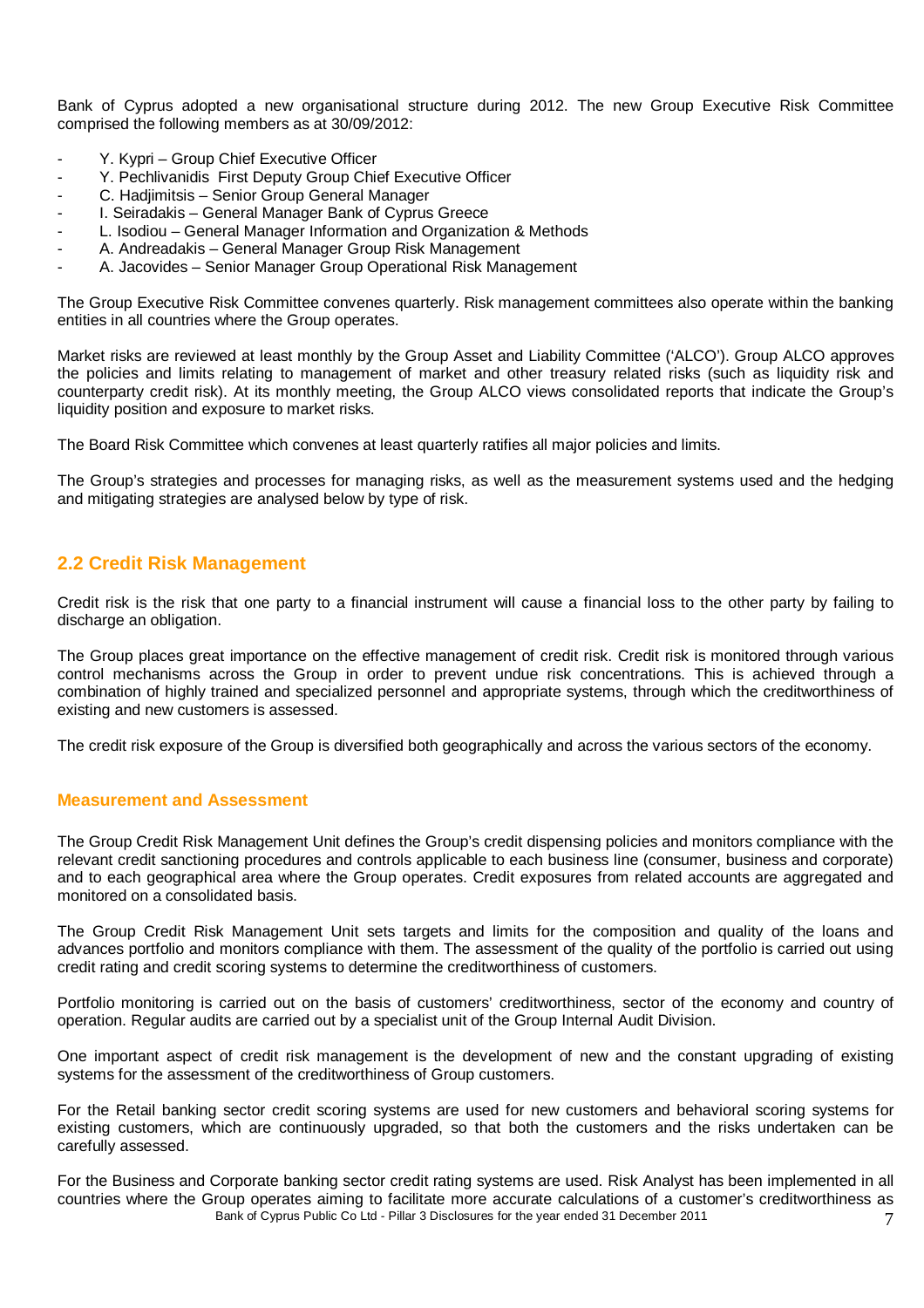well as the calculation of the overall credit risk of both SME and Corporate customers. Specifically, a Borrower Rating is calculated; that is an assessment of the creditworthiness of the customer, which is based on the business' financial information, the quality of management, market trends/outlook and the behavior of the business' bank accounts and the bank accounts of the guarantors/ owners of the business. The Transaction Rating will then be calculated taking into account all relevant factors, including any collateral.

The implementation of this new system enables the more effective forecast of the level of any future provisions for bad and doubtful debts as well as the level of required capital based on the relevant regulations of the supervisory authorities.

## **Stress Testing**

Stress testing is an important tool within the Group credit risk management framework and it is used to enhance risk control and the quantitative measurement of risk. Its importance is emphasised by the strong regulatory focus given to it.

Stress testing required by the CBC, in co-operation with the International Monetary Fund ('IMF'), is performed semiannually and covers all banking units of the Group. The stress tests include shocks associated with:

- Residential real estate prices fluctuations
- Commercial real estate prices fluctuations
- Non- performing loans ('NPLs') fluctuations and
- Combination of the above factors

## **Loan Sanctioning Policy**

The Group has set specific limits for the various loan approval levels, which are exercised by qualified officers or committees within a predefined framework. There are also appropriate credit risk policies for each market/sector based on an evaluation of the credit risk and changing economic environment. Specific guidelines for the sound growth of the Group's loan portfolio are given by the Credit Risk Policy Management Department on a regular basis. Relevant instructions are also issued to ensure that, as far as possible, loans are properly priced on an individual customer basis.

#### **Efficient Management, Monitoring and Control of Customer Advances**

The ultimate objective of the efficient management of the Group's advances portfolio is to enable prompt corrective action to be taken as soon as arrears/irregularities appear on customer debit accounts, so as to restrict loan impairment. In this context, an integrated, automated collection/settlement system is used for the timely handling of overdue accounts in the retail sector. At the same time, all loan portfolios are closely and systematically monitored and controlled centrally by specialised Group departments, as well as regionally by the Business/Corporate Centres, and where necessary appropriate prompt corrective action is taken. Recoveries accounts are also handled effectively at both central and regional level.

#### **Credit Risk with correspondent Banks and Countries**

Group Market Risk Management ('GMRM') is responsible for the credit risk that the Group has with correspondent banks and countries. During 2011, the GMRM continued the conservative policy for setting limits with other banks. Limits are based on a detailed assessment of the financials and other data of each bank. The changes in credit ratings, financial and other developments are monitored daily and limits are adjusted wherever considered necessary.

## **Policies for hedging and mitigating credit risk**

The Group has implemented different methods in order to achieve effective mitigation of credit risk. Some of the most important methods are listed below:

- Determining which sectors of the economy the Bank is not willing to finance.
- Setting of sanctioning limits for all line Managers and Credit Committees.
- Setting of thresholds relating to Loan to Value Ratios as well as procedures for taking collaterals especially residential/ commercial mortgage.
- Credit scoring for retail customers and credit rating for corporate customers are linked with approval/ rejection criteria.
- Issuing circulars and guidelines concerning the granting of credit.
- Ad-hoc approvals of corporate clients' lending.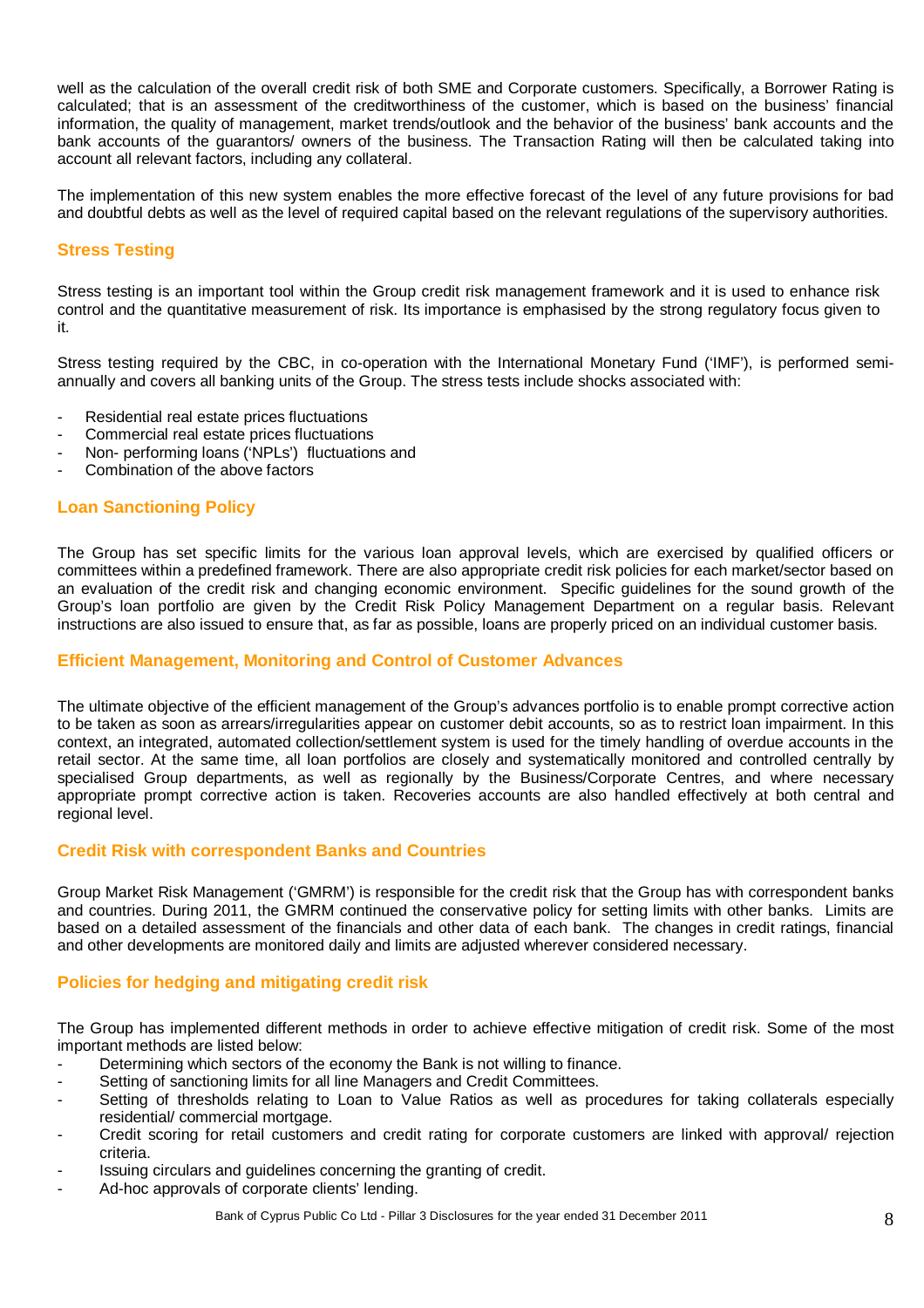## **2.3 Market Risk Management**

Market risk is the risk of loss from changes in market prices, mainly from changes in interest rates and exchange rates.

GMRM is responsible for measuring and monitoring the following risks at Group level:

- Market risk (interest rate risk and foreign exchange risk).
- Liquidity risk.
- Credit risk with correspondent banks and countries.

The monitoring of these risks at local banking units is carried out by market risk officers in the various countries in which the Group operates, who report directly to GMRM which is responsible for monitoring market risk at Group level.

The Group ALCO sets out the policy for the management of these risks and approves the acceptable level of risk and limits, which are ratified by the Board Risk Committee. In 2011, Group ALCO has also approved limits for interest rate risk for Uniastrum Bank, the only unit of the Group which had no set interest rate limits until then.

#### **Interest Rate Risk**

Interest Rate Risk is the risk that the fair value of future cash flows of a financial instrument will fluctuate because of changes in market interest rates. It arises as a result of timing differences on the repricing of assets and liabilities.

In order to control the risk from changes in interest rates, there are limits on the maximum reduction of net interest income of each banking unit that can take place each year, for the next three years. These limits have been set as a percentage of Group capital (1,5%) and as a percentage of Group net interest income (5%) and have been allocated to the various banking units in accordance with their contribution to net interest income. Small limits have also been set for open interest rate positions in the over three-year period.

The GMRM measures the impact of a 2% change in interest rates on the economic value of the Group. The Group ALCO has set a maximum limit for this change equal to 10% of Group regulatory capital (calculated in accordance with CBC provisions). In March 2012, the calculation of the Economic Value of the various Units of the Group on a stand alone basis commenced. The economic value of each of the Units of the group is divided to the amount of their Risk Weighted Assets and/ or to the amount of their capital (where it exists). This analysis, as indicated in the table below, is also sent to the group ALCO for information purposes.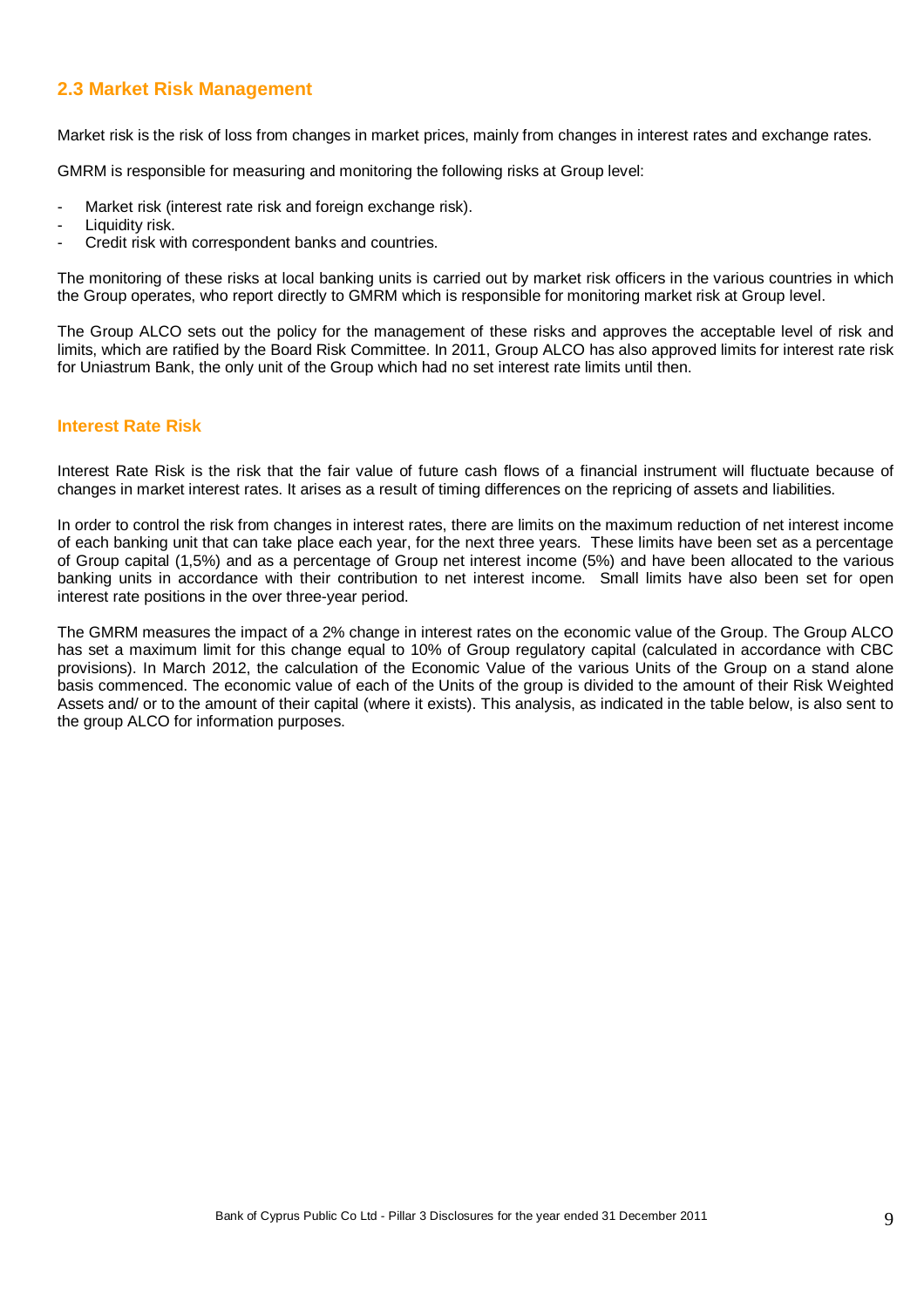| Economic Value Change of Foreign Branches/ Subsidiaries from 200 basis points in interest rates |                |                |         |                   |         |         |                    |              |
|-------------------------------------------------------------------------------------------------|----------------|----------------|---------|-------------------|---------|---------|--------------------|--------------|
|                                                                                                 | Cyprus         | Greece         | Russia  | United<br>Kingdom | Ukraine | Romania | Channel<br>Islands | <b>Total</b> |
|                                                                                                 | €000           | €000           | €000    | €000              |         |         |                    | €000         |
| As at 31 <sup>st</sup> July<br>2012                                                             |                |                |         |                   |         |         |                    |              |
| Change in<br>Economic Value                                                                     | 65.281         | 226.612        | 15.283  | $-10.204$         | 2.118   | 532     | 64                 | 299.687      |
| % on 8% of RWA                                                                                  | 6.63%          | 34.39%         | 9.63%   | $-19.26%$         | 12.17%  | 1.50%   | 7.50%              | 15.70%       |
| % change on<br><b>Tier 1 Capital</b>                                                            |                | ٠              | 6.92%   | $-8.40%$          | 2.73%   |         | 0.10%              | 17.12%       |
|                                                                                                 |                |                |         |                   |         |         |                    |              |
| As at 30th June<br>2012                                                                         |                |                |         |                   |         |         |                    |              |
| Change in<br>Economic Value                                                                     | 56.046         | 226.952        | 15.136  | 9.427             | 1.596   | 363     | 16                 | 290.682      |
| % on 8% of RWA<br>as at 31/03/2012                                                              | 5.42%          | 32.54%         | 9.10%   | $-17.07%$         | 10.26%  | 1.05%   | 2.54%              | 14.51%       |
| % change on<br>Tier 1 Capital as<br>at 31/03/2012                                               | $\blacksquare$ | $\blacksquare$ | 7.10%   | $-8.02%$          | 2.08%   |         | 0.03%              | 13.01%       |
|                                                                                                 |                |                |         |                   |         |         |                    |              |
| 8% of RWA as at<br>30/06/2012                                                                   | 984.194        | 658.903        | 158.700 | 52.976            | 17.405  | 35.549  | 854                | 1.908.580    |
| <b>Tier 1 Capital</b><br>Base as at<br>30/06/2012                                               |                | $\blacksquare$ | 220.857 | 121.508           | 77.641  |         | 61.026             | 1.750.268    |

The 2% change in interest rates on the economic value of the Group is above the Group Alco approved limit of 10%. On an individual basis all the units are within the desired ratio of 10% except Greece, UK and Ukraine. Greece exposure is due to the fact that the new GGBs have not been hedged. For foreign subsidiaries (U.K as from 30/6/12, Channel Islands, Uniastrum Bank and Ukraine) the change in economic value is depicted both as a percentage on 8% of RWA and their own capital.

## **Exchange Rate Risk**

Exchange Rate Risk is the risk that the fair value of future cash flows of a financial instrument will fluctuate because of changes in foreign exchange rates.

In order to limit the risk of loss from adverse fluctuations in exchange rates, the Group ALCO has approved overall open currency position limit for each currency or group of currencies and for the overall open currency position. This limit is very small compared to the maximum permissible by the CBC.

Due to the fact that the Group did not maintain a FX Trading Book since 2010, it stopped calculating and monitoring the Value at Risk ('VaR') on a daily basis. Instead, the VaR is calculated on a monthly basis on the position reported to the CBC (before and after taking into account the net assets of the foreign banking units of the Group). It is also reported to the Group ALCO for information purposes.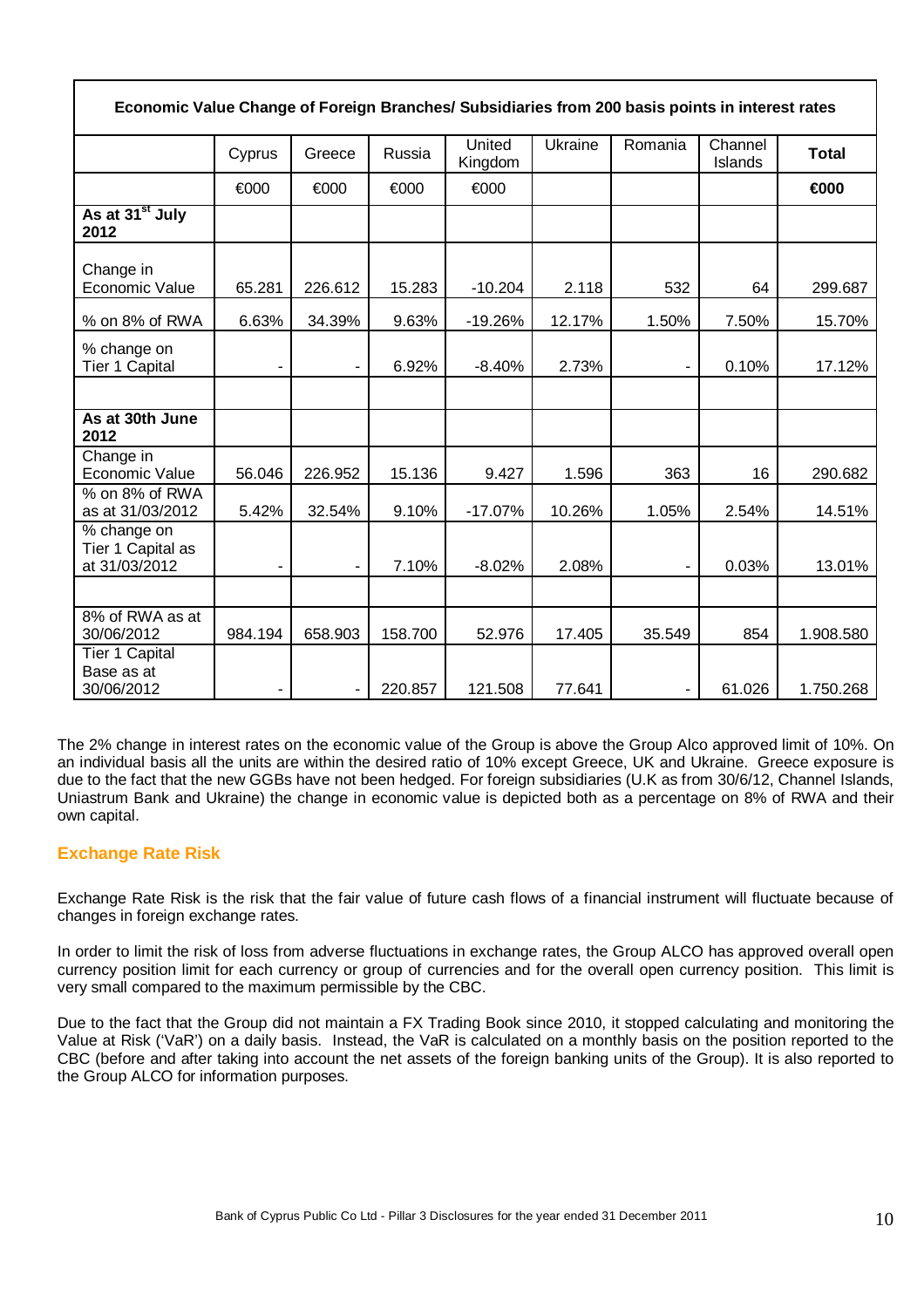#### **Liquidity risk**

Liquidity Risk is the risk that the Group is unable to fully or promptly meet payment obligations and potential payment obligations as and when they fall due. This risk includes the possibility that the Group may have to raise funding at higher cost or sell assets at a discount.

The Group's banking business requires a steady flow of funds both to replace existing deposits as they mature and to satisfy customer requests for additional borrowing. Undrawn borrowing facilities are also taken into consideration in managing the liquidity position.

Group assets are mainly funded by deposits. The distribution of sources and the maturity of deposits are actively monitored in order to avoid concentration of funding maturing at any point in time or from a small number of depositors. Moreover, the Group monitors the percentage of fixed deposits that are renewed every quarter and aims to ensure that this percentage is maintained at high levels. The Group relies almost exclusively on stable funding sources in order to finance illiquid assets.

Other sources of funding include the issuance of bonds and capital securities which enable the Group to attract long term liquidity by accessing the international and the local markets.

Local Treasury units at each location are responsible for liquidity management in their respective unit. Group Treasury is responsible for liquidity management both at the Group level and at the level of each individual unit. Group Treasury assesses on a continuous basis, and informs ALCO at regular time intervals, about the adequacy of its liquid assets and takes the necessary actions to enhance the Group's liquidity position, such as the issuance of covered bonds which can be used as collateral in the refinancing operations of the European Central Bank.

Liquidity is also monitored daily by Group Market Risk Management.

Group Market Risk Management is responsible to ensure compliance both at the level of individual units, as well as at Group level, with both internal policies and the limits set by the regulatory authorities in the countries where the Group operates.

The liquidity position is assessed under various scenarios, including simulation of Group-specific crisis and market-wide crisis.

The stress scenarios are applied to both on-balance sheet and off-balance sheet commitments, to provide a complete picture of potential cash outflows.

Moreover, stress testing is carried out every six months for all banking units of the Group, based on four scenarios defined jointly by the Central Bank of Cyprus and the International Monetary Fund. These scenarios include assumptions about:

- significant withdrawal of Euro and/or foreign currency deposits
- significant withdrawal of undrawn and committed credit lines
- significant haircut on liquid assets
- unavailability of wholesale (interbank) funding
- significant reduction in assets eligible as collateral in the refinancing operations of the European Central Bank.

In addition, as part of the Group's procedures for monitoring and managing liquidity risk, there is a Group funding crisis contingency plan, which sets out a response in the event of liquidity difficulties. The plan details the steps to be taken, in the event that liquidity problems arise, which escalate to a meeting of the Funding Crisis Committee. The members of this Committee have been determined together with a series of possible actions that are available. This plan, as well as the Group's Liquidity Policy, are reviewed at least annually and submitted to the Central Bank of Cyprus.

The Group maintains at all times a diversified portfolio of highly liquid assets in the principal currencies in which it transacts. Moreover, the ratio of liquid assets to total deposits and other liabilities falling due in the next twelve months is monitored at Group level. Liquid assets are defined as cash, interbank deposits maturing within thirty days and debt and equity securities at discounts prescribed by the regulatory authorities.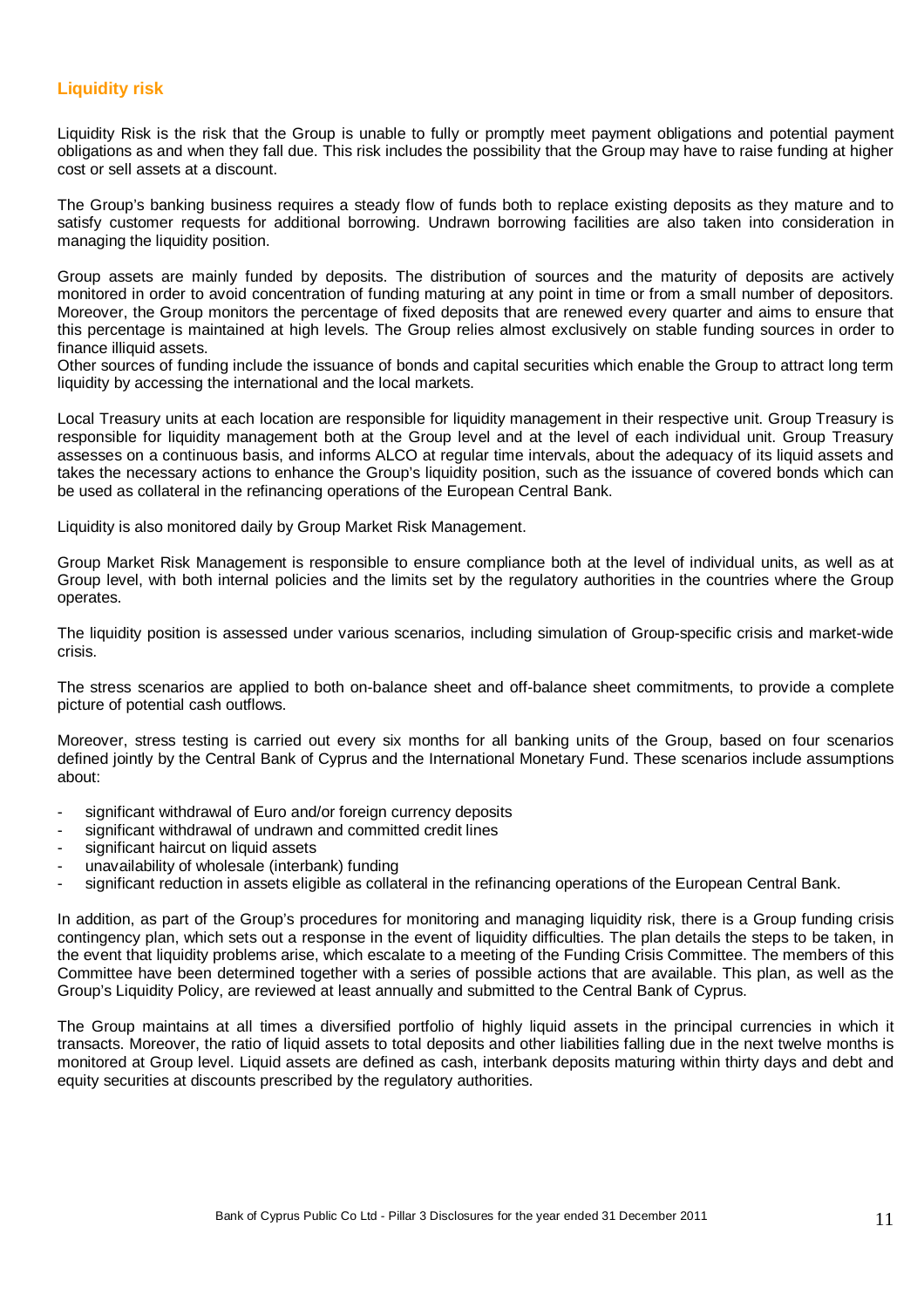The Group liquidity ratio was as follows:

|               | 2011  | 2010  |
|---------------|-------|-------|
| 31 December   | %     | %     |
|               | 21.51 | 28.10 |
| Average ratio | 24.69 | 27.83 |
| Highest ratio | 28.82 | 30.60 |
| Lowest ratio  | 18.91 | 26.31 |

The total Group borrowings from the European Central Banking System as at 31 December 2011 amounted to €2.100.556 thousand (2010: €2.199.450 thousand).

#### **Policies for hedging and mitigating market risk**

The Group aims to minimize market risks through hedging. Only minimal open positions are allowed for both foreign exchange ('FX') and interest rate risk.

FX risk is mostly hedged in the spot market. The local treasury departments outside Cyprus, hedge their position (arising from customer transactions) with the Group Treasury in Nicosia and only transact with other market participants in limited cases (e.g. when there is a bank holiday in Cyprus). The Group Treasury in Nicosia then covers its FX position by entering into FX deals with other banks. Other instruments used to hedge FX risk include FX forwards and FX swaps.

Interest rate risk is also managed centrally at Group level. The Group Treasury either provides fixed rate funding to other banking units that grant fixed rate loans, or accepts fixed rate funding from banking units to hedge their fixed rate deposits. Interest rate risk is also hedged using interest rate swaps ('IRS') between the various banking units of the Group as well as with external counterparties. The Group also hedges a percentage of non-rate sensitive deposits, such as current accounts, by investing in fixed rate bonds (structural hedging).

Every month, GMRM carries out tests to ensure that hedges fulfill the objective for which they have been set up. For structural hedging the amount of structural hedging assets is compared to the amount that should be hedged (based on the level of deposits and the assumptions approved by the Group ALCO). The average tenor of hedging assets is also compared to the targeted average tenor, in order to ensure that hedging is within the Group ALCO approved parameters.

For over three year positions, there are strict position limits. Any position not hedged is immediately identified since it violates the open position limits.

For cash flow hedges and fair value hedges that have been designated for hedge accounting in accordance with International Financial Reporting Standards, effectiveness is established both prospectively and retrospectively as per the requirements of the relevant standard.

## **Stress Testing**

For market risk a number of stress tests are performed as listed below:

a) Stress testing required by the CBC, in co-operation with the IMF, is performed semi-annually and covers all banking units of the Group. These regulatory stress tests include:

- i. interest rate risk
- ii. liquidity risk
- iii. equity price risk
- iv. bond price risk
- v. concentration risk from exposures in financial institutions.

b) Monthly stress testing for interest rate risk (2% shock on net interest income and economic value).

- c) Monthly crisis scenario on the positions of Bank of Cyprus in Cyprus and in Greece for liquidity risk.
- d) Quarterly stress testing on Group interest rate and credit risk positions.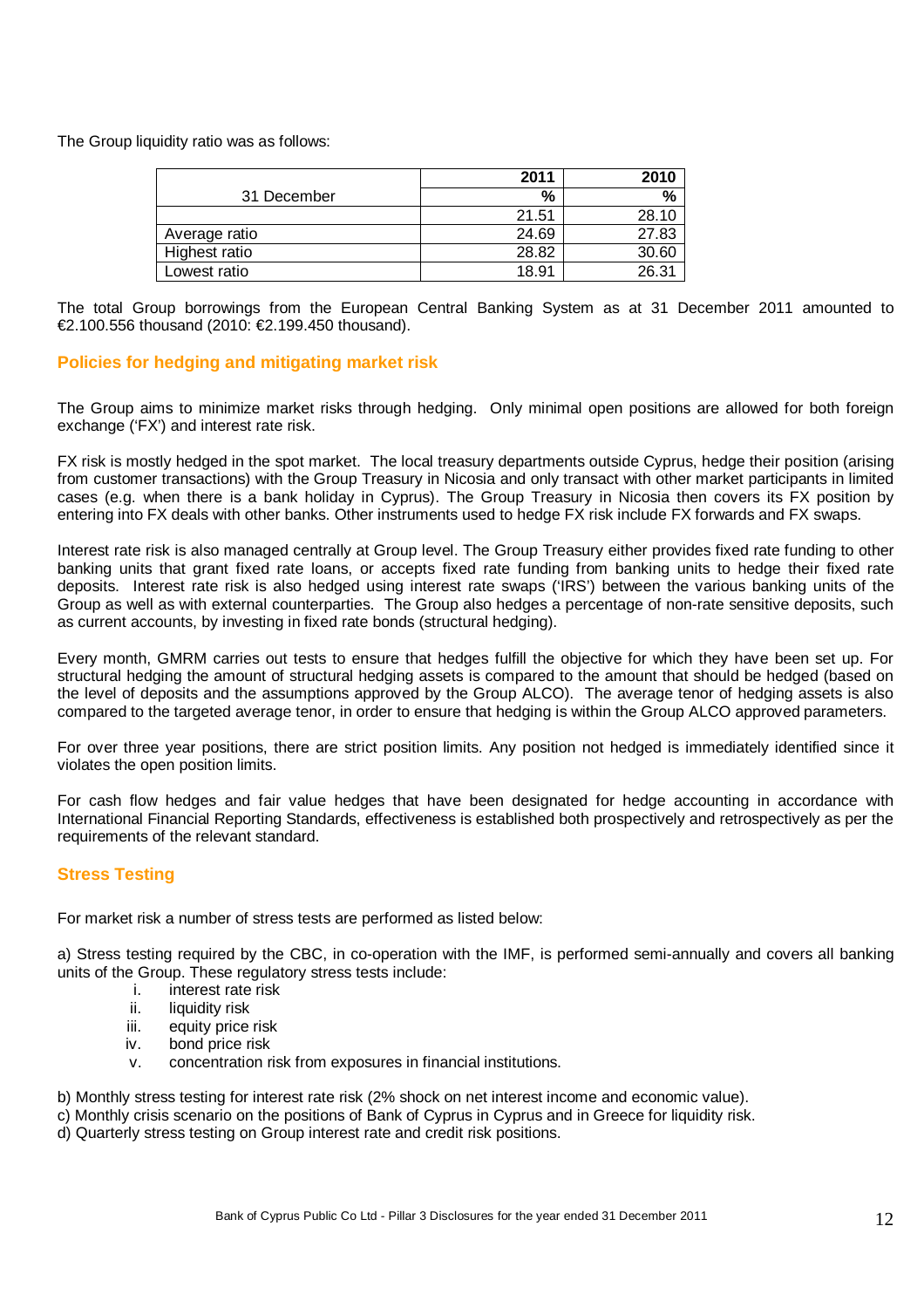## **2.4 Operational Risk Management**

Operational risk is defined as the risk of loss resulting from inadequate or failed internal processes, people or systems, or from external events. It includes legal risk but excludes reputation and strategic risks. It is embedded in every business activity within the Group and its management involves the promotion of risk culture and awareness within the organisation as well as the establishment of control policies and procedures.

Potential losses from operational risks may occur in all the Group's activities as a result of inefficiency or failure of internal processes or systems caused either by external events or human error. Consequently, under the umbrella of operational risks a wide range of possible cases are included, which are not easily predictable. Nonetheless, with proper operational risk management it is possible to limit any adverse consequences.

The Group Operational Risk Management Division ('GORM') employs specialised tools and methodologies for identifying, assessing and monitoring operational risk within the Group for the timely identification of any shortcomings. To this effect, the following activities are carried out:

- Collection of data on operational risk events. This data is utilised to improve the management of operational risks and where possible to prevent future losses. Currently, loss event data is collected from all Group entities worldwide with a threshold of €100 of potential loss. Regular reporting of operational loss data events is made to the Group Executive Risk Committee, Board Risk Committee and the CBC.
- Risk identification and assessment within business units using the Risk Control Self Assessment ('RCSA') Workshop Methodology. This is a self assessment by the managers and personnel involved (risk owners). ORM staff facilitates the three-stages of this process which are: a) analysis of core processes within business units, b) identification of key risks and the construction of risk maps and; c) formulation of action plans to implement controls for management of the key risks. The RCSA Workshop process is being performed extensively in Cyprus, Greece and Romania and is being developed in Russia and Ukraine.
- Collection of Key Risk Indicators ('KRIs') through which there is ongoing monitoring of the Group's operational risks at various departments. Regular reporting of these indicators is made to the Group Executive and Board Risk Committees. The process of enriching the Group's KRI library is ongoing.
- New product approval: operational risk exposures related to the introduction of new products and services are methodically assessed and addressed during the product approval process.
- An education/training program is carried out throughout the Group aiming to promote the right culture and awareness in relation to operational risks thereby enhancing the control environment through employee behaviour and actions.
- Establishment of a network of operational risk management units in all the countries in which the Group operates. In addition a network of liaisons and correspondents is being established in Cyprus, Greece, Romania, Russia and Ukraine who act as facilitators in the process of loss data collection, RCSA Workshops and personnel training.
- ORM management is also responsible to look at outsourcing cases from an Operational Risk point of view.

#### **Policies for hedging and mitigating operational risk**

Part of the mitigation strategies that the Group follows, as far as operational risk is concerned, is appropriate insurance coverage. This is reviewed each year to ensure that the Group's needs are met. The Group has developed a Business Continuity plan to ensure that services can resume immediately in the case of a disruption.

## **3. Own funds**

The own funds of the Bank of Cyprus Group as at 31/12/2011 were €1.925.109 thousand as shown below: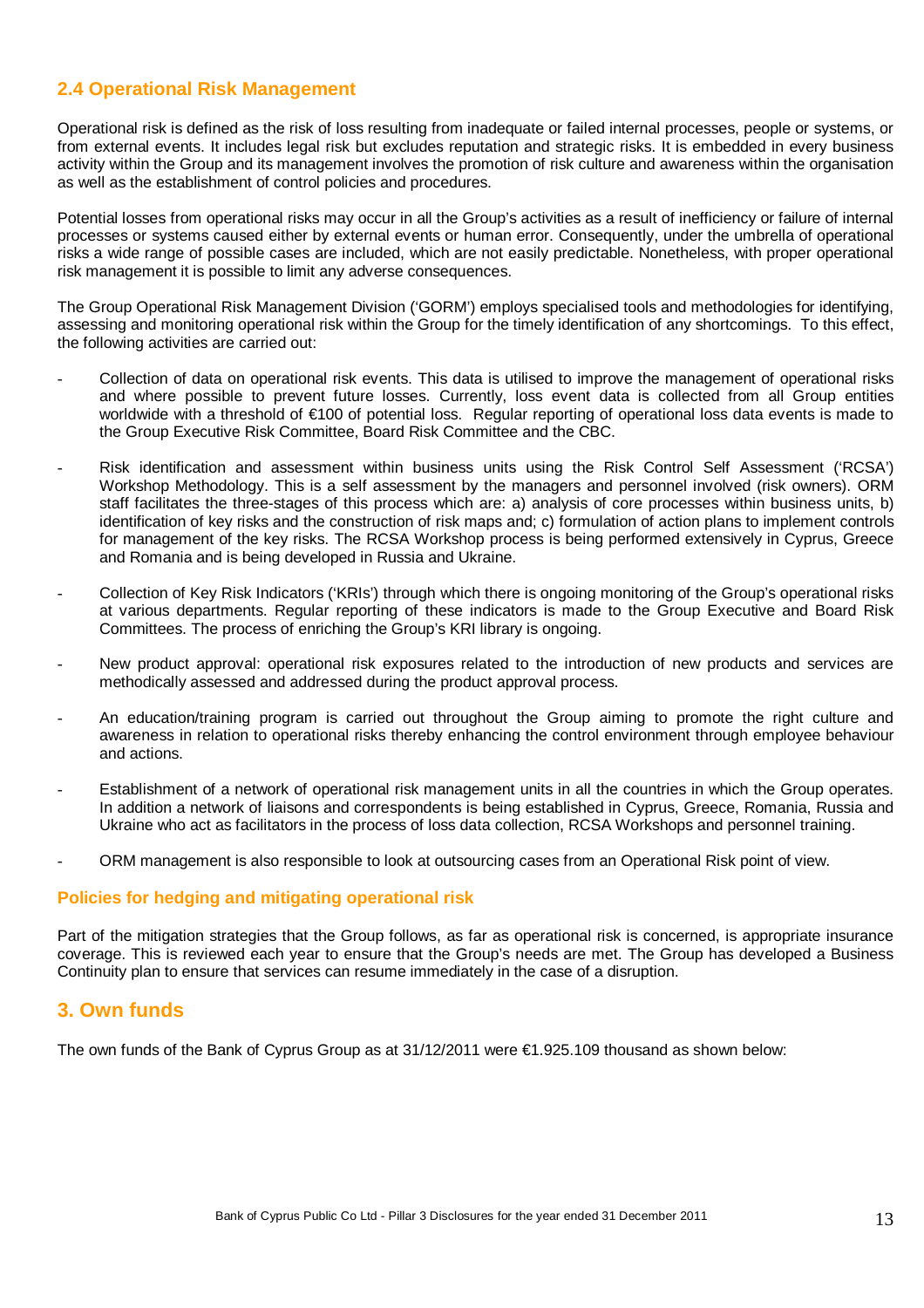| <b>Original Own Funds (Tier 1)</b>           | €000      |
|----------------------------------------------|-----------|
| <b>Share Capital</b>                         | 899.528   |
| <b>Share Premium</b>                         | 1.164.903 |
| Reserves                                     | (743.261) |
| <b>Hybrid Capital Securities</b>             | 956.778   |
| Book value of non-banking subsidiaries       | (56.447)  |
| Intangible Assets                            | (372.813) |
| <b>Total Tier 1</b>                          | 1.848.688 |
|                                              |           |
| <b>Additional Own Funds (Tier 2)</b>         |           |
| <b>Revaluation Reserves</b>                  | 261.879   |
| Subordinated Loan Stock                      | 33.835    |
| <b>General Provision</b>                     |           |
| Book value of non-banking subsidiaries       | (56.447)  |
| <b>Total Tier 2</b>                          | 239.267   |
|                                              |           |
| <b>Carrying Value of Insurance Companies</b> | (162.846) |
|                                              |           |
| Total own funds                              | 1.925.109 |

## **3.1 Original own funds**

#### Share Capital

The share capital of the Bank as at 31 December 2011 comprises of 899.528 thousand shares with a nominal value of €1,00 each.

#### Hybrid capital securities

Hybrid capital securities have no maturity date, but may be redeemed in whole at the option of the Company, subject to the prior consent of the CBC, at their nominal amount together with any outstanding interest payments, five years after their issue date or on any interest payment date thereafter. The amount of €956.778 thousand included in original own funds consists of:

|                                                | 2011    |
|------------------------------------------------|---------|
|                                                | €000    |
| <b>Convertible Enhanced Capital Securities</b> | 862.233 |
| <b>Convertible Capital Securities</b>          | 72.380  |
| Capital Securities 12/2007                     | 22.165  |
|                                                | 956.778 |

On 6 June 2009, the Company issued €645 million **Convertible Capital Securities**. The Convertible Capital Securities were offered via a priority right to eligible shareholders of the Company (in the ratio of Convertible Capital Securities with nominal value of €11 for every 10 shares held) and to other investors. The issue proceeds were received through the exchange at par of Tier 2 Convertible Bonds 2013/2018 with a total nominal value of €527 million and the remaining €118 million was received in cash.

The Convertible Capital Securities bear a fixed interest rate of 5,50% per annum for the first five years and a floating interest rate of the 6-month Euribor plus 3,00% per annum thereafter. The Convertible Capital Securities may be converted into ordinary shares of the Company at the option of the holders at the conversion price of €4,24 per share. The conversion periods are between 15-30 September of years 2010-2013 and 15-31 March of years 2011-2014.

The Convertible Capital Securities are perpetual, but may be redeemed at the option of the Company, at par together with any accrued interest, on 30 June 2014 or on any other interest payment date thereafter, subject to the prior consent of the CBC.

On 17 May 2011, Convertible Capital Securities of a total nominal value of €572 million were exchanged at par for Convertible Enhanced Capital Securities of equal nominal value.

During 2011, 5.798 Convertible Capital Securities have been converted into 1.366 shares.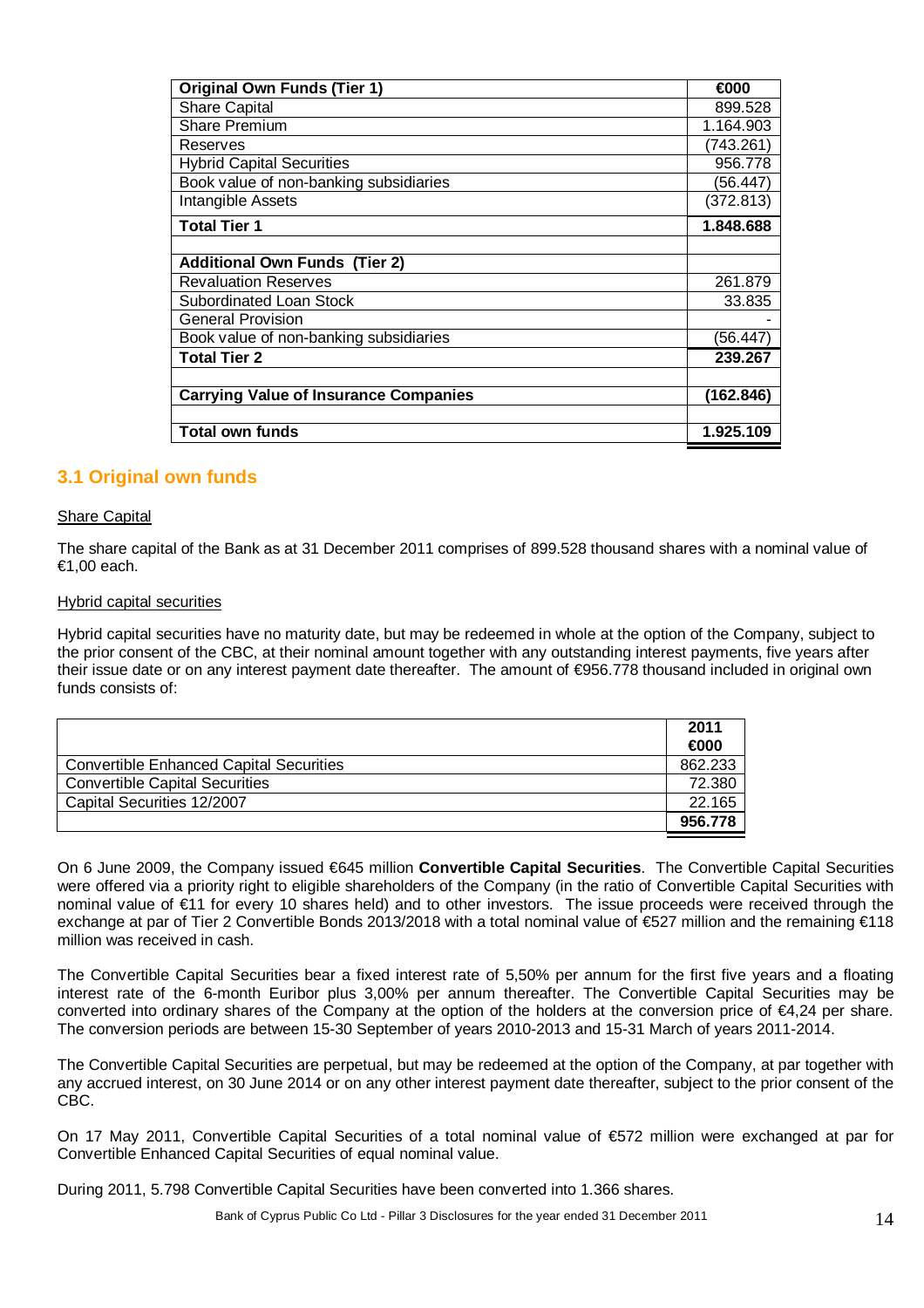The **Capital Securities 12/2007** were issued in December 2007 in Cyprus pounds.

The interest rate of Capital Securities 12/2007 was fixed at 6,00% per annum for the first six months and floating thereafter, equal to the three-month Euribor plus 1,25%. The Capital Securities 12/2007 are listed on the Cyprus Stock Exchange.

On 17 May 2011 Capital Securities 12/2007 of nominal value €104 million were exchanged at par for Convertible Enhanced Capital Securities.

The **Convertible Enhanced Capital Securities (CECS)** were issued by the Company on 18 May 2011, following the approval by the Extraordinary General Meeting of shareholders on 23 March 2011. For the purposes of regulatory capital the CECS qualify as tier 1 capital. The CECS were offered via a priority right to subscribe to the existing shareholders. Existing shareholders and other applicants could have subscribed to the CECS issue by paying the corresponding consideration for the CECS either in cash or in the form of 'Eligible Securities' of the Company and specifically (i) Convertible Bonds 2013/2018, (ii) Convertible Capital Securities, and (iii) Capital Securities 12/2007, of an equal nominal value, which had priority after the existing holders and before any other applicants.

The issue of the CECS comprised of €820 million in Euro and \$95 million in US Dollars, out of which €695 million originated from the exchange of Eligible Securities. The CECS issued in Euro, bear a fixed interest rate of 6,50% per annum until 30 June 2016 and 6-month Euribor plus 3,00% per annum thereafter. The CECS issued in US Dollars bear a fixed interest rate of 6,00% per annum until 30 June 2016 and 6-month Libor plus 3,00% per annum thereafter. The Company may, at any time at its sole discretion, elect to cancel an interest payment on a non-cumulative basis. Any coupon not paid is no longer due and payable by the Company.

The Company will not proceed with the payment of any coupons payable on any coupon payment date and will effect a mandatory coupon cancellation if (i) it does not satisfy the minimum solvency requirements as defined by the Central Bank of Cyprus or if the coupon payment will result in the Company no longer satisfying the minimum solvency requirements (ii) it has insufficient distributable items for such coupon payment or (iii) the Central Bank of Cyprus, at its sole discretion, requires the cancellation of coupon payments. Any coupon not paid is no longer due and payable by the Company.

The CECS may be converted at the option of the holder during any conversion period. The conversion periods are: 1-15 September 2011, and then 1-15 March, 15-31 May, 1-15 September and 15-30 November of each subsequent year. The last conversion date is 31 May 2016.

The CECS are perpetual without a maturity date but the Company may elect to redeem all but not some of the CECS at their principal amount together with any accrued interest, on 30 June 2016 or on any other interest payment date thereafter, subject to the prior approval of the Central Bank of Cyprus.

If a Contingency Event or Viability Event occurs, the CECS shall be mandatorily converted into ordinary shares of the Company. The conversion price is set at 80% of the weighted average market price of the shares during the previous five business days, with a ceiling price of  $\epsilon$ 3,30 and a floor price equal to the nominal value of  $\epsilon$ 1,00 of the ordinary shares.

A Contingency Event occurs if (i) the Company's core tier 1 ratio is below 5% or, on or after the implementation of the Basel III regulations, its common equity tier 1 ratio is below the required capital adequacy regulatory limits or (ii) the Central Bank of Cyprus determines that the Company is in non-compliance with the required capital adequacy regulatory limits.

A Viability Event occurs if (i) the Central Bank of Cyprus determines that the conversion of the CECS is required to improve the capital adequacy and financial position of the Company to prevent insolvency and/or (ii) the Central Bank of Cyprus determines that the Company requires public sector support to prevent it from becoming (a) insolvent (b) bankrupt or (c) unable to pay a material amount of its debts, or (iii) other similar circumstances.

The CECS are listed on the Cyprus Stock Exchange and the Athens Exchange.

During 2011, CECS amounting to €1.273 thousand were converted into 386 thousand shares at the option of their holders. In addition, during March 2012 CECS amounting to €432 million were converted into shares in the context of the Group's Capital Strengthening Plan.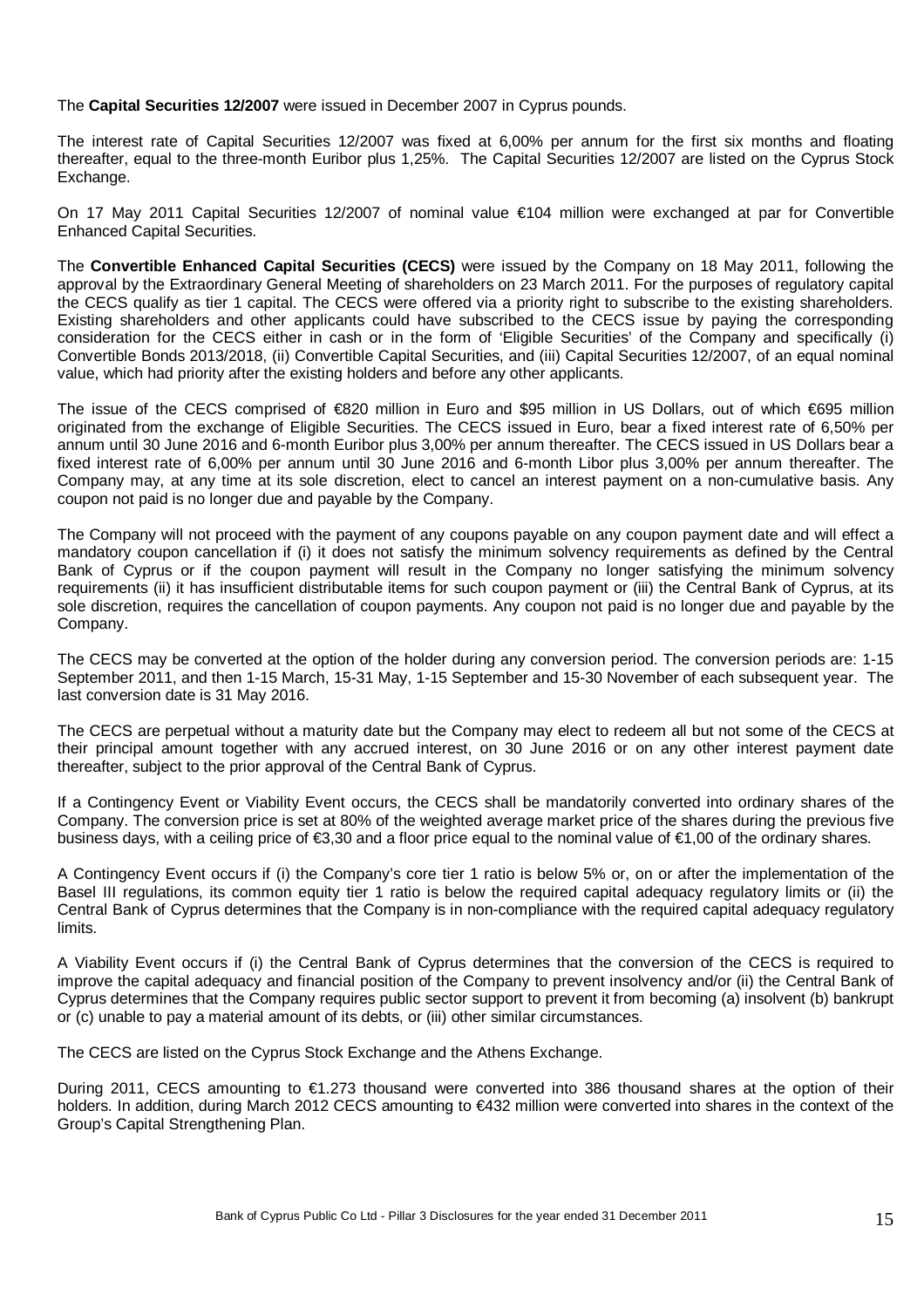#### **Additional own funds**

#### Subordinated loan stock

The subordinated loan stock issued by the banking companies of the Group is not secured and the rights and claims of loan stockholders are subordinated to the claims of depositors and other creditors of the banking companies, but have priority over those of the shareholders of the Bank.

The subordinated loan stock included in additional own funds amounted to €33.835 thousand and consists of:

|                                                   |                                                                         | 2011   |
|---------------------------------------------------|-------------------------------------------------------------------------|--------|
|                                                   | <b>Contractual interest rate</b>                                        | €000   |
| Convertible Bonds 2013/2018<br>$(6573$ million)   | 7,50% until 30 June 2009 and six-month<br>Euribor plus 1,00% thereafter | 26.907 |
| Subordinated Bond in US Dollars<br>2013/2014/2015 | 2.5%                                                                    | 6.928  |
|                                                   |                                                                         | 33.835 |

#### Subordinated Bonds

The Subordinated Bonds denominated in US Dollars 2013/2014/2015 were issued by CB Uniastrum Bank LLC. These bonds mature as follows: US\$ 2 millions on 31 December 2013, US\$ 2,5 million on 31 December 2014 and US\$ 2 million on 31 December 2015. Interest can be changed unilaterally by the lender at any time until maturity.

#### Convertible Bonds

In July 2008, the Company issued Convertible Bonds 2013/2018 in Euro, with nominal value of €573.410 thousand, maturing in June 2018. The Convertible Bonds bear a fixed interest of 7,50% per annum until 30 June 2009 and floating interest rate thereafter, set at the six-month Euribor plus 1,00% until June 2013 and plus 3,00% thereafter. The bonds can be converted to shares at the price of  $\epsilon$ 8,11 per share. The conversion periods are between 15-31 March for years 2011-2013 and 15-30 September for years 2010-2012. The bonds may be redeemed at the option of the Company on or after September 2013, subject to the prior consent of the CBC. The Convertible Bonds are listed on the Cyprus Stock Exchange.

On 17 May 2011, Convertible Bonds 2013/2018 with nominal value of €19 million were exchanged for Convertible Enhanced Capital Securities, with equal nominal value.

#### **Impediments to prompt transfer of funds between parent and subsidiaries**

In the event of a crisis the parent company may encounter difficulties in drawing dividends from the following overseas subsidiaries:

- Bank of Cyprus (Channel Islands) Ltd
- CB Uniastrum Bank LLC
- PJSB Bank of Cyprus

This may be due to the possible insistence of local regulators for the maintenance, for these subsidiaries, of capital ratios well in excess of these required by the CBC.

There are no current or foreseen material practical or legal impediments to the prompt transfer of own funds or repayment of liabilities among the parent company and its subsidiaries. After taking account of local capital adequacy requirements any distributions beyond this level will be subject to local regulatory authorities' approval.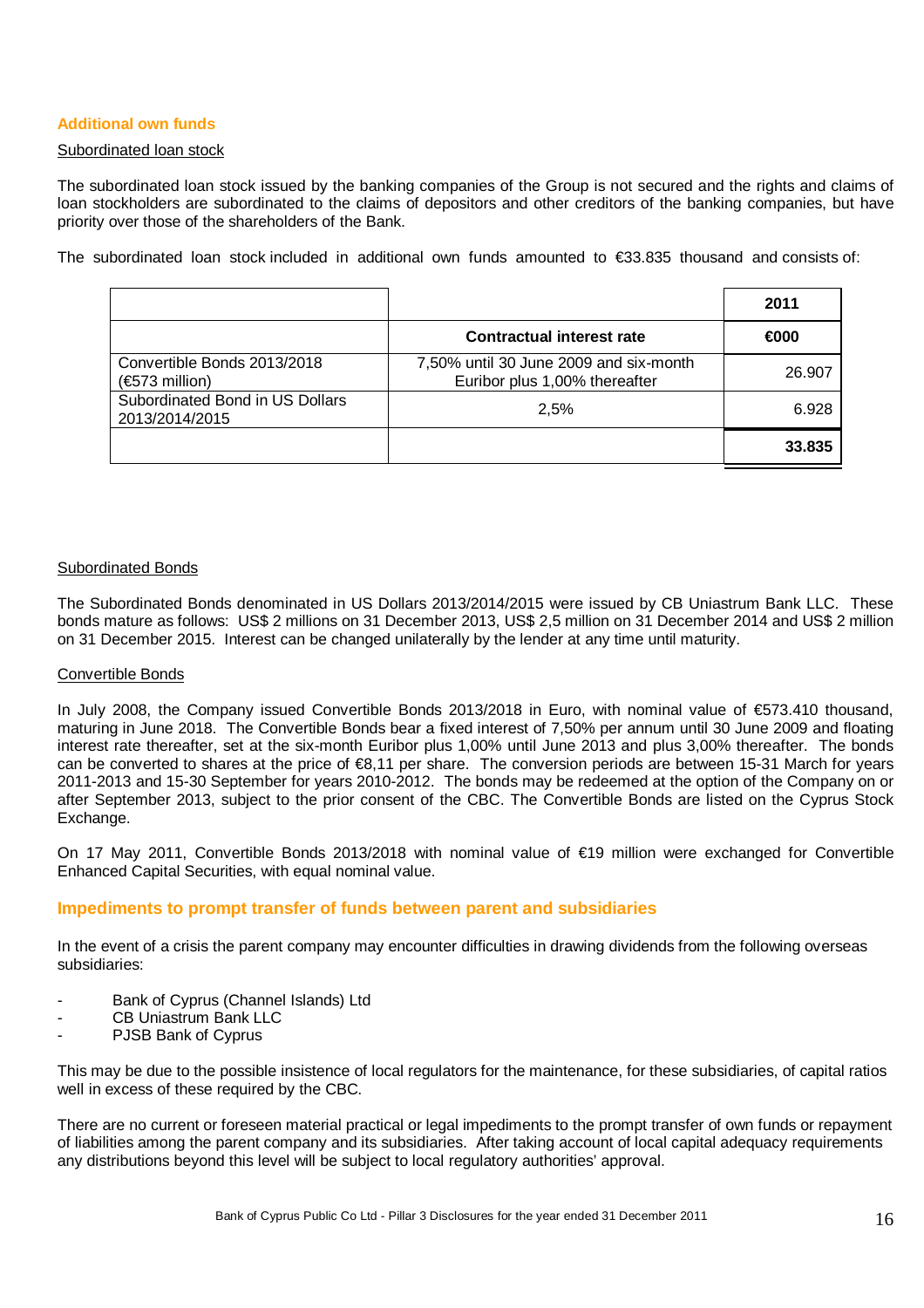# **4. Minimum required own funds for credit, market and operational risk**

## **4.1 Group's approach to assessing the adequacy of its internal capital**

The methods used to assess the adequacy of internal capital for the different categories of risks are described below.

#### **Credit risk**

The necessary mechanism for the capital calculation with the Standardised Approach is implemented. The foundations have been laid for the implementation of the IRB foundation approach for Credit Risk.

The following table shows 8% of the risk-weighted group exposure amounts as at 31/12/2011 for each of the exposure classes specified in paragraph 23 of Unit A of the Directive.

|                                                         | €000      |
|---------------------------------------------------------|-----------|
| Central governments or central banks                    | 7.302     |
| Regional governments or local authorities               | 217       |
| Administrative bodies and non - commercial undertakings | 13.681    |
| Institutions                                            | 75.369    |
| Corporate                                               | 990.699   |
| Retail                                                  | 425.724   |
| Past due items                                          | 204.829   |
| Covered bonds                                           | 3.686     |
| Other assets                                            | 69.779    |
|                                                         | 1.791.286 |

#### **Market risk**

The minimum capital requirement calculated in accordance with paragraph 19(b) of Unit A of the Directive for trading book activities $^2$  is as follows:

| Traded debt instruments |  |
|-------------------------|--|
| Equity shares           |  |
| Foreign Exchange        |  |
|                         |  |

## **Operational risk**

 $\overline{a}$ 

The Group uses the Standardised Approach for the operational risk capital calculation. Nonetheless, certain Group Companies follow a different operation risk capital calculation methodology for the following reasons:

The operations in Ukraine and Russia follow the Basic Indicator Approach, at the moment, for which approval of the CBC has been granted. This is considered to be a temporary arrangement until the necessary mechanisms are in place to adopt the Standardised Approach in these operations as well.

The minimum capital requirement in relation to operational risk calculated in accordance with the Standardised Approach (paragraph 48 of Unit A of the Directive) amounts to €191.629 thousand.

<sup>&</sup>lt;sup>2</sup> Minimum capital requirements for trading book activities related to position risk, settlement risk and counterparty risk and where applicable concentration risk.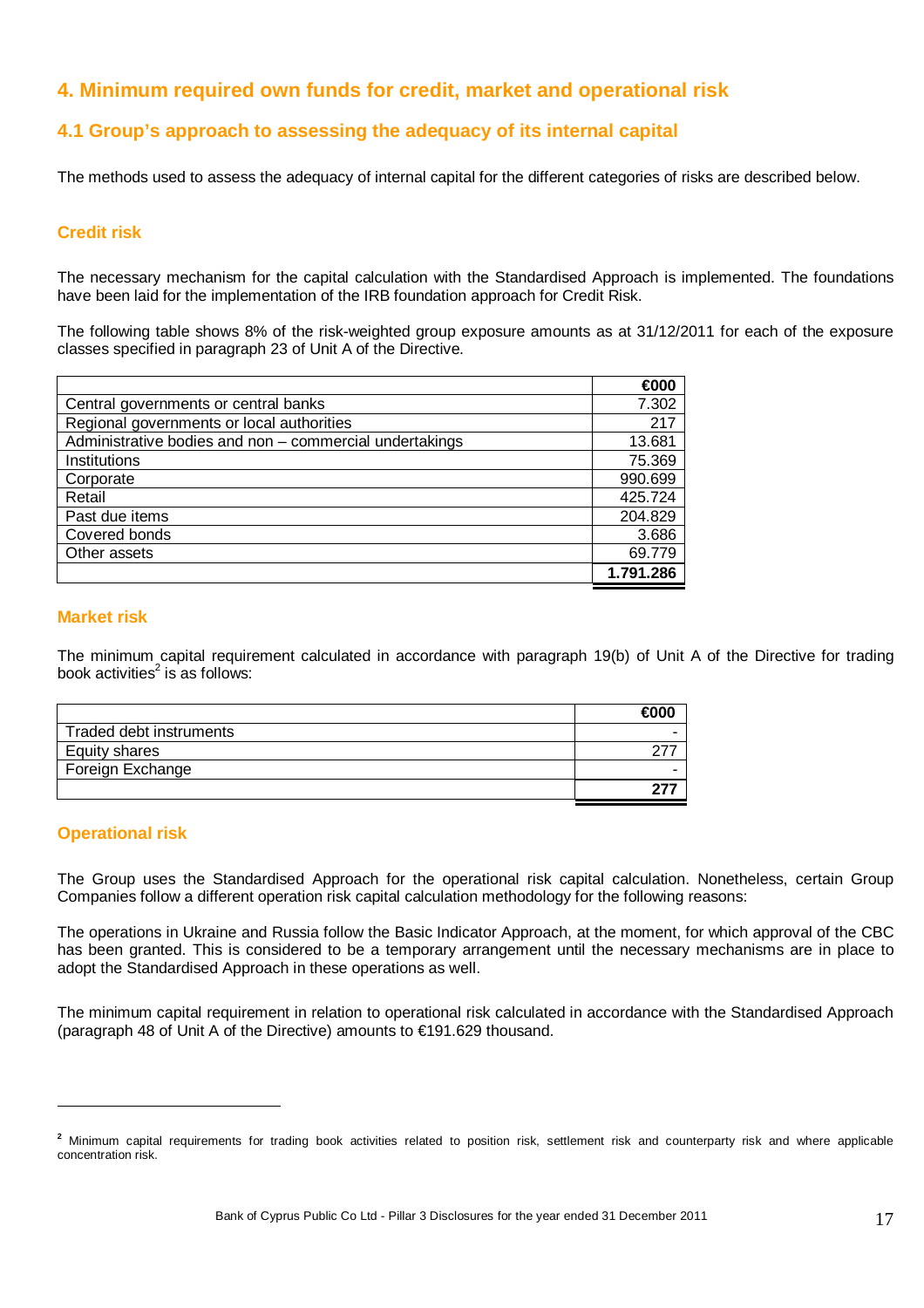| <b>Banking Activities</b>   | <b>Capital Breakdown to</b><br><b>Business Lines</b><br>€000 |
|-----------------------------|--------------------------------------------------------------|
| Corporate Finance (CF)      | 206                                                          |
| Trading and Sales (TS)      | 7.494                                                        |
| Retail Brokerage (RBr)      | 639                                                          |
| Commercial Banking (CB)     | 127.220                                                      |
| Retail Banking (RB)         | 44.119                                                       |
| Payment and Settlement (PS) | 11.623                                                       |
| <b>Agency Services (AS)</b> |                                                              |
| Asset Management (AM)       | 327                                                          |
|                             |                                                              |

## **Capital Adequacy Ratio**

|                            | 31/12/2011 |
|----------------------------|------------|
| Core Tier 1                | 3.6%       |
|                            |            |
| Tier 1                     | 7.5%       |
| Tier <sub>2</sub>          | 1,0%       |
| <b>TOTAL Capital Ratio</b> | 7 8%       |

The Group's capital adequacy ratios are lower than the minimum ratios required by the Central Bank of Cyprus.

The total regulatory capital during the six months ended 30 June 2012 has been positively affected from the issue of shares by the Company<sup>3</sup> and negatively from the losses for the period.

The Group participated in a Capital Exercise conducted by the European Banking Authority (EBA) in cooperation with the Central Bank of Cyprus. The Capital Exercise which covered 71 European Banks aimed to create an exceptional and temporary capital buffer to address current market concerns over sovereign risk and other residual credit risk related to the current adverse market environment. This buffer was not explicitly designed to cover losses in sovereigns but to provide a reassurance to markets about banks' ability to withstand a range of shocks and still maintain adequate capital.

The Capital Exercise has determined (using 30 September 2011 data) that the Group had a capital shortfall of €1.560 million which should have been covered by 30 June 2012.

In January 2012 the Group had submitted a plan to the Central Bank of Cyprus which set out the various measures which the Group would take so as to achieve the required capital enhancement target as determined by the EBA.

In this context, the Group has implemented the following measures in order to cover the EBA capital shortfall: (i) issue of share capital of €160 million and conversion of CECS into shares of €432 million in March 2012, (ii) disposal of Bank of Cyprus Australia Ltd with a positive capital contribution of €80 million, and (iii) management of its risk weighted assets. In addition, the Group has proceeded with the amendment of certain issue terms of

the CECS (Note 17) to satisfy the conditions of the EBA for inclusion of the remaining amount of the CECS €430 million as eligible for reducing the capital shortfall.

Despite the implementation of the above measures, the Group announced on 27 June 2012 that it was not able to fully cover the capital shortfall and it has therefore applied to the state for capital support.

Due to additional provisions relating to the loan portfolio in Cyprus and Greece as well as the further impairment of GGBs and bonds issued by financial institutions in Cyprus and Greece, the capital deficit as defined by the EBA is estimated at 30 June 2012 at approximately €730 million.

In addition to the above, the Republic of Cyprus has applied for financial assistance from other member states of the European Union and the International Monetary Fund. The program that will be agreed between the Republic of Cyprus and the Troika (European Commission, European Central Bank and International Monetary Fund) for the provision of financial assistance to the Republic of Cyprus will be based on (a) the capital requirements of the financial system, (b) the

 $\overline{a}$ 

 $3$  See "Mid-year Financial Report" as at 30 June 2012, Note 16 p.41

Bank of Cyprus Public Co Ltd - Pillar 3 Disclosures for the year ended 31 December 2011 18 (http://www.bankofcyprus.com/Documents/Investor%20Relations/Financial%20information/English/FinStat1H2012\_ENG.pdf)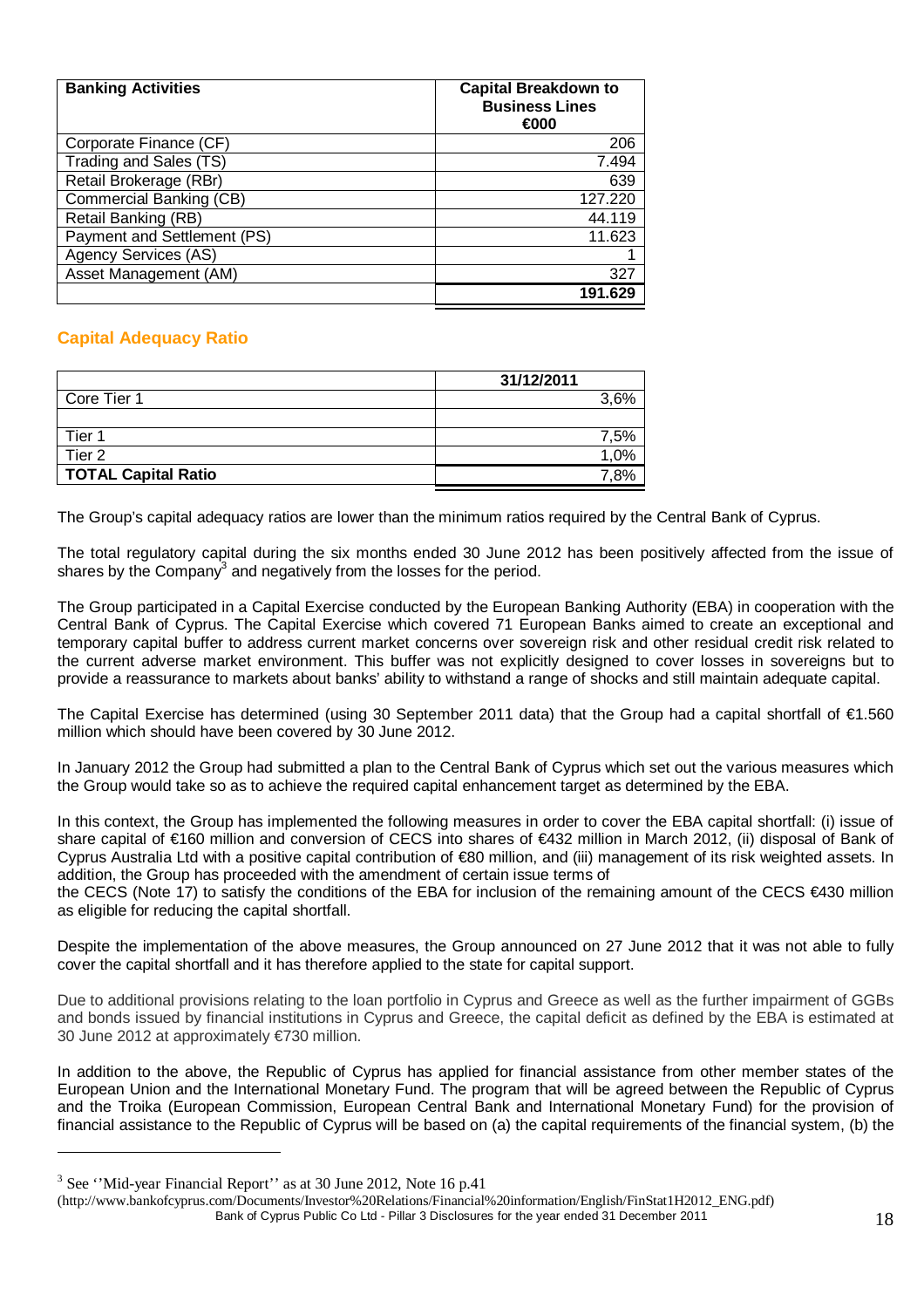financial needs and refinancing needs of the Republic of Cyprus, and (c) the structural reforms needed to boost the competitiveness and growth prospects of the Cypriot economy. As a result, the overall capital needs of the Group will be assessed in cooperation with the Cypriot Authorities and the Troika in the context of a stress-testing exercise and the Group will submit a recapitalization and restructuring plan to be approved by the Cypriot Authorities and the Troika.

|                                       | 31/12/2011 |
|---------------------------------------|------------|
|                                       |            |
|                                       | €million   |
| <b>Capital Base</b>                   | 1.925      |
|                                       |            |
| <b>Statutory Capital</b>              | 1.983      |
| <b>Credit Risk</b>                    | 1.791      |
| <b>Operational Risk</b>               | 192        |
| <b>Market Risk</b>                    |            |
|                                       |            |
| <b>Risk Weighted Assets</b>           | 24.790     |
| <b>Credit Risk</b>                    | 22.391     |
| <b>Operational Risk</b>               | 2.395      |
| <b>Market Risk</b>                    | 4          |
|                                       |            |
| <b>Core Tier 1 Capital</b>            | 892        |
| Tier 1                                | 1.849      |
| Tier <sub>2</sub>                     | 239        |
| Carrying Value of Insurance Companies | (163)      |
| <b>TOTAL CAPITAL</b>                  | 1.925      |

# **5. Counterparty credit risk**

As at 31 December 2011, the Group did not have any outstanding securities or commodities lending, long settlement transactions or margin lending transactions or borrowing transactions. Hence, the section below discusses credit risk arising from derivative instruments.

## **5.1 Internal capital and credit limits for counterparty credit exposures**

Limits for derivative transactions are assigned for a selected number of counterparties, with either a rating of at least A1 (by Moody's) or with a Credit Support Annex ('CSA') agreement in place. The only exceptions are for Merril Lynch (A2), where Group Treasury is in the process of signing the required CSAs. These limits were approved by the Group ALCO. As a result of the financial crisis and the problems that many banks faced, during 2008 the Group significantly restricted the number of banks with which it maintains limits. The Group no longer follows the internal model that relied mostly on the bank's credit rating. Group Treasury requests additional limits when necessary. GMRM carries out an analysis (based on both qualitative and quantitative factors) and recommends limits for approval to the Group ALCO. It should be noted that limits are allocated to banks that have a significant share of their local market, strong financial position and high probability of obtaining support from their governments in case of a problem. The Group ALCO approved model, sets maximum limits for financial institutions, based on their credit rating and Tier 1 capital base (or the Bank of Cyprus Tier 1 capital base, whichever is the smallest) and thus, works as a guide to the limit that could be allocated to a bank.

The derivative limit (for the Expected Replacement Cost ('ERC') of the contract), counts within the overall limit of the counterparty and is set at 15% of the total limit. There is also a limit for the maximum notional amount of contracts with each counterparty, which is 20 times the ERC limit.

Credit risk arising from entering into derivative transactions with counterparties is measured using the mark-to-market method. According to this method, the current replacement cost of all contracts with positive amounts is obtained and an add-on is applied to this amount for potential future credit exposure, according to specific factors depending on the type of transaction and duration. This figure is used both for calculating the capital required for the credit risk of these transactions and for credit limit monitoring.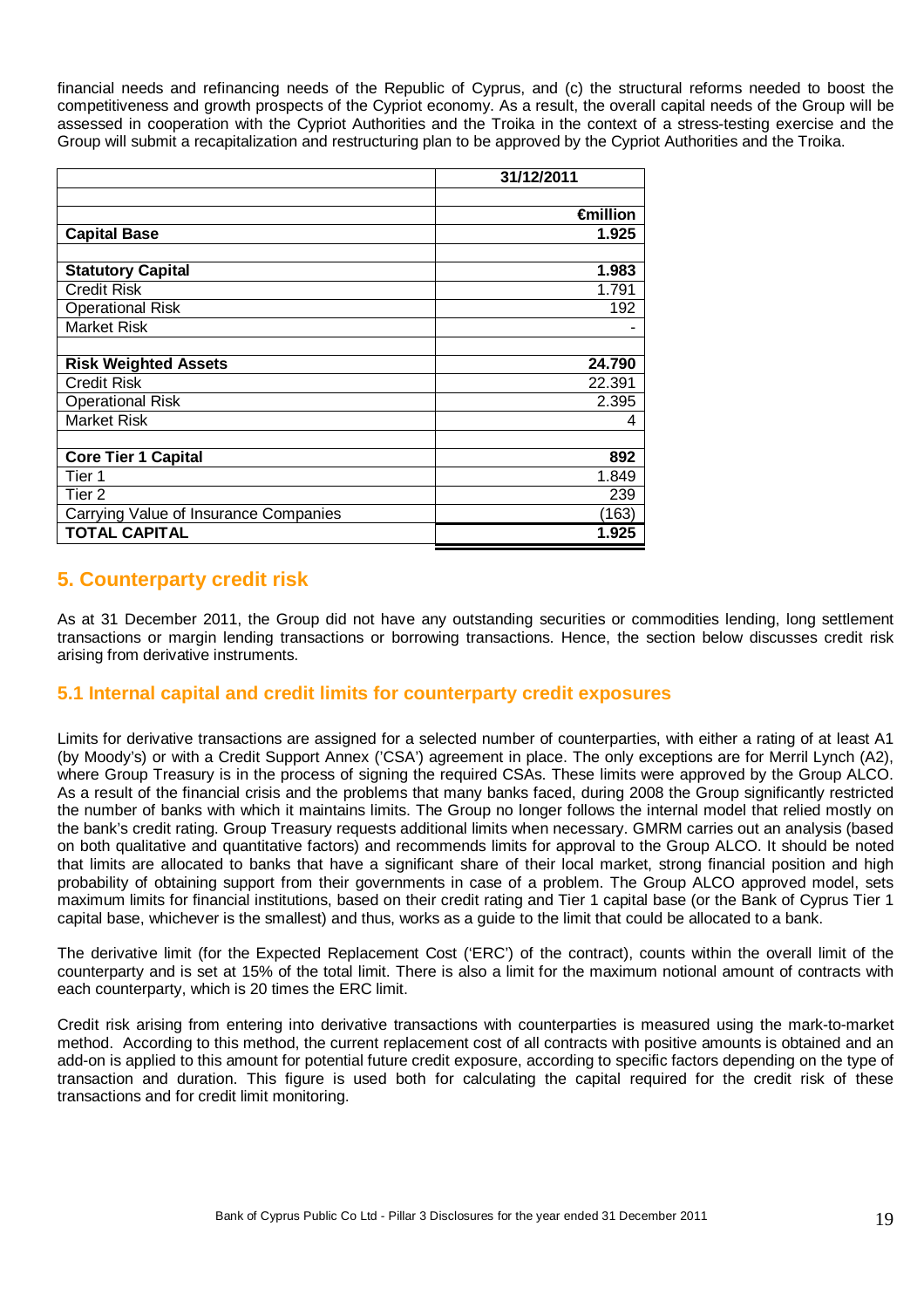## **5.2 Policies for securing collateral and establishing credit reserves**

At 31 December 2011, the Group had signed CSAs to the International Swaps and Derivatives Association ('ISDA') agreement with eighteen out of twenty two counterparties (with which the Group maintains derivative limits). It is expected that more such agreements will be entered into. As at the year end, the threshold amounts in the CSA with the following counterparties were reached and thus the following amounts were transferred to (where the indicated amount is positive) or obtained from (where the indicated amount is negative) the counterparty:

| <b>Counterparty</b>    | €000     |
|------------------------|----------|
| Societe Generale Paris | 29.400   |
| Nomura                 | 36.570   |
| Goldman Sachs          | (2.702)  |
| Morgan Stanley         | 1.480    |
| Deutsche Bank          | 166.140  |
| <b>RBS</b>             | 3.667    |
| <b>Credit Suisse</b>   | 3.474    |
| <b>Barclays</b>        | 83.000   |
| <b>HSBC</b>            | 12.800   |
| JP Morgan              | 44.160   |
| <b>UBS</b>             | (29.100) |
| Citibank               | 1.235    |
| Commerzbank            | (2.200)  |
| <b>Total Positive</b>  | 381.926  |
| <b>Total Negative</b>  | (34.002) |

#### **5.3 Policies with respect to wrong-way risk exposures**

This risk is not currently measured. It is not anticipated to be significant since a change in market rates (interest rates and FX rates which are the main underlying factors of our derivative transactions) is not expected to materially increase the probability of default ('PD') of the Group's counterparties. It should also be noted that since the Group uses the standardised approach, it does not measure the PD of counterparties.

#### **5.4 Collateral the bank would have to provide given a downgrade in its credit rating**

Currently the only instance where the Group would have to provide additional collateral in the event of a downgrade, involves derivative transactions under ISDA agreements, where a CSA has been signed. Out of the eighteen agreements already signed, only three such agreements in place provide for additional collateral in the event of a downgrade However, due to the Ba2 rating of the Bank as at the end of December 2011 (current rating of the Bank is B1) the event of an up to two notch downgrade would not require posting additional collateral amount. (see Table below).

| Increase in Collateral in the case of 2 notches downgrade in Rating<br>(ISDA Agreements) |                   |                                                 |                                             |                                    |  |  |  |
|------------------------------------------------------------------------------------------|-------------------|-------------------------------------------------|---------------------------------------------|------------------------------------|--|--|--|
| <b>Bank</b>                                                                              | Moody's<br>Rating | Min. Transfer<br><b>Amount</b><br>(EUR million) | <b>Threshold</b><br>Amount<br>(EUR million) | <b>Difference</b><br>(EUR million) |  |  |  |
|                                                                                          | Ba2               |                                                 |                                             |                                    |  |  |  |
| Nomura International Plc                                                                 | Ba3               |                                                 |                                             |                                    |  |  |  |
|                                                                                          | B1                |                                                 |                                             |                                    |  |  |  |
|                                                                                          | Ba2               | 0.25                                            |                                             |                                    |  |  |  |
| <b>BNP Paribas</b>                                                                       | Ba3               | 0.25                                            |                                             |                                    |  |  |  |
|                                                                                          | B1                | 0.25                                            |                                             |                                    |  |  |  |
|                                                                                          | Ba <sub>2</sub>   |                                                 |                                             |                                    |  |  |  |
| <b>Credit Suisse</b>                                                                     | Ba3               |                                                 |                                             |                                    |  |  |  |
|                                                                                          | Β1                |                                                 |                                             |                                    |  |  |  |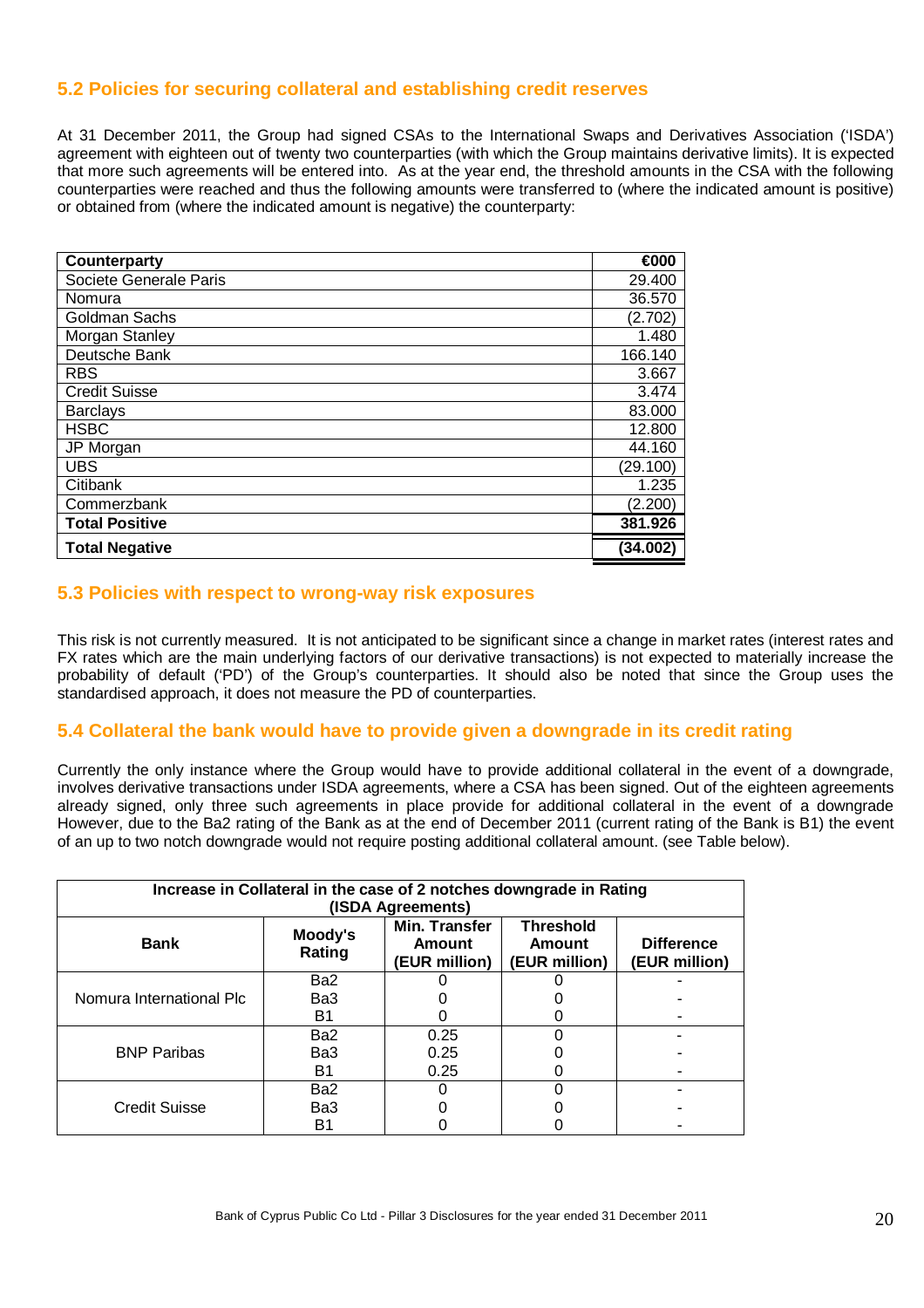## **5.5 Gross positive fair value of contracts**

The gross positive fair value of Group derivative contracts (mainly IRS and FX contracts) is presented in the Table below. This is the total of the positive mark-to-market of all contracts (including net accrued interest). The collateral agreement with Goldman Sachs, UBS and Commerzbank has reached the threshold amount (thus collateral of €2.7 million, €29.1 million and €2.2 million respectively has been provided). Thus, the "Net derivatives credit exposures" is €159,732 thousand that is to say equal to the "Gross positive fair value" after taking into account the collateral amount provided.

|        | <b>Gross Positive</b> |
|--------|-----------------------|
|        | <b>Fair Value</b>     |
|        | as at 31 Dec 2011     |
|        | €000                  |
| Cyprus | 152.155               |
| Greece | 41.155                |
| UK     | 424                   |
| Other  |                       |
| Group  | 193.734               |

## **5.6 Mark-to-market method and exposures**

The mark-to-market of IRSs is calculated using the Bloomberg system. The methodology used is as follows:

- The fixed payments are calculated for all future payment dates based on the fixed rate of the IRS.
- The floating payments are also calculated for all future payment dates based on the rates implied by the forward curve.
- The net position of the fixed and floating payments is calculated and discounted to present value ('PV') using the relevant discount factors.

FX forwards and FX swaps are marked to market as follows:

The forward leg of each contract is taken, and each currency is converted into Euro using the forward rate corresponding to the remaining period to the maturity date of the contract (i.e. the period between the valuation date and the maturity date). The difference between the Euro amount of the two currencies discounted to the valuation date using the risk free rate, is the profit or loss on the contract as follows:

If Present Value (Euro equivalent of purchase amount – Euro equivalent of sale amount)  $> 0 \Rightarrow$  profit

If Present Value (Euro equivalent of purchase amount – Euro equivalent of sale amount)  $< 0$  = loss

The table below indicates the measures for exposure value under the mark-to-market methodology. The exposure values are calculated as the sum of:

- Positive mark to market after taking into account:
- a. the accrued interest and
	- b. netting within each counterparty (where set-off agreement exists)

However, in the case where a CSA agreement is in place (and the relevant amount has already been settled) the exposure is set to zero, since no credit risk exists.

Add on amount, which is equal to a percentage of the nominal amount of each deal based on its duration.

Further to the above, an additional adjustment is made in order to capture the credit risk of derivative counterparties. The calculation for this credit risk adjustment is performed as follows:

- Calculation of the mark-to-market plus accrued interest by counterparty.
- Calculation of the average rating and average maturity of the Group's portfolio.
- For the counterparties with CSA/ISDA agreements in place with positive mark-to-market (after netting) we take the minimum of: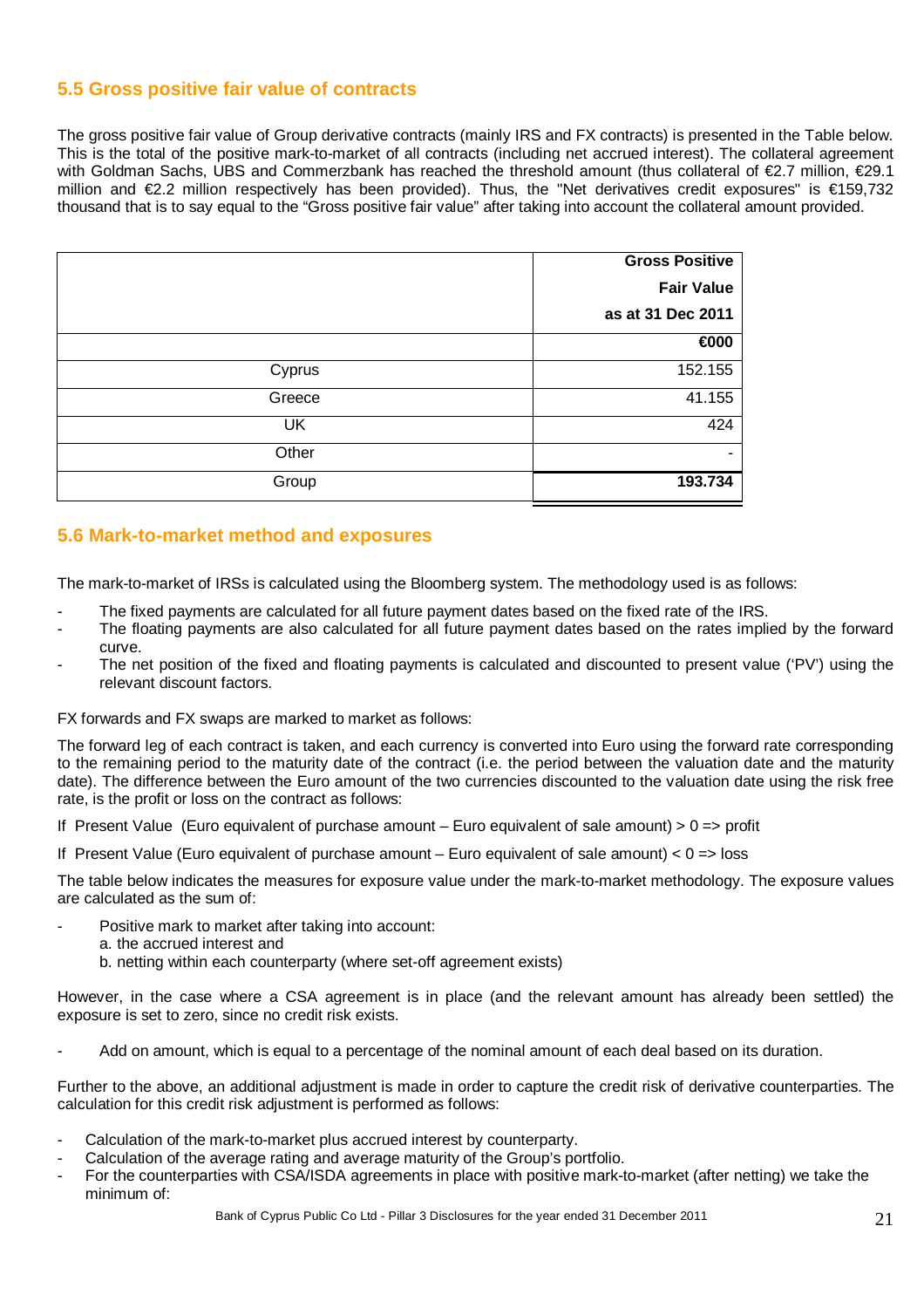- the threshhold amount plus minimum transfer amount and
	- the positive exposure
- For the counterparties with no CSA/ISDA and no set-off agreement in place we are not applying netting and the positive results (by deal) are taken into account.
- The result of step 3 and 4 above is then multiplied by the iTraxx probability of default level as at the year end (based on the average maturity calculated in step 2) multiplied by 60% (since the probabilities of default were calculated based on a recovery rate of 40% i.e LGD 60%)

As at the end of December 2011 this amount for the Group was equal to €2,453 thousand.

| Exposures under the mark-to-market method as at 31 Dec 2011 |          |  |  |  |
|-------------------------------------------------------------|----------|--|--|--|
|                                                             | €000     |  |  |  |
| <b>Cyprus</b>                                               |          |  |  |  |
| Institutions                                                | 89.009   |  |  |  |
| Corporates                                                  | 6.196    |  |  |  |
|                                                             | 95.205   |  |  |  |
| Greece                                                      |          |  |  |  |
| Institutions                                                | 55.400   |  |  |  |
| Corporates                                                  | 515      |  |  |  |
|                                                             | 55.915   |  |  |  |
| <b>UK</b>                                                   |          |  |  |  |
| Institutions                                                | $\Omega$ |  |  |  |
| Corporates                                                  | 793      |  |  |  |
|                                                             | 793      |  |  |  |
| Other                                                       |          |  |  |  |
| Institutions                                                | ۰        |  |  |  |
| Corporates                                                  | ۰        |  |  |  |
|                                                             |          |  |  |  |
| Group                                                       |          |  |  |  |
| Institutions                                                | 144.409  |  |  |  |
| Corporates                                                  | 7.504    |  |  |  |
|                                                             | 151.913  |  |  |  |

# **6. Bank's exposure to credit risk and impairment risk**

Past due loans and advances are defined as all loans and advances where the counterparty has failed to make a payment when it is contractually due.

The Group assesses at each balance sheet date whether there is any objective evidence that a financial asset or a group of financial assets is impaired. A financial asset or a group of financial assets is impaired if there is objective evidence of impairment as a result of one or more events that have occurred after the initial recognition of the asset (an incurred 'loss event') and that loss event (or events) has an impact on the estimated future cash flows of the financial asset or the group of financial assets, that can be reliably estimated. Objective evidence of impairment may include indications that the borrower or group of borrowers is experiencing significant financial difficulty, default or delinquency in interest or principal payments, the probability that the borrower might be declared bankrupt or proceed with a financial restructuring and where observable data indicate that there is a measurable decrease in the estimated future cash flows, such as changes in arrears or the economic conditions that correlate with defaults.

For loans and advances to customers carried at amortised cost, the Group first assesses individually whether objective evidence of impairment exists for loans and advances that are individually significant. Furthermore, a collective impairment assessment is made for loans and advances that are not individually significant and for losses that have been incurred but are not yet identified relating to loans and advances that have been assessed individually and for which no provision has been made.

The collectability of individually significant loans and advances is evaluated based on the customer's overall financial condition, resources and payment record, the prospect of support from creditworthy guarantors and the realisable value of any collateral.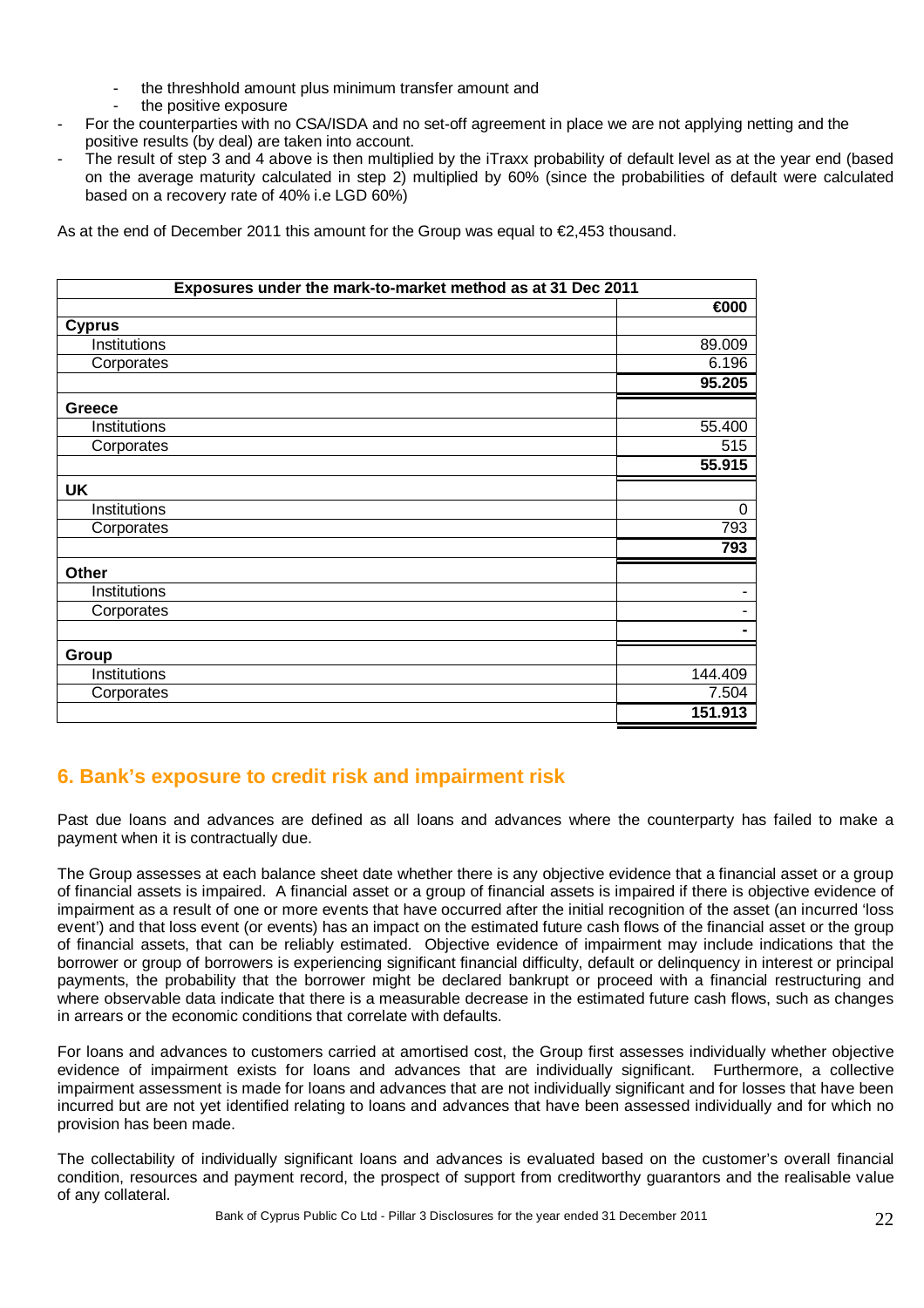There is objective evidence that a loan is impaired when it is probable that the Group will not be able to collect all amounts due according to the original contract terms.

If there is objective evidence that an impairment loss has been incurred, the amount of the loss is measured as the difference between the carrying amount of the loan and the present value of the estimated future cash flows (excluding future credit losses not yet incurred) including the cash flows which may arise from guarantees and tangible collateral, irrespective of the outcome of foreclosure. The carrying amount of the loan is reduced through the use of a provision account and the amount of the loss is recognised in the consolidated income statement. Loans together with the associated provisions are written off when there is no realistic prospect of future recovery. Loans are monitored continuously and are reviewed for impairment every six months. If, in a subsequent period, the amount of the estimated impairment loss decreases and the decrease is due to an event occurring after the impairment was recognised, when the creditworthiness of the customer has improved to such an extent that there is reasonable assurance that all or part of the principal and interest according to the original contract terms of the loan will be collected timely, the previously recognised impairment loss is reduced by adjusting the impairment provision account. If a previously written-off loan is subsequently recovered, any amounts previously charged are credited to 'Provisions for impairment of loans and advances' in the consolidated income statement.

The present value of the estimated future cash flows is calculated using the loan's original effective interest rate. If a loan bears a variable interest rate, the discount rate used for measuring any impairment loss is the current reference rate plus the margin specified in the initial contract.

For the purposes of collective evaluation of impairment, loans are grouped based on similar credit risk characteristics taking into account the type of the loan, geographic location, past-due amounts and other relevant factors.

Future cash flows for a group of loans and advances that are collectively evaluated for impairment are estimated on the basis of historical loss experience for loans with similar credit risk characteristics to those of the group. Historical loss experience is adjusted on the basis of current observable data to reflect the impact of current conditions that did not affect the period on which the historical loss experience is based and to remove the impact of conditions in the historical period that do not currently exist. The methodology and assumptions used for estimating future cash flows are reviewed regularly to reduce any differences between loss estimates and actual loss experience.

| Credit exposure by class as at 31 Dec. 2011 and average exposure amount |                                       |                                            |  |  |  |  |
|-------------------------------------------------------------------------|---------------------------------------|--------------------------------------------|--|--|--|--|
| <b>Exposure Class</b>                                                   | <b>Exposure amounts</b><br>31/12/2011 | <b>Average Exposure amount</b><br>for 2011 |  |  |  |  |
|                                                                         | €000                                  | €000                                       |  |  |  |  |
| Central governments and Central Banks                                   | 3.378.186                             | 4.429.968                                  |  |  |  |  |
| Regional Governments and local<br>authorities                           | 95.586                                | 95.650                                     |  |  |  |  |
| Administrative bodies and non -<br>commercial undertakings              | 403.158                               | 385.280                                    |  |  |  |  |
| Institutions                                                            | 4.220.338                             | 5.673.178                                  |  |  |  |  |
| Corporates                                                              | 19.826.498                            | 19.542.648                                 |  |  |  |  |
| Retail                                                                  | 13.843.315                            | 13.830.846                                 |  |  |  |  |
| <b>Total Credit Risk Exposure</b>                                       | 41.767.081                            | 43.957.570                                 |  |  |  |  |

## **6.1 Total amount of exposures**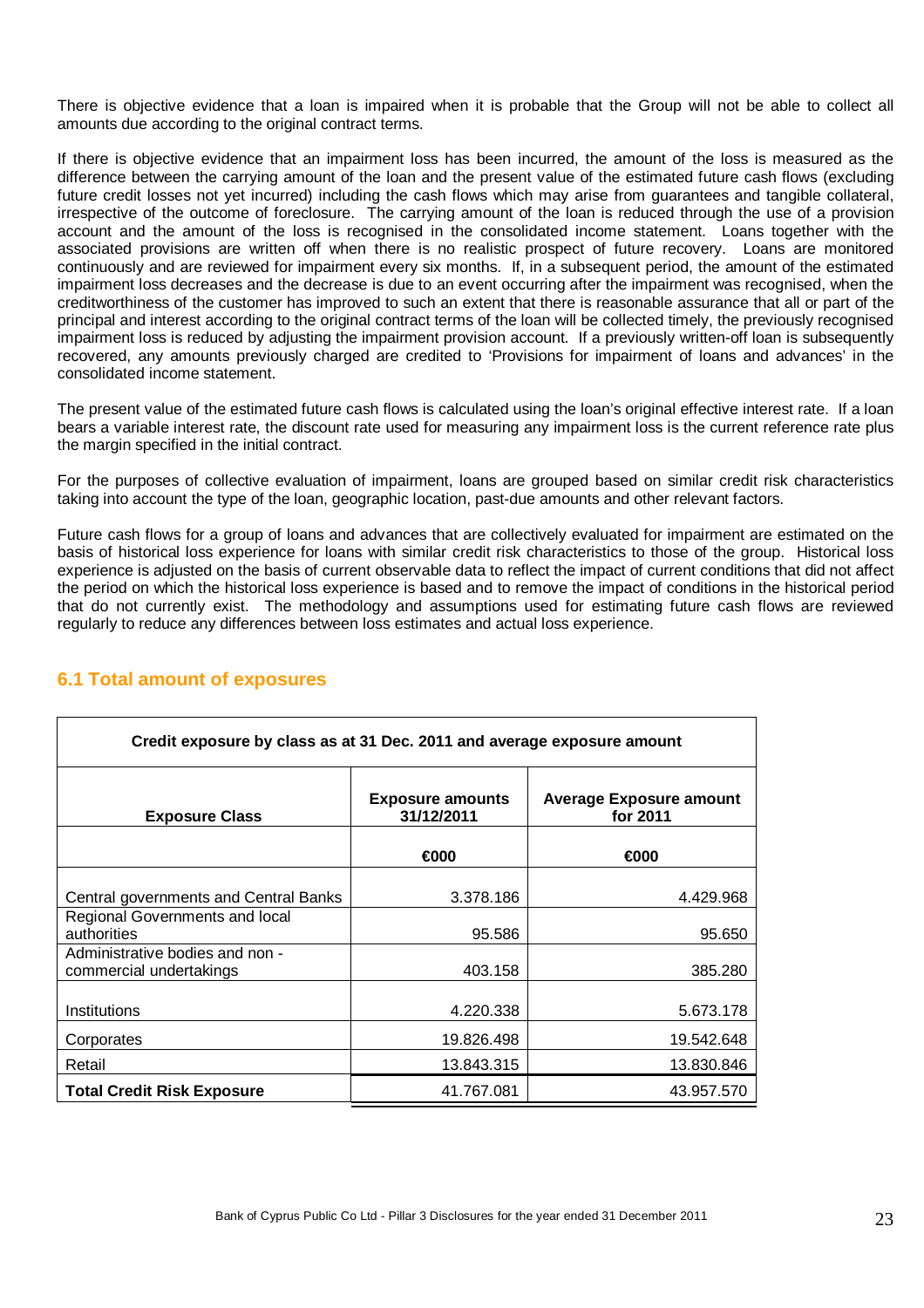| Credit exposure by type as at 31 Dec. 2011                                  |                             |                                       |                                   |                                  |                                                 |                      |  |  |
|-----------------------------------------------------------------------------|-----------------------------|---------------------------------------|-----------------------------------|----------------------------------|-------------------------------------------------|----------------------|--|--|
| Type                                                                        | Retail<br>Customers<br>€000 | Corporate<br><b>Customers</b><br>€000 | Financial<br>Institutions<br>€000 | Administrative<br>bodies<br>€000 | Governments<br>and Local<br>Authorities<br>€000 | <b>Total</b><br>€000 |  |  |
| Bank Loans &<br>Overdrafts                                                  | 12.793.000                  | 17.952.626                            |                                   | 369.570                          | 92.899                                          | 31.208.095           |  |  |
| Acceptances,<br>Endorsements &<br><b>Documentary Credits</b>                | 225.183                     | 46.680                                | ۰                                 |                                  |                                                 | 271.863              |  |  |
| Guarantees                                                                  | 220.871                     | 1.348.684                             | -                                 | 12                               | 346                                             | 1.569.913            |  |  |
| Unutilised Loan<br>Commitments<br>(undrawn loans and<br>overdraft accounts) | 604.261                     | 463.477                               |                                   |                                  |                                                 | 1.067.738            |  |  |
| Interbank Placements<br>Debt Securities &                                   |                             |                                       | 2.695.030                         |                                  | 1.163.188                                       | 3.858.217            |  |  |
| <b>Equity Shares</b>                                                        |                             | 7.527                                 | 1.293.473                         | 33.576                           | 2.217.339                                       | 3.551.915            |  |  |
| Derivatives                                                                 |                             | 7.504                                 | 144.409                           |                                  |                                                 | 151.913              |  |  |
| Other                                                                       |                             |                                       | 87.426                            |                                  |                                                 | 87.426               |  |  |
| Total                                                                       | 13.843.315                  | 19.826.498                            | 4.220.338                         | 403.158                          | 3.473.772                                       | 41.767.081           |  |  |

# **6.2 Geographic distribution of the exposures**

| Credit Exposure by Geographical Area as at 31 Dec. 2011 |                            |                          |                           |                                 |                                         |              |  |
|---------------------------------------------------------|----------------------------|--------------------------|---------------------------|---------------------------------|-----------------------------------------|--------------|--|
|                                                         | Retail<br><b>Customers</b> | Corporate<br>Customers   | Financial<br>Institutions | Administrative<br><b>Bodies</b> | Governments<br>and Local<br>Authorities | <b>Total</b> |  |
|                                                         | €000                       | €000                     | €000                      | €000                            | €000                                    | €000         |  |
| <b>European Union:</b>                                  |                            |                          |                           |                                 |                                         |              |  |
| Cyprus                                                  | 6.801.374                  | 11.703.064               | 45.434                    | 26.827                          | 1.026.146                               | 19.602.845   |  |
| Greece                                                  | 5.030.778                  | 5.994.644                | 157.225                   | 344.631                         | 826.606                                 | 12.353.883   |  |
| <b>UK</b>                                               | 477.044                    | 509.570                  | 1.284.116                 |                                 | 66.390                                  | 2.337.120    |  |
| Romania                                                 | 108.503                    | 378.982                  | 47.704                    |                                 | 51.082                                  | 586.271      |  |
| Other                                                   |                            |                          | 1.779.311                 | 31.700                          | 1.051.378                               | 2.862.389    |  |
| <b>ECB</b>                                              |                            |                          |                           |                                 | 376.270                                 | 376.270      |  |
| <b>Rest of Europe</b>                                   |                            |                          |                           |                                 |                                         | 0            |  |
| Russia                                                  | 1.296.479                  | 1.031.299                | 87.529                    |                                 | 66.865                                  | 2.482.172    |  |
| Ukraine                                                 | 129.137                    | 208.939                  | 16.306                    |                                 | 9.035                                   | 363.417      |  |
| Other                                                   |                            |                          | 179.740                   |                                 |                                         | 179.740      |  |
| Australia & New<br>Zealand                              |                            |                          | 211.124                   |                                 |                                         | 211.124      |  |
| North America &<br>Canada                               | ٠                          | $\overline{\phantom{a}}$ | 323.172                   |                                 |                                         | 323.172      |  |
| Other                                                   | ٠                          | -                        | 3.724                     | ۰                               |                                         | 3.724        |  |
| Supranational                                           |                            |                          | 84.953                    |                                 |                                         | 84.953       |  |
| Total                                                   | 13.843.315                 | 19.826.498               | 4.220.338                 | 403.158                         | 3.473.772                               | 41.767.081   |  |

Bank of Cyprus Public Co Ltd - Pillar 3 Disclosures for the year ended 31 December 2011 24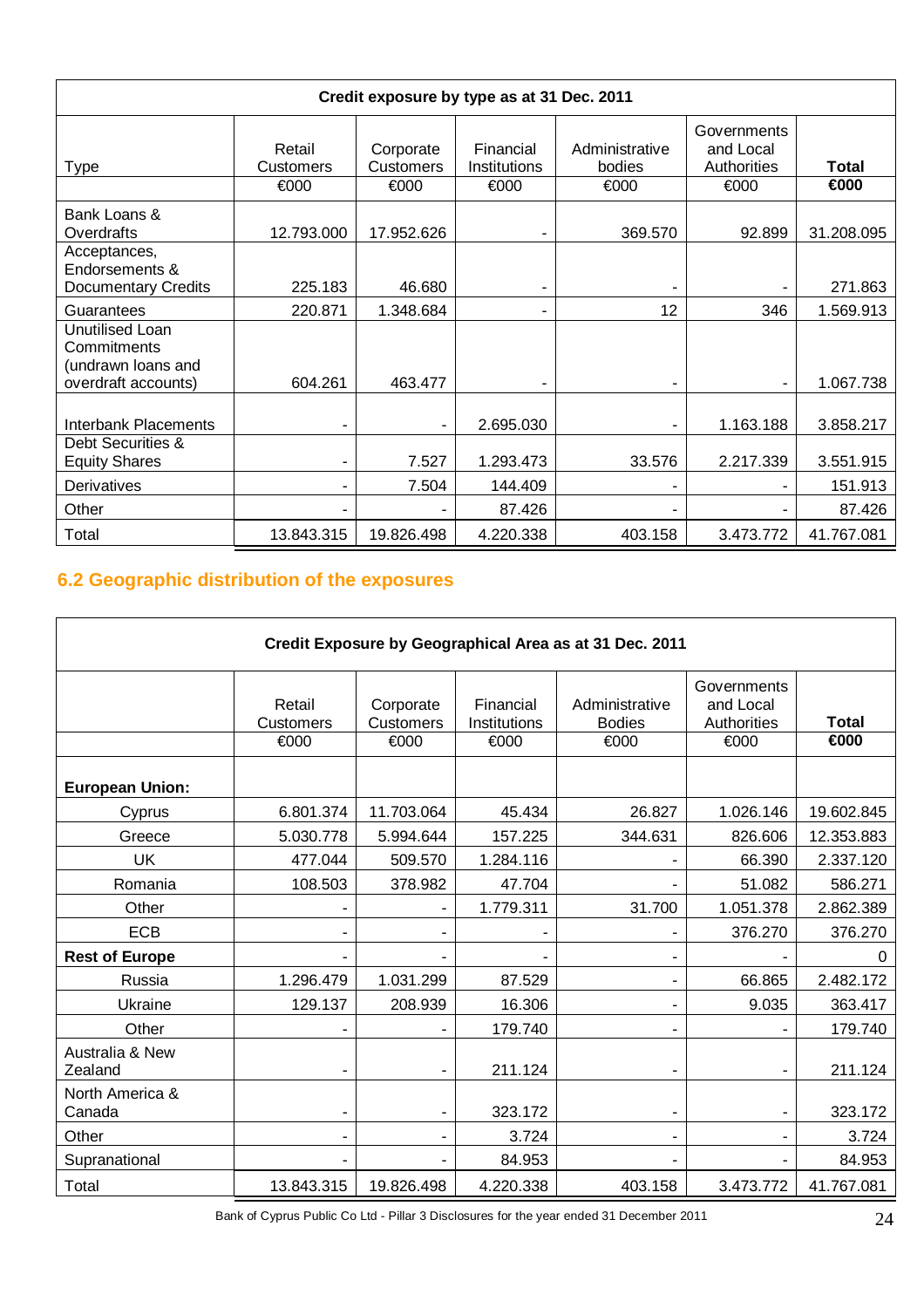# **6.3 Distribution of the exposures by industry or counterparty types**

| Exposure broken down by NACE as at 31 Dec.2011             |                            |                        |                           |                          |                                         |                           |  |
|------------------------------------------------------------|----------------------------|------------------------|---------------------------|--------------------------|-----------------------------------------|---------------------------|--|
|                                                            | Retail<br><b>Customers</b> | Corporate<br>Customers | Financial<br>Institutions | Administrative<br>bodies | Governments<br>and Local<br>Authorities | <b>Total</b>              |  |
|                                                            | €000                       | €000                   | €000                      | €000                     | €000                                    | $\overline{\epsilon}$ 000 |  |
| Agriculture,<br>Forestry and<br>Fishing                    | 151.554                    | 179.604                |                           |                          |                                         | 331.158                   |  |
| Mining and<br>quarrying                                    | 25.604                     | 112.744                | ۰                         | ۰                        | ۰                                       | 138.348                   |  |
| Manufacturing                                              | 727.417                    | 1.830.317              | -                         |                          |                                         | 2.557.734                 |  |
| Electricity, Gas<br>and water<br>supply                    | 74.412                     | 217.951                |                           | 300.041                  | 10.419                                  | 602.823                   |  |
| Construction                                               | 578.734                    | 4.527.550              |                           |                          |                                         | 5.106.284                 |  |
| Wholesale and<br>Retail                                    | 1.666.680                  | 3.059.681              | ۰                         |                          |                                         | 4.726.361                 |  |
| Hotels and<br>restaurants                                  | 340.747                    | 2.032.853              | $\blacksquare$            |                          | -                                       | 2.373.600                 |  |
| Transport                                                  | 268.258                    | 1.387.696              | Ξ.                        | 42.500                   |                                         | 1.698.454                 |  |
| Financial<br>Intermediation                                | 57.100                     | 326.560                |                           |                          |                                         | 383.660                   |  |
| <b>Real Estate</b>                                         | 542.515                    | 2.732.126              |                           |                          |                                         | 3.274.641                 |  |
| Professional,<br>scientific and<br>technical<br>activities | 446.959                    | 1.150.553              |                           | 5                        |                                         | 1.597.517                 |  |
| Public<br>Administration                                   | 91.650                     | 309.227                | -                         | 27.012                   | 3.463.099                               | 3.890.988                 |  |
| Education                                                  | 73.379                     | 40.995                 |                           | 24                       |                                         | 114.398                   |  |
| Health and<br>Social Work                                  | 118.534                    | 101.071                |                           |                          |                                         | 219.605                   |  |
| Personal<br><b>Service Activity</b>                        | 240.270                    | 424.669                |                           |                          | 238                                     | 665.177                   |  |
| Private<br>Individuals                                     | 8.357.618                  | 1.267.586              |                           |                          |                                         | 9.625.204                 |  |
| Financial<br>Institutions                                  |                            |                        | 4.220.338                 | 33.576                   |                                         | 4.253.914                 |  |
| Extra-territorial<br>organisations<br>and bodies           | 2.670                      |                        |                           |                          | 16                                      | 2.686                     |  |
| Others                                                     | 79.214                     | 125.315                |                           |                          |                                         | 204.529                   |  |
| Total                                                      | 13.843.315                 | 19.826.498             | 4.220.338                 | 403.158                  | 3.473.772                               | 41.767.081                |  |

 $\overline{\phantom{0}}$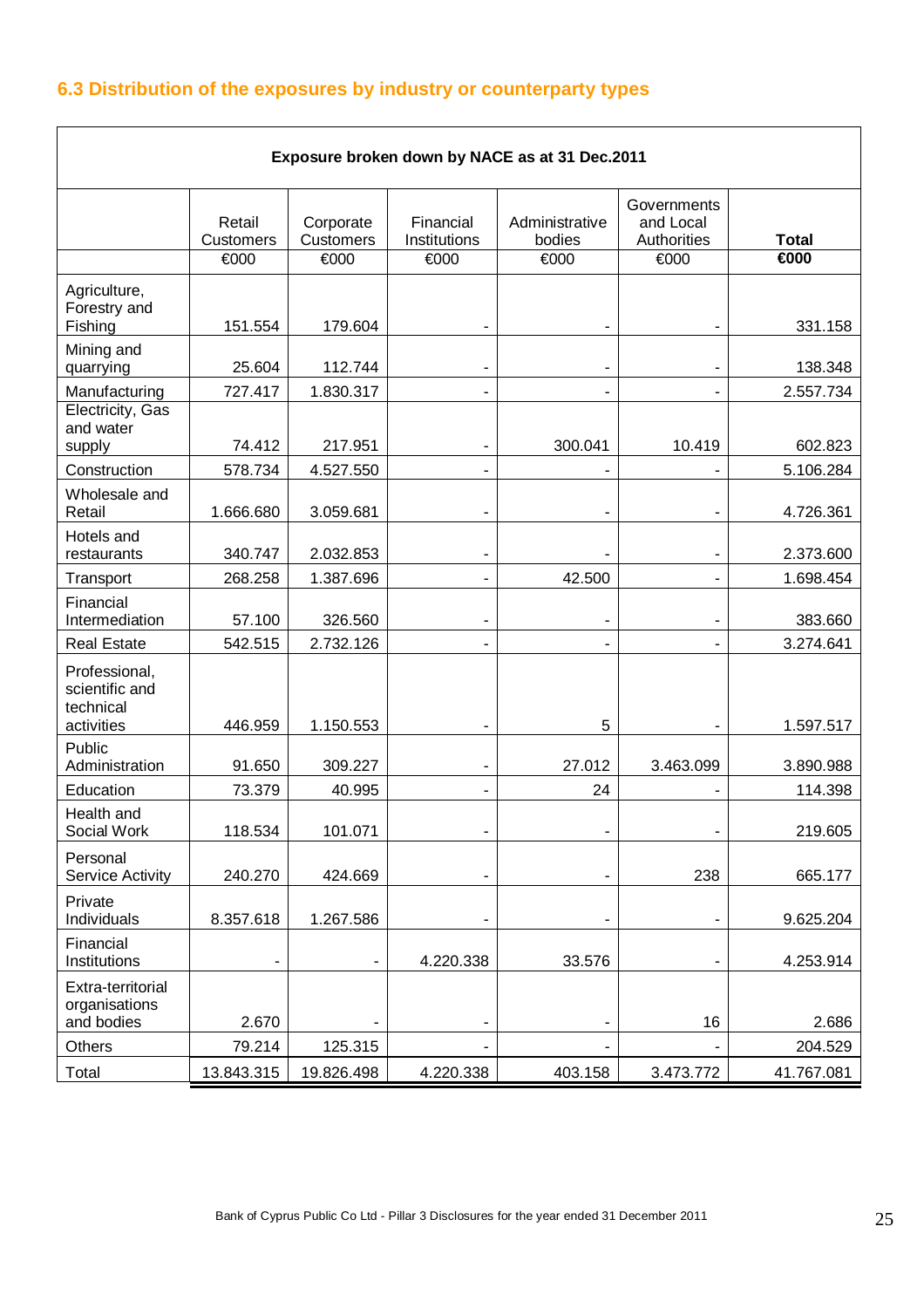# **6.4 Residual maturity breakdown of all the exposures**

| Credit Exposure by Maturity as at 31 Dec. 2011 |                            |                        |                           |                          |                                         |              |  |
|------------------------------------------------|----------------------------|------------------------|---------------------------|--------------------------|-----------------------------------------|--------------|--|
|                                                | Retail<br><b>Customers</b> | Corporate<br>Customers | Financial<br>Institutions | Administrative<br>bodies | Governments<br>and Local<br>Authorities | <b>Total</b> |  |
|                                                | €000                       | €000                   | €000                      | €000                     | €000                                    | €000         |  |
| Less than 1<br>vear                            | 2.139.712                  | 5.028.660              | 3.224.462                 |                          | 581.256                                 | 10.974.090   |  |
| 1 to 5 years                                   | 4.172.631                  | 7.284.742              | 772.679                   | 226,376                  | 1.785.372                               | 14.241.800   |  |
| 5 to 10 years                                  | 1.578.460                  | 2.850.959              | 223.197                   | 150.044                  | 687.859                                 | 5.490.519    |  |
| More than 10<br>vears                          | 5.952.512                  | 4.662.137              |                           | 26.738                   | 419.285                                 | 11.060.672   |  |
| Total                                          | 13.843.315                 | 19.826.498             | 4.220.338                 | 403.158                  | 3.473.772                               | 41.767.081   |  |

# **6.5 Security breakdown**

r

| Credit exposure and value of security as at 31 Dec. 2011 |                            |                               |                           |                                 |                                         |              |  |
|----------------------------------------------------------|----------------------------|-------------------------------|---------------------------|---------------------------------|-----------------------------------------|--------------|--|
|                                                          | Retail<br><b>Customers</b> | Corporate<br><b>Customers</b> | Financial<br>Institutions | Administrative<br><b>Bodies</b> | Governments<br>and Local<br>Authorities | <b>Total</b> |  |
|                                                          | €000                       | €000                          | €000                      | €000                            | €000                                    | €000         |  |
| Credit<br>Exposure                                       | 13.843.315                 | 19.826.498                    | 4.220.338                 | 403.158                         | 3.473.772                               | 41.767.081   |  |
| Value of<br>Security                                     | 8.752.423                  | 11.131.809                    | 0                         | 5                               | 83.172                                  | 19.967.409   |  |
| Total<br>Unsecured<br>Credit                             |                            |                               |                           |                                 |                                         |              |  |
| Exposure                                                 | 5.090.892                  | 8.694.689                     | 4.220.338                 | 403.153                         | 3.390.600                               | 21.799.672   |  |

Although total credit exposure as at 31/12/2011 amounted to €41.767.081 thousand, only €27.419.749 thousand (net of provisions) relates to bank loans and overdrafts. For a full breakdown of credit exposure by type refer to section 6.1.

| Security by type as at 31 Dec.2011 |                     |                        |                           |                          |                                         |            |  |
|------------------------------------|---------------------|------------------------|---------------------------|--------------------------|-----------------------------------------|------------|--|
|                                    | Retail<br>Customers | Corporate<br>Customers | Financial<br>Institutions | Administrative<br>bodies | Governments<br>and Local<br>Authorities | Total      |  |
|                                    | €000                | €000                   | €000                      | €000                     | €000                                    | €000       |  |
| <b>Real Estate</b><br>Property     | 8.183.329           | 9.801.711              |                           | ۰                        | 2.787                                   | 17.987.827 |  |
| Cash                               | 373.641             | 1.069.362              | $\blacksquare$            | 5                        | 196                                     | 1.443.204  |  |
| Securities/<br><b>Bonds</b>        | 8.235               | 56.575                 | -                         | ۰                        | ۰                                       | 64.810     |  |
| Life<br>Insurance                  | 0                   | 0                      | ۰                         | ٠                        | ۰                                       | 0          |  |
| Guarantees                         | 98.987              | 129.783                | ۰                         | ۰                        | 80.189                                  | 308.959    |  |
| Other<br>Securities                | 88.232              | 74.378                 | ۰                         | ۰                        | 0                                       | 162.610    |  |
| Total                              | 8.752.424           | 11.131.809             |                           | 5                        | 83.172                                  | 19.967.410 |  |

Bank of Cyprus Public Co Ltd - Pillar 3 Disclosures for the year ended 31 December 2011 26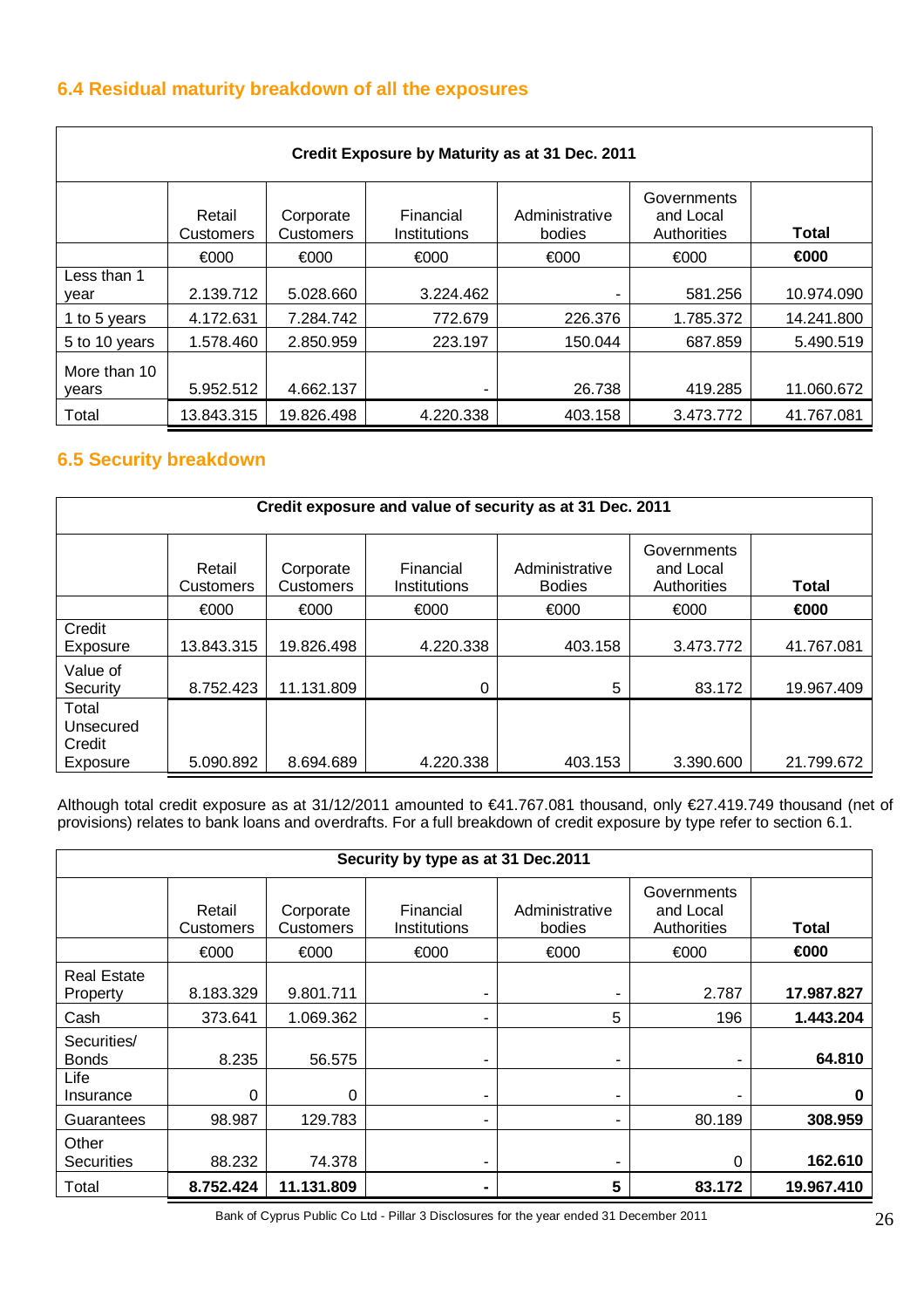## **6.6 Impaired exposures and past due exposures**

| Impaired and past due loans and advances by geographical areas as at 31 Dec. 2011 |                                     |                              |           |              |  |  |
|-----------------------------------------------------------------------------------|-------------------------------------|------------------------------|-----------|--------------|--|--|
|                                                                                   | Neither past<br>due nor<br>impaired | Past due but not<br>impaired | Impaired  | <b>Total</b> |  |  |
|                                                                                   | €000                                | €000                         | €000      | €000         |  |  |
| Cyprus                                                                            | 10.520.434                          | 3.329.354                    | 1.081.610 | 14.931.398   |  |  |
| Greece                                                                            | 6.980.845                           | 2.093.630                    | 908.566   | 9.983.041    |  |  |
| Russia                                                                            | 1.609.593                           | 218.767                      | 176.190   | 2.004.550    |  |  |
| <b>United Kingdom</b>                                                             | 888.302                             | 89.554                       | 57.478    | 1.035.334    |  |  |
| Romania                                                                           | 477.681                             | 72.441                       | 35.604    | 585.726      |  |  |
| Ukraine                                                                           | 147.539                             | 132.788                      | 52.053    | 332.380      |  |  |
|                                                                                   | 20.624.394                          | 5.936.534                    | 2.311.501 | 28.872.429   |  |  |

| Provision for impairment of loans and advances by geographical area as at 31 Dec.2011 |          |          |         |                    |              |
|---------------------------------------------------------------------------------------|----------|----------|---------|--------------------|--------------|
|                                                                                       | Cyprus   | Greece   | Russia  | Other<br>Countries | <b>Total</b> |
|                                                                                       | €000     | €000     | €000    | €000               | €000         |
| At 1 January 2010                                                                     | 551.884  | 450.544  | 98.516  | 59.455             | 1.160.399    |
| Exchange differences                                                                  | 1.019    | (2.075)  | (2.948) | 1.599              | (2.045)      |
| Applied in writing off impaired<br>loans and advances                                 | (8.327)  | (14.161) | (1.610) | (2.416)            | (26.514)     |
| Interest accrued on impaired loans<br>and advances                                    | (30.486) | (19.600) | ۰       | (1.347)            | (51.433)     |
| Collection of loans and advances<br>previously written off                            | 3.526    |          | ٠       | ٠                  | 3.526        |
| Charge for the year                                                                   | 131.409  | 217.304  | 54.472  | 23.102             | 426.287      |
| Disposal of subsidiary company                                                        |          |          |         | (4.348)            | (4.348)      |
| At 31 December 2011                                                                   | 649.025  | 632.012  | 148.430 | 76.045             | 1.505.512    |
| Individual impairment                                                                 | 490.309  | 564.117  | 74.436  | 65.346             | 1.194.208    |
| Collective impairment                                                                 | 158.716  | 67.895   | 73.994  | 10.699             | 311.304      |

# **7. External Credit Assessment Institutions ('ECAIs') used for calculating risk-weighted assets under the standardised approach**

## **7.1 Exposure classes for which External Credit Assessment Institutions ('ECAI') or Export Credit Agencies ('ECA') are used**

The Group uses external ratings from Moody's. These ratings are used for all relevant exposure classes, which are the following: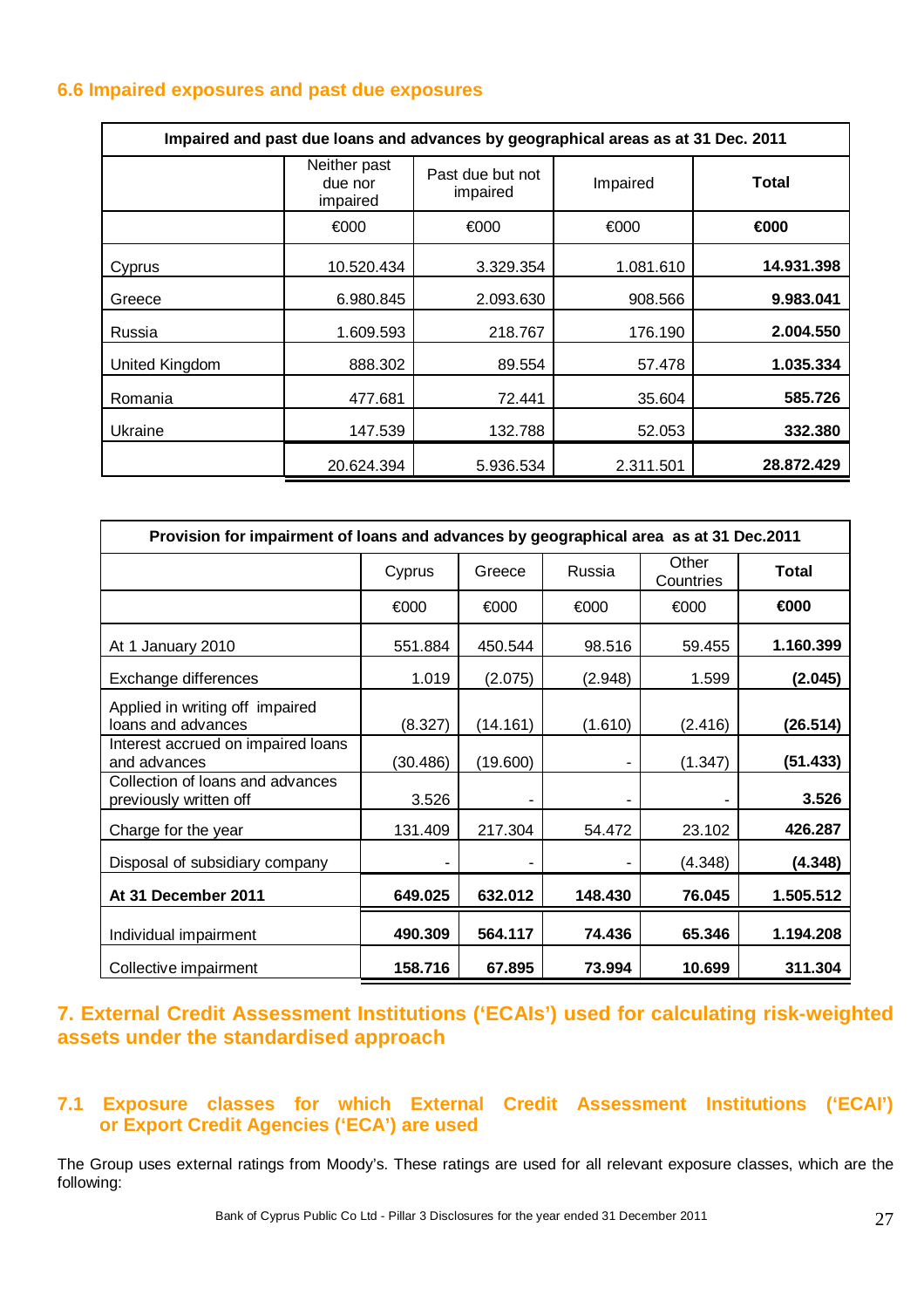- Claims or contingent claims on central government or central banks
- Claims or contingent claims on regional governments or local authorities
- Claims or contingent claims on multilateral development banks
- Claims or contingent claims on institutions
- Claims or contingent claims on corporates (it should be noted that most corporates are unrated)
- Claims in the form of covered bonds
- Short-term claims on institutions and corporates
- Securitisation positions

#### **7.2 Transfer of credit assessments onto items not included in the trading book**

The exposures are classified into the above exposure classes, and are then ranked into respective credit quality steps, that determine the risk-weight to be used in accordance with the provisions of the Directive.

In the case of financial institutions, the credit quality step is determined, according to the rating of the country under whose supervision they operate. It should be noted that all exposures with financial institutions with original maturity of three months or less, are risk-weighted 20%, unless the counterparty is unrated and the risk-weight assigned to its country is higher.

## **7.3 Association of external rating of each nominated ECAI or ECA with credit quality steps**

The Group complies with the standard association published by the CBC, regarding the association of the external rating of each nominated ECAI or ECA with the credit quality steps prescribed in Annex VI of the Directive.

| Moody's Rating of<br><b>Central Government</b> | <b>Risk Weight</b>                |                   |                   |  |
|------------------------------------------------|-----------------------------------|-------------------|-------------------|--|
|                                                | <b>Financial</b><br>Institutions* | <b>Sovereigns</b> | <b>Corporates</b> |  |
| Aaa to Aa3                                     | 20%                               | $0\%$             | 20%               |  |
| $A1$ to $A3$                                   | 50%                               | <b>20%</b>        | 50%               |  |
| Baa1 to Baa3                                   | 100%                              | 50%               | 100%              |  |
| Ba1 to Ba3                                     | 100%                              | 100%              | 100%              |  |
| B <sub>1</sub> to B <sub>3</sub>               | 100%                              | 100%              | 150%              |  |
| equal or lower than Caa1                       | 150%                              | 150%              | 150%              |  |

\* The above association also applies for regional governments or local authorities and for multilateral development banks (unless they are specifically stated in the CBC rules to be 0% risk-weighted).

## **7.4 Exposure before and after credit risk mitigation**

The exposure before and after credit risk mitigation associated with each credit quality step mostly for financial institutions and governments, as at the year-end was as follows:

| Rating         | <b>Total Exposure</b><br>€Million |
|----------------|-----------------------------------|
| Aaa - Aa3      | 2.888                             |
| $A1 - A3$      | 1.775                             |
| Baa1 - Baa3    | 1.189                             |
| Ba1 - Ba3      | 431                               |
| <b>B1-B3</b>   | 85                                |
| Caa-C          | 968                               |
| NR (Not Rated) | 180                               |
| <b>TOTAL</b>   | 7.516                             |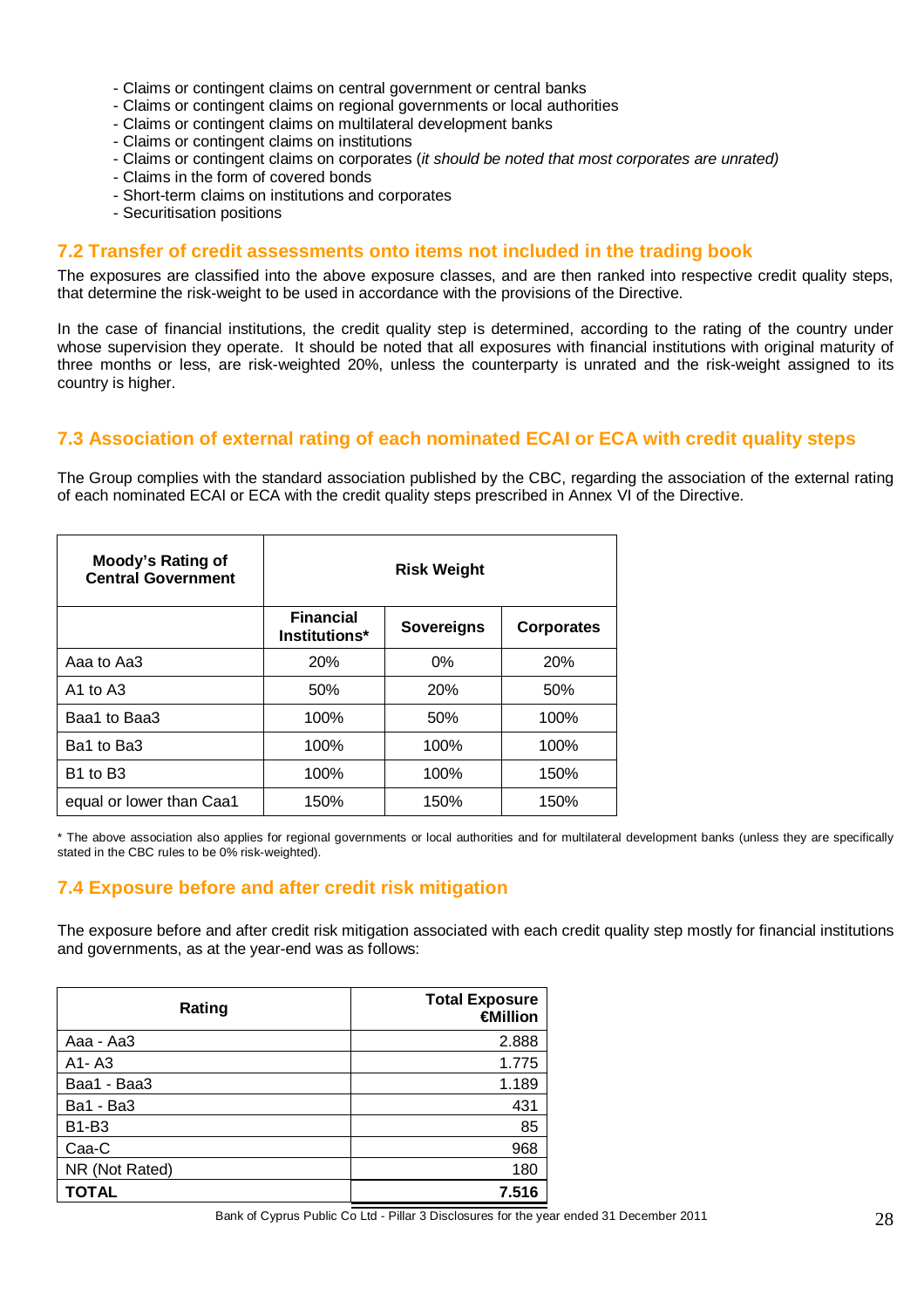As at the year-end there was no credit risk mitigation available for exposures with banks and sovereigns and corporate bonds/derivatives. Therefore, the above amounts indicate the exposures both before and after credit risk mitigation.

# **8. Exposures in equities not included in the trading book**

The Group holds equity securities mainly for the purposes of capital appreciation. The Group also had certain equity securities obtained from customers in satisfaction of debt as well as certain venture capital investments.

Listed equity securities are measured at fair value, being the market value of these securities on a recognised stock exchange. Unlisted securities are also measured at fair value, which are determined using valuation models. These models are periodically reviewed by qualified personnel.

There have been no significant changes to these practices in 2011 compared to 2010.

Of the total equity securities held by the Group as at 31 December 2011,  $€45.974$  thousand were classified as available for sale and €85 thousand were classified as at fair value through profit or loss.

The balance sheet value of the Group's equity securities not included in the trading book at 31 December 2011 is €45.974 thousand, analysed as follows:

|                                     | $\epsilon$ 000 |
|-------------------------------------|----------------|
| Listed on the Cyprus Stock Exchange | 7.033          |
| Listed on other stock exchanges     | 38,379         |
| Other unlisted                      | 562            |
| Total                               | 45.974         |

There is no difference between the fair value and the balance sheet value of equity securities.

The realised gain from disposals of equity securities during 2011 amounted to €1.688 thousand and was included in the income statement. The total cumulative unrealised loss on revaluation of available for sale equity securities amounted to €423 thousand and was included in the revaluation reserves of the Group. In addition, the Group recorded an impairment charge of €13.978 thousand in the income statement.

# **9. Exposure to interest rate risk on positions not included in the trading book**

The Group ALCO sets limits on the maximum allowable interest rate risk in the banking book, for each banking unit. The exposure is described below.

#### **Impact on Net Interest Income**

The maximum loss limits apply for each year, for the first three years. They were set as a percentage of Group capital (1,5%) and as a percentage of net interest income of the Group (5%) and were allocated to the various banking units of the Group based on their contribution to net interest income. Small limits for open interest rate positions have been approved for periods more than three years.

The table below indicates how the net interest income of the Group, over a one-year period, will be affected from a reasonably possible change in the interest rates of the main currencies: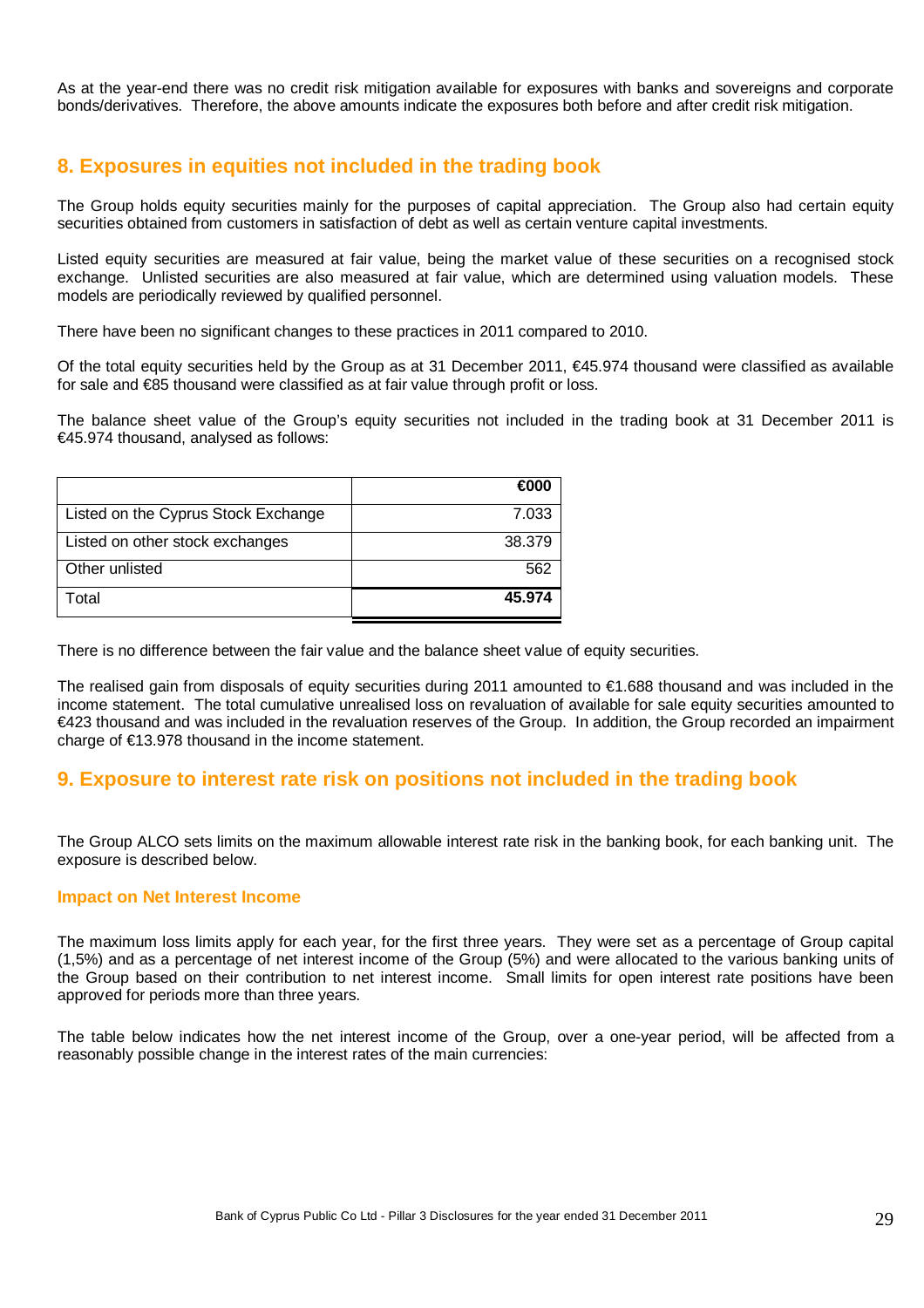| Change in rates                                | Euro    | <b>USD</b> | <b>GBP</b> | Other<br>currencies | <b>Total</b> |
|------------------------------------------------|---------|------------|------------|---------------------|--------------|
|                                                | €000    | €000       | €000       | €000                | €000         |
| 2011                                           |         |            |            |                     |              |
| +1,0% in all currencies                        | 8.050   | 24.775     | 2.712      | 1.520               | 22.438       |
| -0.25% for US dollars,                         |         |            |            |                     |              |
| Japanese Yen, Swiss<br>Franc and -0.5% for all |         |            |            |                     |              |
| other currencies                               | (1.617) | (3.715)    | (1.430)    | (1.554)             | (4.427       |

The total change in net interest income differs from the sum of the changes for each individual currency, as it has been calculated based on the actual correlation coefficients between the interest rates of the various foreign currencies, and perfect positive correlation between the interest rate of the foreign currencies and the Euro.

## **Impact on the Economic Value of equity**

The impact on the economic value of equity is measured for Group positions, for a 200 basis points change in interest rates. The Group ALCO has set a maximum limit of 10% of Group regulatory capital for this change. The change in the economic value of the Group as at the end of December 2011 amounted to €15.7 million (-0.71% of Group regulatory capital, calculated in accordance with CBC rules). It should be noted that during the first quarter of 2012 we have also started calculating the economic value for the various Units of the Group on a standalone basis for the better monitoring of the economic value.

#### **Measuring the interest rate effect**

The following methodology is used to measure the interest rate effect:

The assets and liabilities in each currency are placed in time bands, according to the number of days remaining from the reporting date until their next repricing date. The difference between assets and liabilities repricing in each time band, 'the gap' is then calculated. The gaps are the starting point in calculating both the impact on net interest income and on economic value from a certain change in interest rates.

A rate change is applied on the gap of each time band for the number of days from the middle of the time band to the year end in order to calculate the impact on net interest income. Moreover, a factor (provided in the Basel document "Principles for the management and supervision of interest rate risk) for the standardised interest rate shock and corresponding to a 2% rate change is applied to the gap of each time band in order to calculate the impact on Economic Value.

The interest rate effect, on interest income is measured according to the following scenarios:

- I. For a 1% increase and a 1% decrease in rates assuming a parallel shift of the yield curve.
- II. Using interest rate changes for each currency and time period as suggested by the yield curves.

The overall interest rate effect is calculated in two ways:

- a) As the average of the interest rate effects using the assumption of positive and zero correlations, since we know from historic data that actual correlations lie between 0 and 1.
- b) Using the actual correlations of 1-month interest rates.

Daily monitoring – for the purpose of monitoring compliance with the maximum loss limit on a daily basis, the interest rate effect is calculated using method I above and (a) only – that is to say a 1% parallel shift in both directions will be used and the average of the zero and positive correlations will be applied.

Monthly monitoring – All the above methods will be used. In the case of operations in Channel Islands, Russia, Romania and Ukraine monitoring for the time being will be monthly– methods I and II above will be used. As the operations grow and become more complex, more frequent monitoring will be carried out.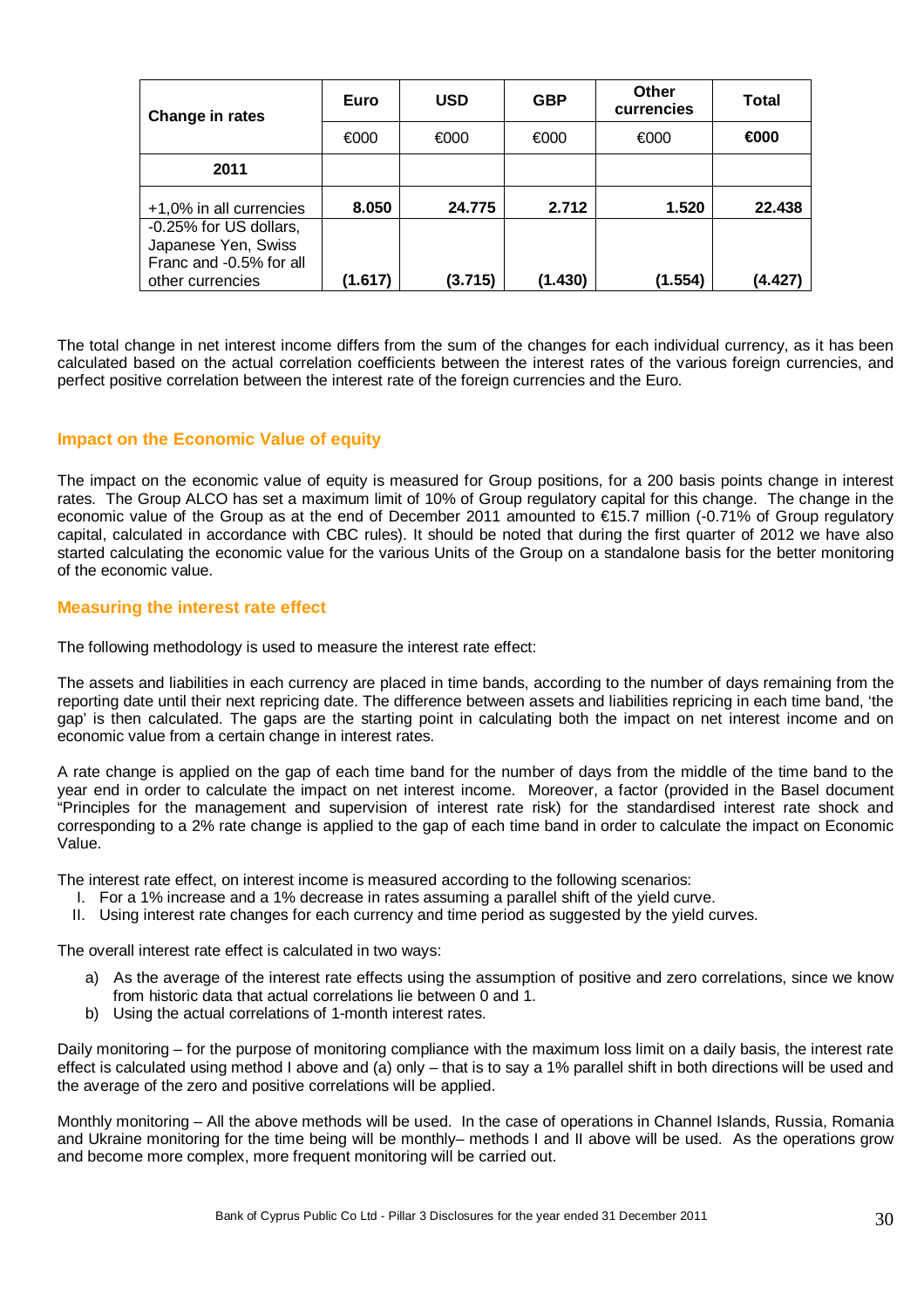All the interest rate effects calculated using the above methodologies should be within the overall limit for each banking unit.

#### **Concentration limits per currency**

In order to avoid excessive variations in Group net interest income caused by the change in the interest rate of a particular currency, it is prudent to limit the maximum interest rate effect by establishing concentration limits per currency. These limits are related to the size of the assets and liabilities of each currency. Concentration limits are set for the Bank's operations in Cyprus and Greece. No concentration limits are set for the other operations (in the UK, the Channel Islands, Australia, Russia, Romania and Ukraine) due to the size of their balance sheets.

## **10. Market Risk Trading Books**

The Group has a low market risk appetite. This is why the Group has no trading books (FX, Credit or Interest). Only a small number of equities listed in the Cyprus stock Exchange are held in a trading book in the books of the Cyprus operations of the Bank and its subsidiary CISCO. The intention is to gradually dispose of these equities and close the trading book.

## **11. Remuneration Policy and Practices**

The Bank of Cyprus Group Remuneration Policy aims to align remuneration with the business strategy, objectives and long-term interests of the Group and is consistent with the effective management of risks and does not encourage excessive risk-taking.

The Remuneration Committee is responsible for the development and periodic review of the Remuneration Policy which it proposes to the Board of Directors for approval. In addition, the Board of Directors, through the Remuneration Committee, is ultimately responsible for oversight of compliance with the Remuneration Policy.

The remuneration of Directors, in their capacity as members of the Board of Directors and of the Committees of the Board of Directors, is approved by the shareholders' Annual General Meeting.

The Board of Directors sets the remuneration of executive Directors, following the recommendation of the Remuneration Committee. The employment contracts of executive Directors are reviewed by the Remuneration Committee, and are subsequently submitted to the Board of Directors for approval.

## **11.1 Remuneration of Non-Executive Directors**

The remuneration of the Chairman, Vice-Chairman and non executive Directors is not related to the Group's performance. The remuneration is related to the responsibilities and time devoted for Board meetings and decision-making for the governance of the Group and for their participation in the Committees of the Board of Directors and the Boards of Group subsidiary companies.

Total remuneration to non executive Directors for 2011 amounted to €800 thousand, comprising solely of fixed remuneration which was not linked to Group performance. In addition, Mr Costas Hadjipapas, a non-executive director who is also an employee of the Company, had emoluments during 2011 amounting to €143 thousand.

Although the remuneration of the non executive Directors remains the same since May 2006, during 2011 the Board of Directors decided to reduce them by 15% for two years with effect from 1 October 2011. Furthermore, the shareholders' Annual General Meeting held on 19 June 2012 approved the non executive Directors' proposal to further increase the above reduction to 50% (from 15%) for the Chairman and to 25% (from 15%) for the other non executive Directors.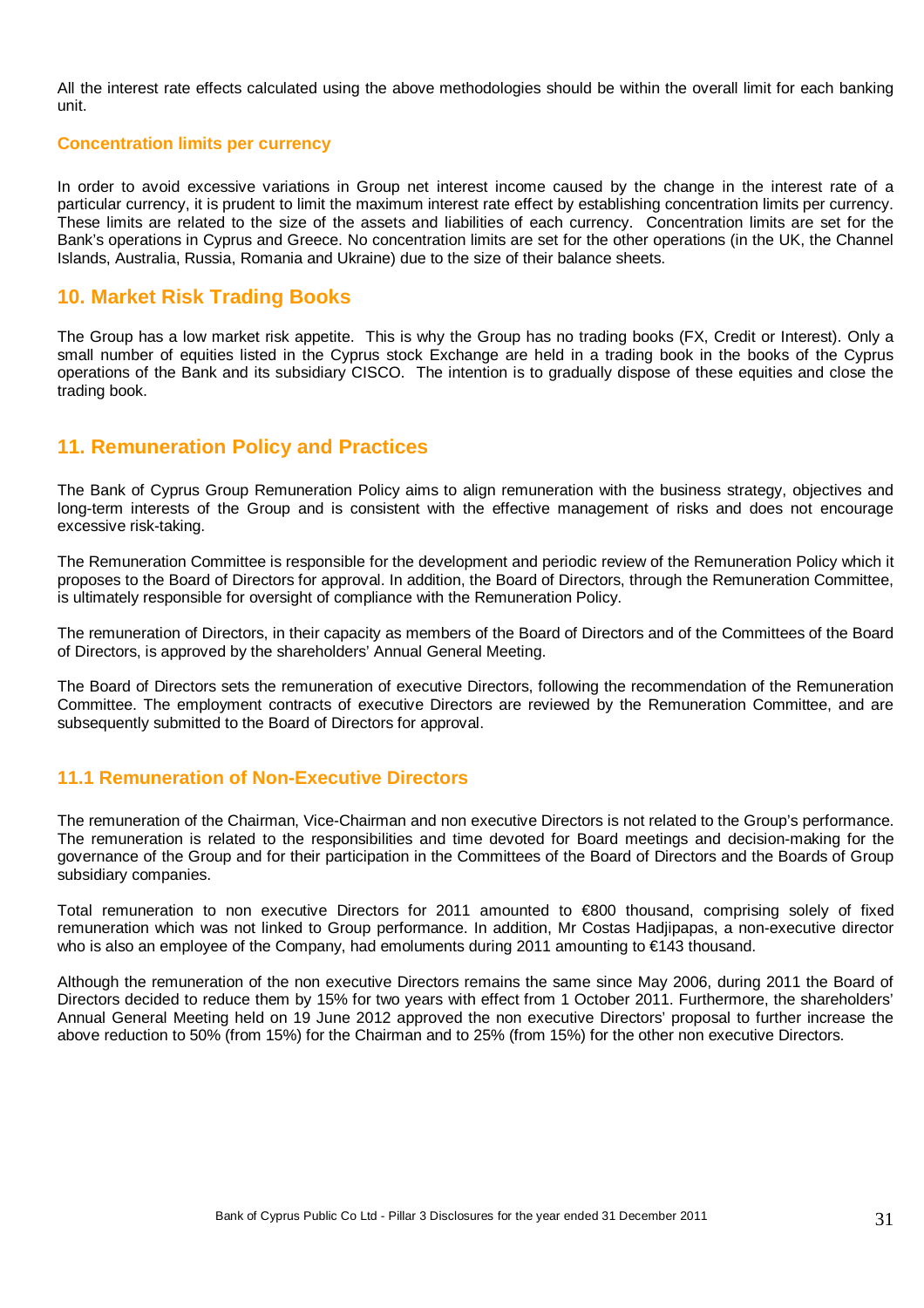## **11.2 Remuneration of Group Senior Executive Management and Other Members of the Extended Senior Executive Management Committee**

#### **Service Contracts**

The remuneration (salary and bonus) of executive Directors is defined in fixed length service contracts, with a maximum five-year duration. The service contracts include a clause for compensation in the event of non-justified early termination. The maximum compensation payable is two annual salaries

#### **Remuneration**

The remuneration of Group Senior Executive Management (including executive Directors) and other members of the Extended Senior Executive Management Committee comprises of a salary, adjusted annually, taking into account the prevailing economic and labour market conditions, and a variable element.

#### **Variable Remuneration**

The following provisions are applied for Group Senior Executive Management (including executive Directors) and other members of the Extended Senior Executive Management Committee:

- The amount of the bonus is calculated based on the achievement of the Group's targets for profitability and key performance indicators and taking into account the relevant risks. Furthermore, individual performance, as well as other qualitative criteria, are also taken into account.
- The maximum bonus that can be granted is set at 50% of basic salary.
- At least 40% of variable remuneration is deferred over a period of three years. The variable remuneration is paid or vests only if it is sustainable according to the financial situation of the Group as a whole, and justified according to the performance of the Group, the business unit (where applicable) and the individual concerned.
- At least 50% of variable remuneration shall be in the form of shares and/or share options which on vesting will be subject to a retention period of at least one year. This retention period also applies to the variable remuneration in shares and/or share options that is not deferred but is granted and vests upfront.
- For executive Directors, vesting of shares and/or share options is deferred for three years from the date they are awarded and applies even after retirement or the expiry of the executive Director's employment contract. In addition, 50% of the shares that vest must be retained until the retirement or the expiry of executive Director's employment contract.
- The Board of Directors is entitled to reclaim all or part of performance-based remuneration that was awarded based on information which subsequently proved to be manifestly misstated.
- Guaranteed variable remuneration and discretionary pension benefits are not granted.

#### **Retirement Benefit Schemes**

Management based in Cyprus participated in the main retirement benefit plan for the Group's employees in Cyprus, which is a defined benefit plan up to 31 December 2011.

From 1 January 2012, they participate in the new defined contribution plan for the Group's employees in Cyprus. Management based in Greece participate in the retirement benefit plans for the Group's employees in Greece, which are a defined contribution plan and a defined benefit plan for retirement benefits which are required by the law. The main characteristics of the retirement benefit schemes for Cyprus and Greece are presented in Note 12 of the Consolidated Financial Statements for the year 2011.

#### **Other Benefits**

All other benefits are provided on the same terms as those that apply to the rest of the Group's employees.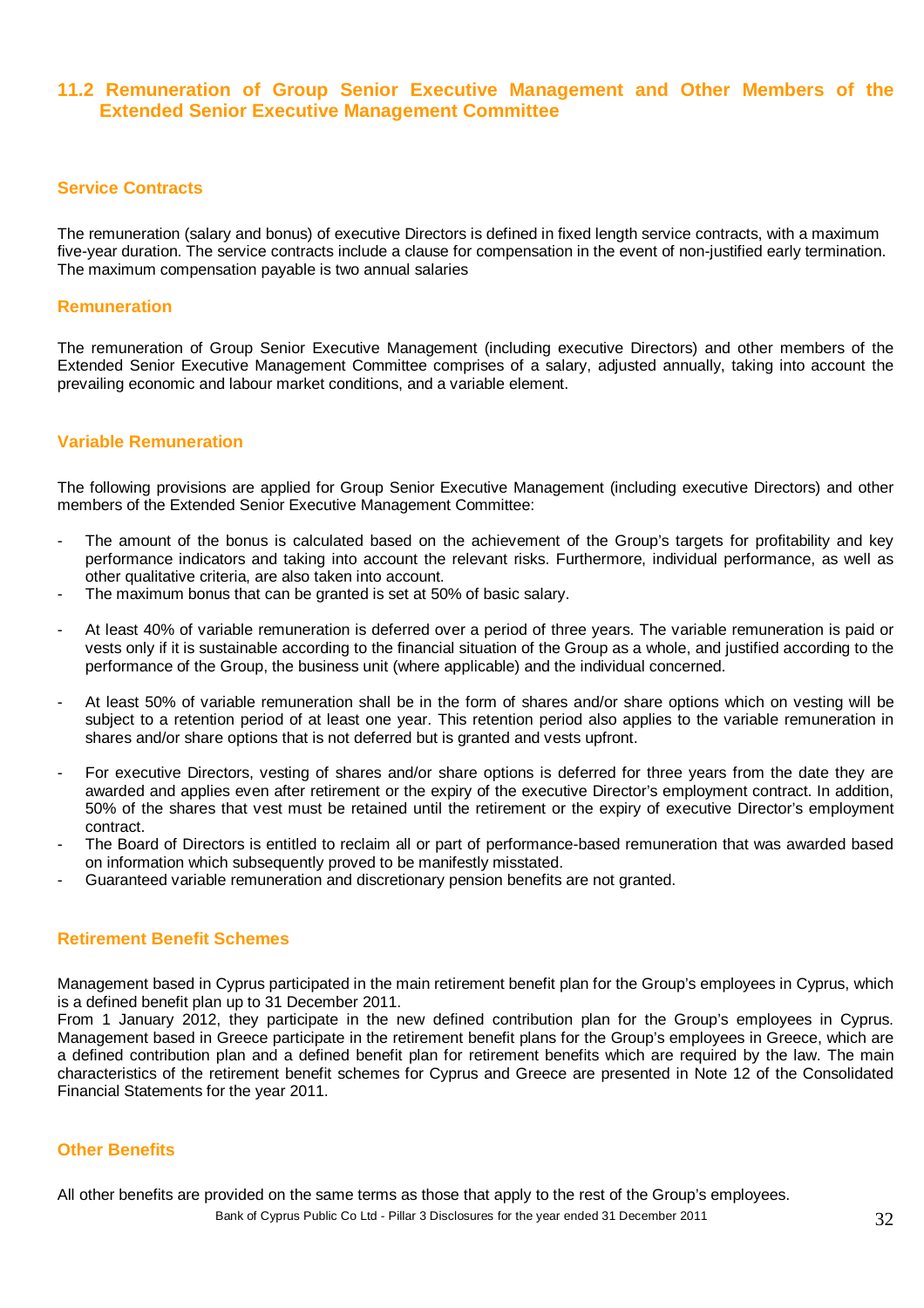#### **Remuneration for 2011**

In light of the prevailing negative economic conditions, the Board of Directors decided that no bonus would be awarded for 2011 and that no salary increases would be granted for 2012.

Remuneration to Group Senior Executive Management and other members of the Extended Senior Executive Management Committee for 2011 is presented in the table below.

As stated above no variable remuneration was awarded for 2011 and there is no outstanding deferred remuneration.

|                                                               | <b>Senior Executive</b><br><b>Management</b> | Other members of the<br><b>Extended Senior Executive</b><br><b>Management Committee</b> |  |
|---------------------------------------------------------------|----------------------------------------------|-----------------------------------------------------------------------------------------|--|
|                                                               | €000                                         | €000                                                                                    |  |
| Salaries and other short term benefits                        | 1.858                                        | 1.340                                                                                   |  |
| Employer's contributions and retirement<br>benefit plan costs | 388                                          | 621                                                                                     |  |
|                                                               | 2.246                                        | 1.961                                                                                   |  |
| Share options                                                 | 493                                          | 179                                                                                     |  |
| <b>Total</b>                                                  | 2.739                                        | 2.140                                                                                   |  |
| Number of beneficiaries                                       | 6                                            |                                                                                         |  |

In addition, the Board of Directors accepted the following requests of the executive Directors. Messrs Andreas Eliades, Yiannis Pehlivanidis and Yiannis Kypri requested that their entitlement to a bonus as per their contracts of employment be waived until the expiry of their contracts. Messrs Andreas Eliades and Yiannis Kypri also requested that their entitlement to the automatic cost of living adjustment be waived from 1 January 2012 until the end of their contracts. In addition, Mr Andreas Eliades requested that 15% of his salary be withheld from 1 January 2012 until the expiry of his contract as a contribution to the Bank and Mr Yiannis Pehlivanidis requested that his salary be reduced by 10% from 1 March 2012 until the expiry of his contract. Furthermore, on 30 May 2012 the Board of Directors accepted the proposals of Messrs Andreas Eliades, Yiannis Pehlivanidis and Yiannis Kypri to reduce their salaries by 20% (from 15%), 15% (from 10%) and 10% respectively effective from 1 July 2012.

## **11.3 Additional Information**

Additional information on Remuneration can be found in the Annual Corporate Governance Report 2011 and Note 50 of the Consolidated Financial Statements for the year 2011.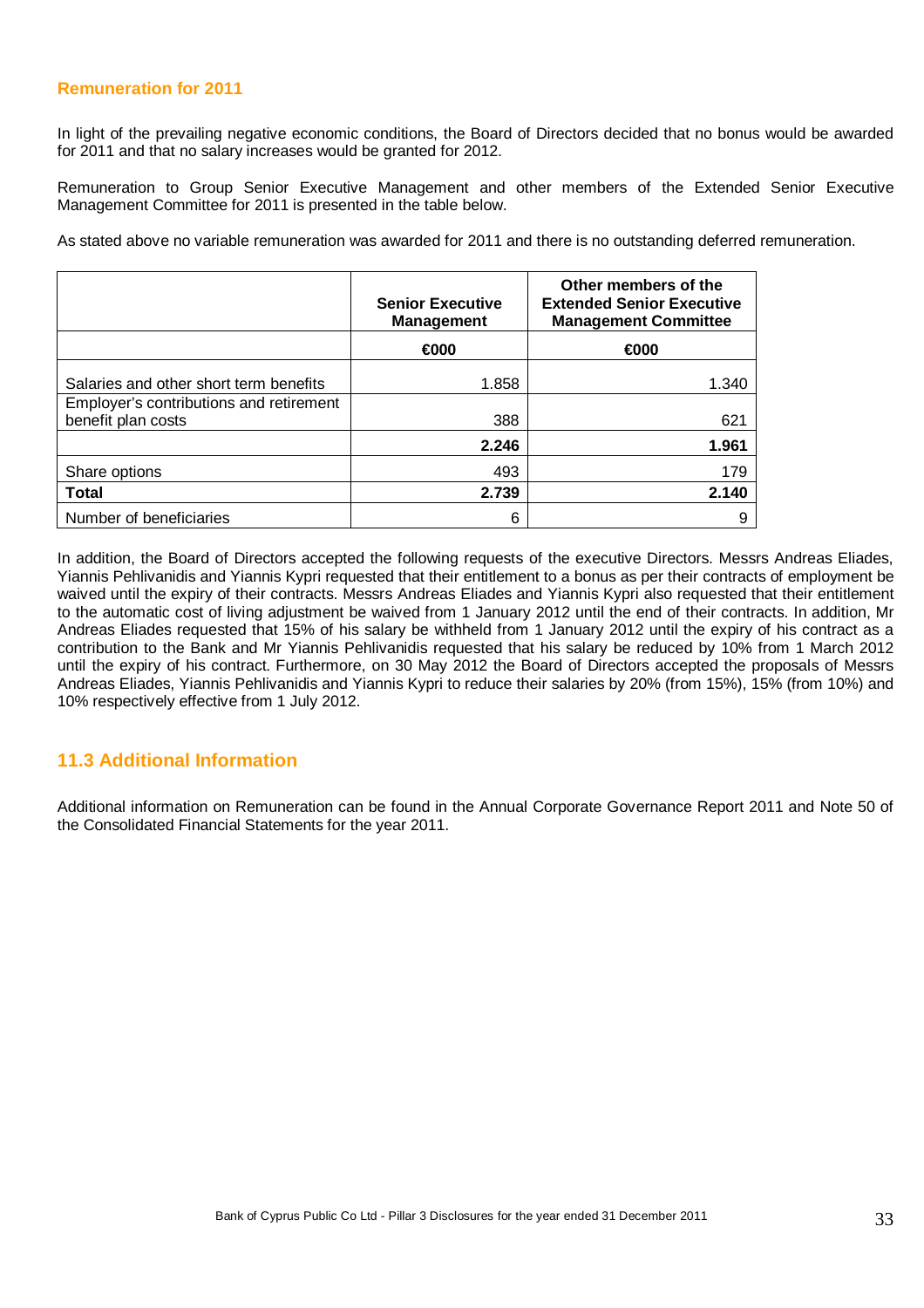# **APPENDIX 1**

The main Group companies and branches, their activities, their country of incorporation and their consolidation method are:

| Company                                                              | Country           | <b>Activities</b>                                                | <b>Consolidation Method</b>     |                               |
|----------------------------------------------------------------------|-------------------|------------------------------------------------------------------|---------------------------------|-------------------------------|
|                                                                      |                   |                                                                  | <b>Accounting</b><br>purposes   | <b>Prudential</b><br>purposes |
| Bank of Cyprus Public Company Ltd                                    | Cyprus            | Commercial bank                                                  | C                               | C                             |
| The Cyprus Investment and Securities<br>Corporation Ltd (CISCO)      | Cyprus            | Investment banking                                               | C                               | C                             |
| General Insurance of Cyprus Ltd                                      | Cyprus            | General insurance                                                | C                               | D                             |
| EuroLife Ltd                                                         | Cyprus            | Life insurance                                                   | $\overline{C}$                  | D                             |
| Kermia Ltd                                                           | Cyprus            | Property trading and<br>development                              | $\overline{C}$                  | D                             |
| Kermia Properties & Investments Ltd                                  | Cyprus            | Property trading and<br>development                              | $\mathsf{C}$                    | D                             |
| Kermia Hotels Ltd                                                    | Cyprus            | Hotel business                                                   | C                               | D                             |
| <b>BOC Ventures Ltd</b>                                              | Cyprus            | Management of venture<br>capital investments                     | C                               | C                             |
| Tefkros Investments Ltd                                              | Cyprus            | Investment fund                                                  | $\mathsf{C}$                    | D                             |
| Bank of Cyprus Mutual Funds Ltd                                      | Cyprus            | Inactive                                                         | C                               | $\mathsf{C}$                  |
| Cytrustees Investment Public Company<br>Ltd                          | Cyprus            | Closed-end investment<br>company                                 | $\overline{C}$                  | D                             |
| Diners Club (Cyprus) Ltd                                             | Cyprus            | Diners Club credit card<br>facilities                            | $\mathsf{C}$                    | $\mathsf{C}$                  |
| BOC Russia (Holdings) Ltd                                            | Cyprus            | Intermediate holding<br>company                                  | $\mathsf{C}$                    | D                             |
| Finerose Properties Ltd                                              | Cyprus            | Financing services                                               | $\mathsf{C}$                    | $\mathsf{C}$                  |
| Hydrobius Ltd                                                        | Cyprus            | Special purpose entity                                           | $\mathsf{C}$                    | D                             |
| <b>JCC Payments Systems Ltd</b>                                      | Cyprus            | Credit card transactions<br>processing                           | PC                              | PC                            |
| Interfund Investments Plc                                            | Cyprus            | Closed-end investment<br>company                                 | Associate<br>(Equity<br>Method) | D                             |
| Bank of Cyprus Public Company Ltd<br>(branch of the Company)         | Greece            | Commercial bank                                                  | C                               | $\mathsf{C}$                  |
| Kyprou Leasing SA                                                    | Greece            | Leasing                                                          | C                               | $\mathsf{C}$                  |
| Kyprou Commercial SA                                                 | Greece            | Financing of motor<br>vehicles and other<br>consumer products    | $\mathsf{C}$                    | C                             |
| Kyprou Securities SA                                                 | Greece            | Investment banking                                               | $\mathsf{C}$                    | C                             |
| Kyprou Asset Management (AEDAK)                                      | Greece            | Management of funds                                              | C                               | C                             |
| Kyprou Properties SA                                                 | Greece            | Property management                                              | C                               | D                             |
| Kyprou Insurance Services Ltd                                        | Greece            | General insurance<br>brokers                                     | $\mathsf{C}$                    | D                             |
| Kyprou Zois<br>(branch of EuroLife Ltd)                              | Greece            | Life insurance                                                   | $\mathsf{C}$                    | D                             |
| Kyprou Asfalistiki<br>(branch of General Insurance of Cyprus<br>Ltd) | Greece            | General insurance                                                | $\mathsf{C}$                    | D                             |
| Bank of Cyprus United Kingdom (branch<br>of the Company)             | United<br>Kingdom | Commercial bank                                                  | $\overline{C}$                  | $\mathsf{C}$                  |
| <b>BOC Financial Services Ltd</b>                                    | United<br>Kingdom | Financial advice on<br>investment products<br>and life insurance | $\mathsf{C}$                    | D                             |
| <b>BOC Advances Ltd</b>                                              | United<br>Kingdom | Financing services                                               | C                               | C                             |
| Katoikia I Mortgage Finance Plc                                      | United<br>Kingdom | Special purpose entity                                           | $\mathsf{C}$                    | $\mathsf{C}$                  |